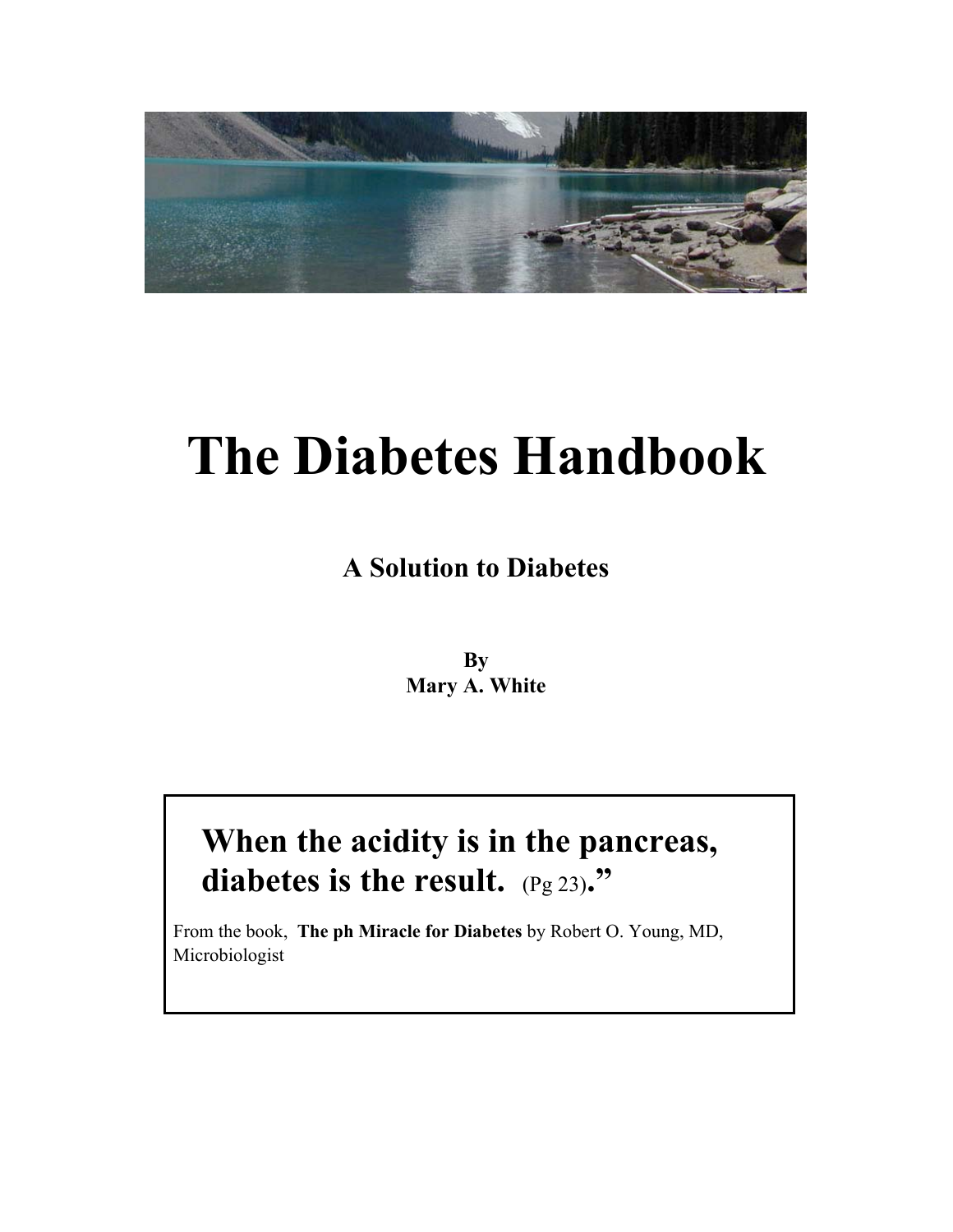# Before We Begin:

Penicillin (our first antibiotic) was discovered in 1893. But it was not used until 1943, when the many medical emergencies of WWII caused it to be tried. So how was it that we were denied the use of this fantastic medicine for 50 years? How many people were in pain or died unnecessarily during those 50 years who could have been saved by antibiotics?

The answer to why it was not used for 50 years is that it took 50 years for the mainstream medical establishment to begin to believe that it worked. It took 50 years for this new knowledge to work itself through the medical system.

It is important to remember this story about penicillin as you read this booklet. For we believe that the information in this booklet is also 50 years ahead of its time. The mainstream medical establishment is just now beginning to ponder on the possibility that most degenerative diseases and many of the causes of aging are caused by acid deposits in the body. It doesn't even begin to state what may be causing these toxic deposits to form there.

We don't have 50 years to wait for their enlightenment. So plunge in, read this booklet and get 50 years (at least) ahead of the system.

# Chapter 1: Background and Overview

#### (Our Message In a Nutshell)

When I was 62 years old I had arthritis. For 7 years my body had slowly stiffened up with arthritis. I had reached the point that I could not pick up anything that fell on the floor. That was a frustrating feeling. Plus, many normal recreational and hobby pursuits were no longer possible. Heck, I could not even put on my socks without pain.

I have an avid interest in holistic medicine and natural healing. So for years I have read everything that I could find about arthritis and associated diseases such as diabetes. I tried numerous remedies. My research on arthritis and the interactions of the human body that cause such affliction became an insatiable quest. I learned why arthritis and diabetes are more common today than ever before. Then I found the solution.

As with many great truths, the secret of how I cured my arthritis is very simple. And I learned that my arthritis solution is also the solution for some 150 other degenerative diseases, including diabetes. It will also be the solution for many of the other afflictions that are associated with aging. Once you read and understand my discovery, you will understand that it will probably resolve your diabetes problems. It also will help you to maintain your energy and overall vigor.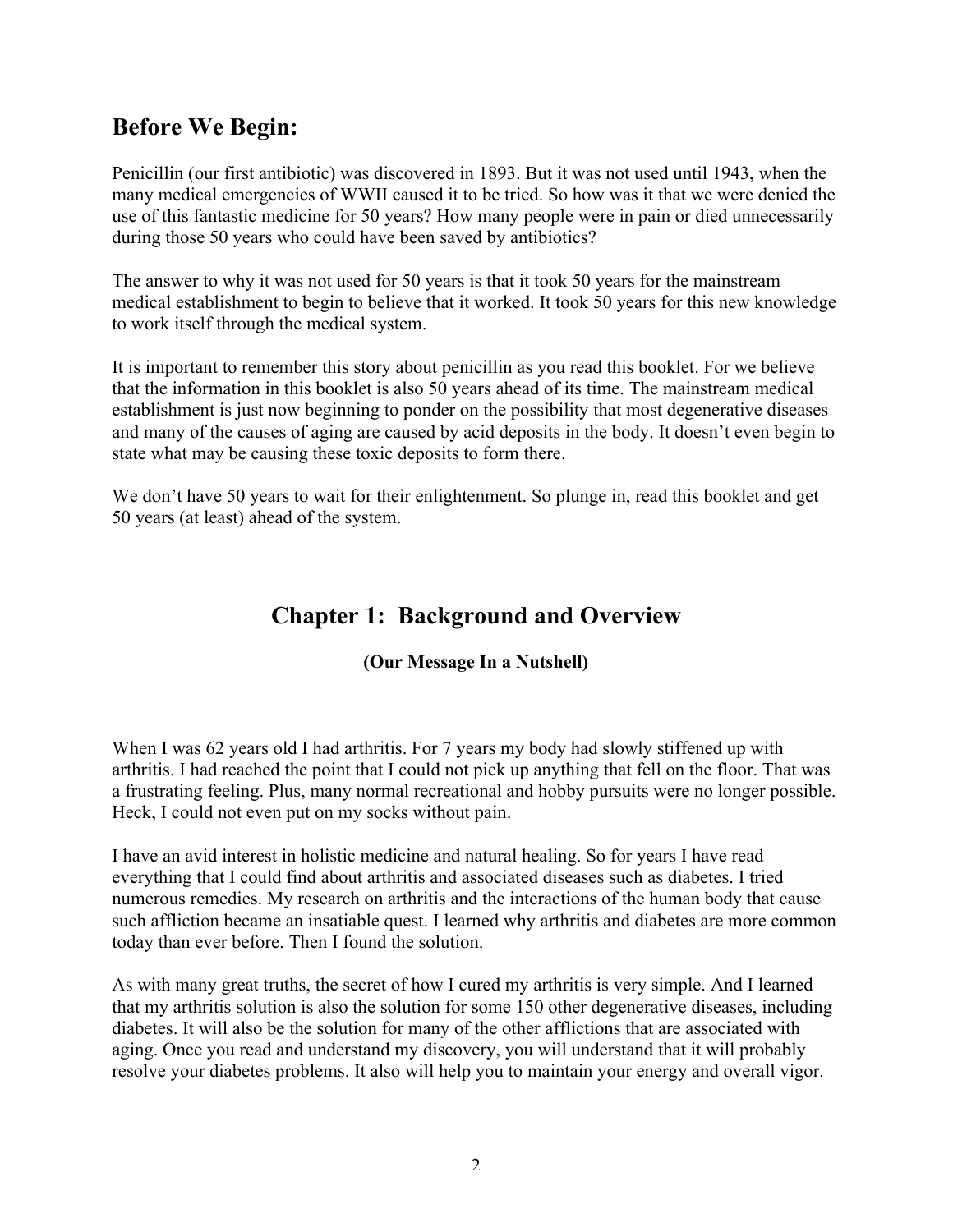But first I have to explain some basic things about how your body works. Each individual cell of your body is an independent organism. It needs to be fed oxygen and food in order to live and prosper, and it also produces waste products that have to be removed from the cell for it to remain healthy. It is the job of your blood to perform these functions. Your blood carries fresh oxygen and food to each cell of your body, and then having completed this task, it picks up the waste products (also called toxins) from the cell. These waste products are carried by the blood to the walls of your intestines. There the waste products (toxins) are passed through the walls of the intestine, to be excreted from your body along with your body's food waste products.

That is how it is supposed to work, and that is how it works for most of us during our younger years. But as we age, things begin to change.

### Your Body's *ph* Balance

Now let's talk about your body's acid/alkaline balance (also know as *ph*). Every farmer and agronomist will tell you that plants grow best in soils that have the proper *ph* for that plant. That is because every organism has a range of alkalinity/acidity in which it will prosper. Outside of that range of *ph,* the organism dies or is greatly stressed just to survive. Thus it is that corn will not grow well in soil that is too alkaline, and carrots will not grow well in soil that is too acidic.

Our bodies are the same. There is a range of acidity/alkalinity for our bodies in which they function perfectly. But should the body's acidity/alkalinity balance fall outside of this range, the body becomes stressed, its ability to function properly becomes decreased, and eventually this stressed condition will lead to a degenerative disease that may eventually cause death.

In today's world, there is a strong tendency for our bodies to become too acidic. That is because we eat too much acidic food. Red meats are highly acidic, as is soda pop, most processed food, and fried foods. Even carbohydrates and sugars turn acidic during the digestion process. How many years has it been since my high school physics teacher soaked a dried chicken leg bone in a glass of coca cola? Within an hour the bone could be tied into a knot because of the acidity of the cola. But we tend to ignore all this. Thus it is that our bodies slowly tend to become acidic. It is a slow process, and we don't notice it. That is okay when we are in our twenties and thirties. But by the time we reach our forties, fifties and sixties, the accumulated effect of eating too much acidic food begins to show up as pain, and our bodies become dangerously acidic.

Lets talk specifics here. At a *ph* of 7.2, the body is in perfect *ph* balance, neither too acidic or too alkaline. A *ph* range of 7.0 to 7.5 is the acceptable range for a body to be in good health. When the *ph* drops to between 6.5 and 7.0, the body is beginning to get stressed and fatigue and a feeling of pain or lethargy begins to set in. When the *ph* drops to between 6.0 and 6.5, the body is beginning to become seriously acidic, and it is probably developing one or more of the 150 specific degenerative diseases or pains that are associated with an acetic condition. Then when your *ph* gets to between 6.0 and 5.5, you are in serious trouble, your energy levels are shot, and a degenerative disease or pain of some sort is upon you.

When I discovered this very simple but crucial bit of information, I checked my *ph*. It was 5.5. No wonder I was having health problems!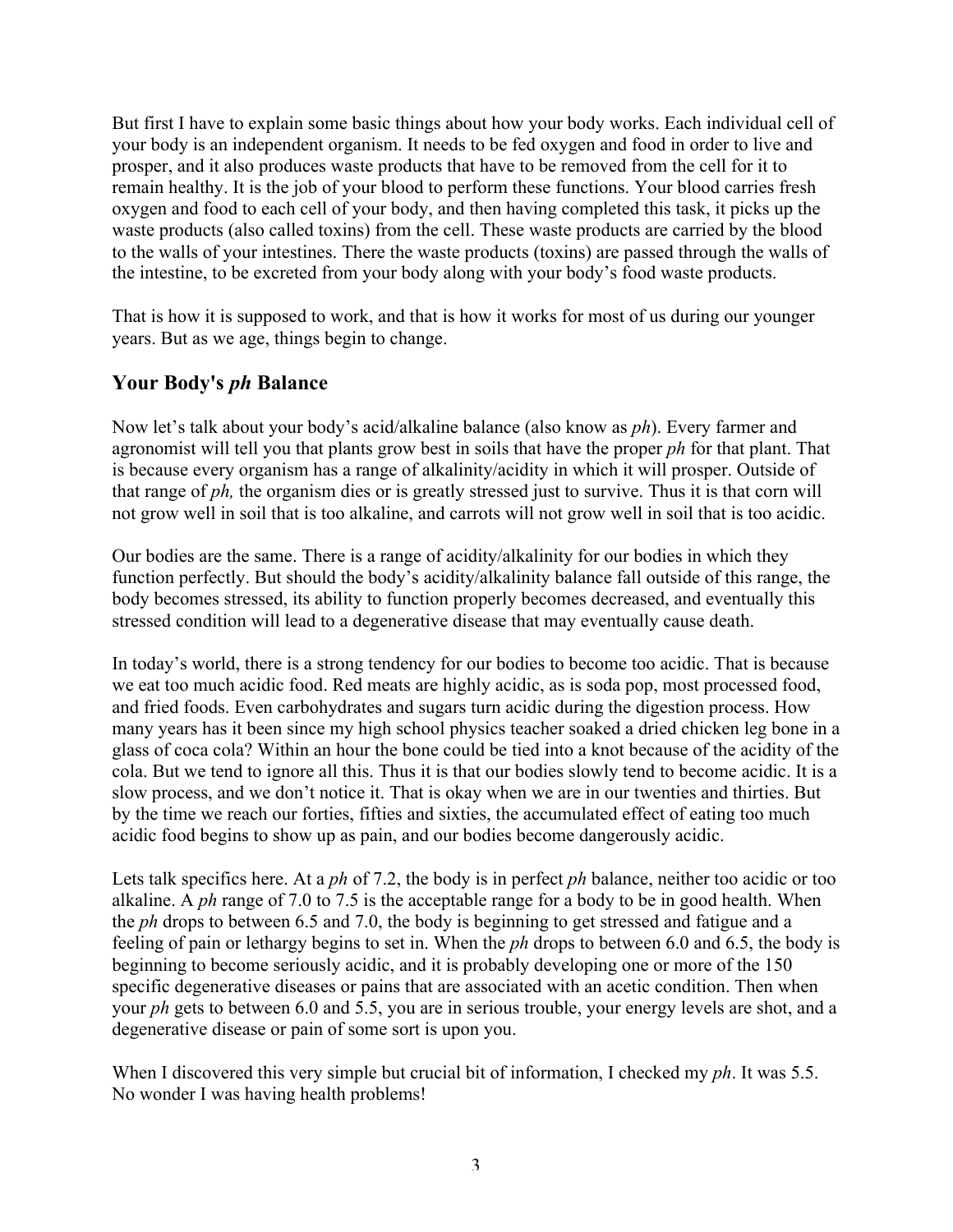#### How Degenerative Disease (Including Diabetes) Begins

Now lets talk about how this situation leads to degenerative diseases such as arthritis, diabetes and cancer. Okay, you have led a good life, used moderation in most things, and have good health. But gradually, unknown to you, your body acidity has slowly, over the years, increased. As your acidity has increased, your body has experienced several reactions to this changed condition. A general feeling of fatigue and tiredness has set in. But also, the acidic condition of your blood now affects its ability to perform a function that it used to perform with ease. The ability of your stressed blood to carry food and oxygen to the body's cells, and its ability to carry away the waste products from the cells is lessened.

Your blood, now unable to easily perform these functions, becomes overloaded with waste products (toxins) that it cannot easily dispose of. So it looks for other ways to dispose of the waste products. Some of them it stores in your fat deposits. Others it stores as deposits in the linings of your veins and arteries, or in your pancreas. And others it deposits on places where your bones are exposed, such as the bone joints of your body. It is these deposits of certain toxins (waste products) in your bone joints that eventually manifest as arthritis. The deposits of toxins that accumulate in your pancreas will cause diabetes.

So, as I have outlined here, my arthritis was in actuality caused by a long-term over-acidity in my body. Once I realized this, I began to look for a direct and simple treatment to change my *ph* balance (acidy/alkalinity) back to a healthy range. Eventually I found a blend of mineral compounds and herbs that gave me pain relief, leading to total symptom reversal.

After I began treatment, my recovery from arthritis was dramatic. Within 6 weeks of treatment my *ph* had gone from 5.5 to 6.5. Not only did my arthritis stiffness and symptoms begin to disappear, I also regained much of my prior energy and zest for life. Now my acidity levels are in the healthy range, and it is easy for me to keep them that way. What I especially like is that no draconian diet changes were necessary.

# Chapter 2: The Problem With Dieting

There have been many shifts in healing beliefs in the last twenty years. One of these shifts is the gradual but persistent growth in the understanding that diet and nutrition are vitally important in maintaining good health and conquering many illnesses. Now, if you peruse the available information on natural or alternative medicine approaches and therapies, you will be bombarded with a plethora of guidance about proper foods to eat, recommended diets, etc.

Likewise, when many holistic-oriented experts counsel you about your illness, they will point out the acidity-arthritis connection. They will recommend/suggest what is usually a very rigid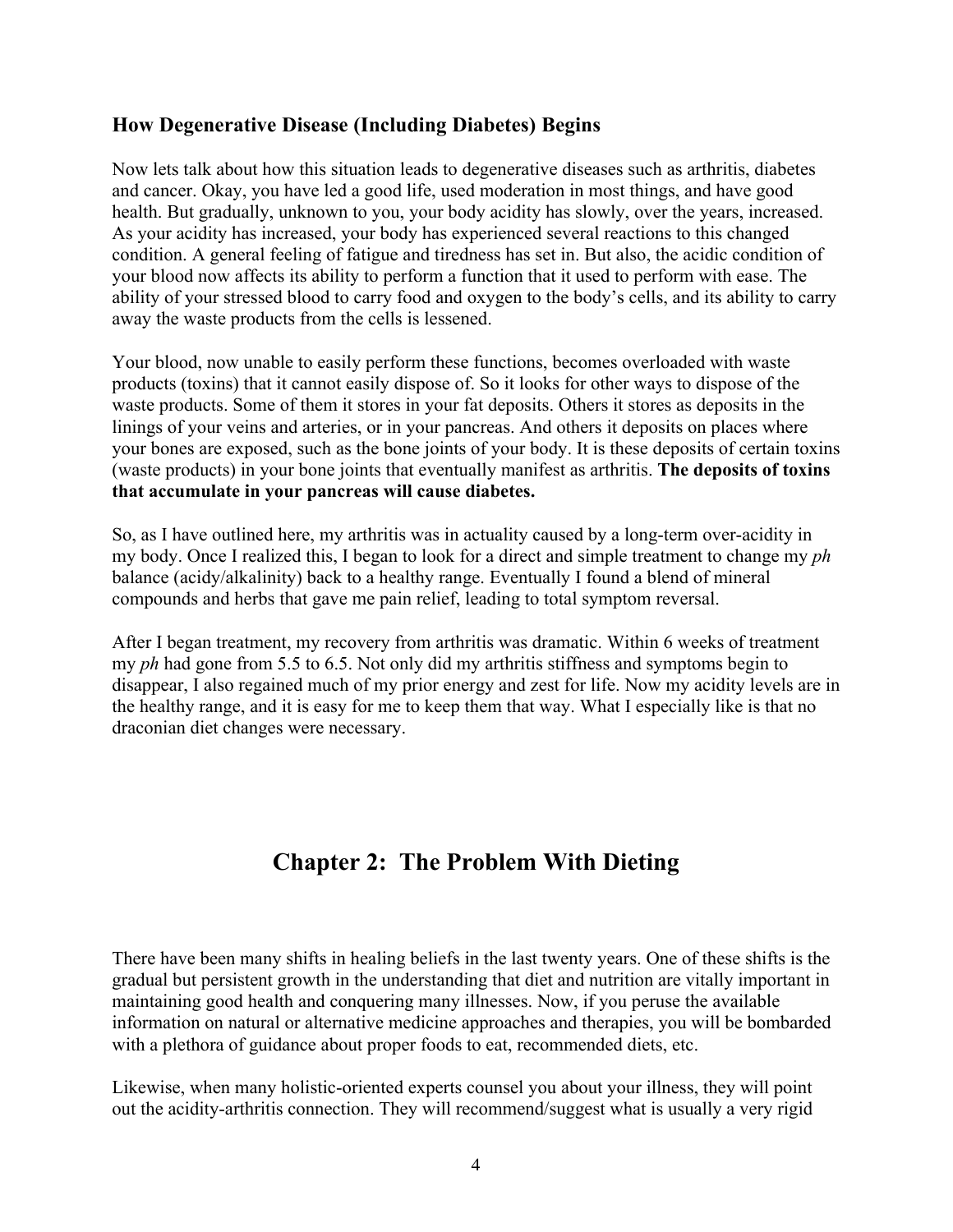and strict diet. Basically, they will tell you not to eat acidic foods (red meat) and to only eat vegetables and fruits (alkaline foods). The idea is that an all-alkaline diet will cause the acidity in your body to lessen enough for the conditions in your body that caused the arthritis to reverse themselves, thus reducing the symptoms of the arthritis. What they will suggest to you is a diet approach such as the following:

### *Alkalizing With Food*

Your diet should consist of an 80/20 balance: eighty percent of your food should be an alkaline food, and 20% of your food should be an acidic food. This balance will eventually affect your acid/alkaline balance, raising your ph to an acceptable level.

## A List of Alkaline Foods is as follows:

*Vegetables*: asparagus, watercress, fermented vegetables(sauerkraut, etc.), beets, broccoli, Brussels sprouts, cabbage, carrots, cauliflower, celery, chard, collard greens, cucumber, eggplant, garlic, kale, kohlrabi, lettuce, mushrooms, mustard, onions, parsnips, peas, peppers, pumpkin, spirulina, sprouts, squash, alfalfa, wild greens and nightshade vegetables.

*Fruits:* apple, apricot, avocado, banana, cantaloupe, cherries, dates, figs, grapes, grapefruit, lime, honeydew melon, oranges, lemon, peach, pear, pineapple, berries, tomato, watermelon, and all tropical fruits.

*Protein:* almonds, chestnuts, chicken, cottage cheese, eggs, nuts, pumpkin seeds, sunflower seeds, tofu, and yogurt.

## A List of the Acidic Foods that you must avoid is:

*Protein:* beef, fish, clams, shellfish, crustaceans (lobster and shrimp), turkey, and venison.

Fats and Oils: All salad and cooking oils, olive oil, and lard.

*Grains:* All breakfast cereal grains (wheat, barley, corn), oats, rice, and rye. All breads.

*Nuts and Butters:* All nuts and peanut butter.

*Beans and Legumes:* All beans, peas and soy.

*Dairy:* Cheese, milk and butter.

Bever*ages:* Beer, distilled water, liquor, and wine.

*Fruit and Vegetables:* Blueberries, glazed or canned fruits, cranberries, plums, prunes, corn, olives, potatoes, and winter squash.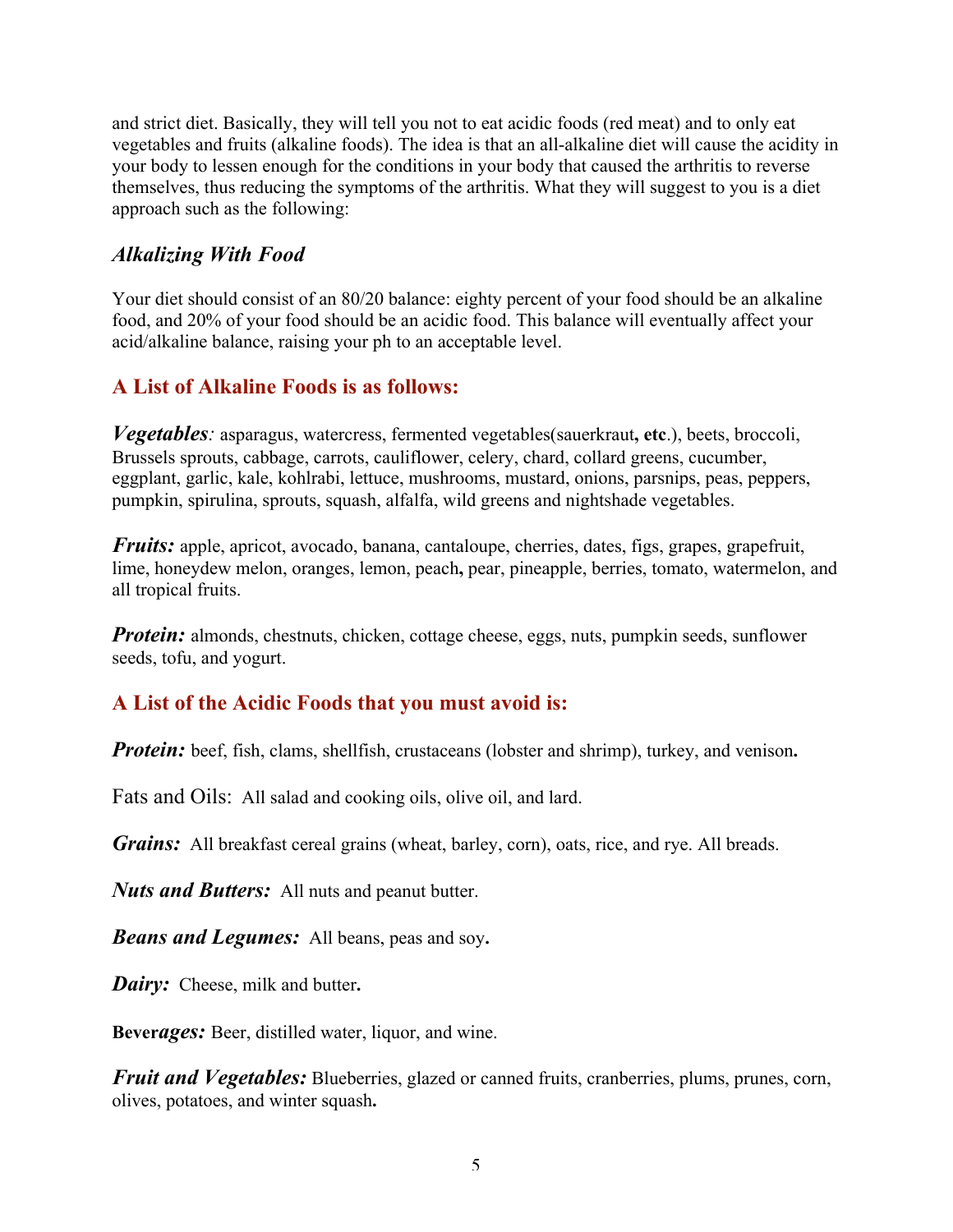#### Are They Crazy or What?

If you are like me, when you reviewed this above list of forbidden foods (acidic foods), you thought to yourself, "I would rather be dead than follow this diet!". No beef, no bread, no potatoes, no seafood, no cheese? Yes, the above type of alkalizing diet is too stringent for most of us. So what else can we do? Well that is the purpose of this booklet; to explain to you a much simpler way to reduce the acid levels in your body down to a healthy level so that your diabetes goes away.

# Chapter 3: More About Acids in Your Body

The concept that an acid/alkaline imbalance in the body is a major cause of disease isn't new. Remember Edgar Cayce, the famous sleeping prophet from back in the 1930s and 1940s? He often suggested body detoxification, colonics, fasting, massage, steam baths and alkalizing the body by diet modification (see our addendum). He also on occasion recommended ingesting baking soda as a remedy for overacidity and diabetes.

Back in 1933 Dr. William Howard published a breakthrough book titled *A New Health Era* in which he postulated that self-poisoning by acid accumulation in the body was a major cause of all illnesses. He stated, "We depart from health in the proportion to which we have allowed our alkalis to be dissipated by the introduction of too much acid forming food. It may seem strange to say, but all disease is the same thing, no matter what its form of expression, but it is so."

As we presently live, very few of us can rid our bodies of all the acids that we create from stress, foods, and our metabolisms. These acid wastes move around the body via the blood and lymphatic system until they reach our kidneys. Our kidneys are many times overloaded with toxin accumulation, so that they cannot process the new waste. Our blood and lymphatic fluid, unable to dispose of the acid waste in the kidneys, seeks an alternative way to get rid of the waste. They must do this so that they can resume their main job of carrying oxygen and nutrients t the cells of the body. So the blood and lymphatic fluid take an alternate route; they dispose of the acid waste by dumping it into our fat, veins, organs, or bone joints (the resulting deposits thus causing arthritis) or the pancreas (resulting in diabetes). Both cholesterol and crystallized uric acid are formed from the "dumped" acid wastes that could not be processed by the kidneys.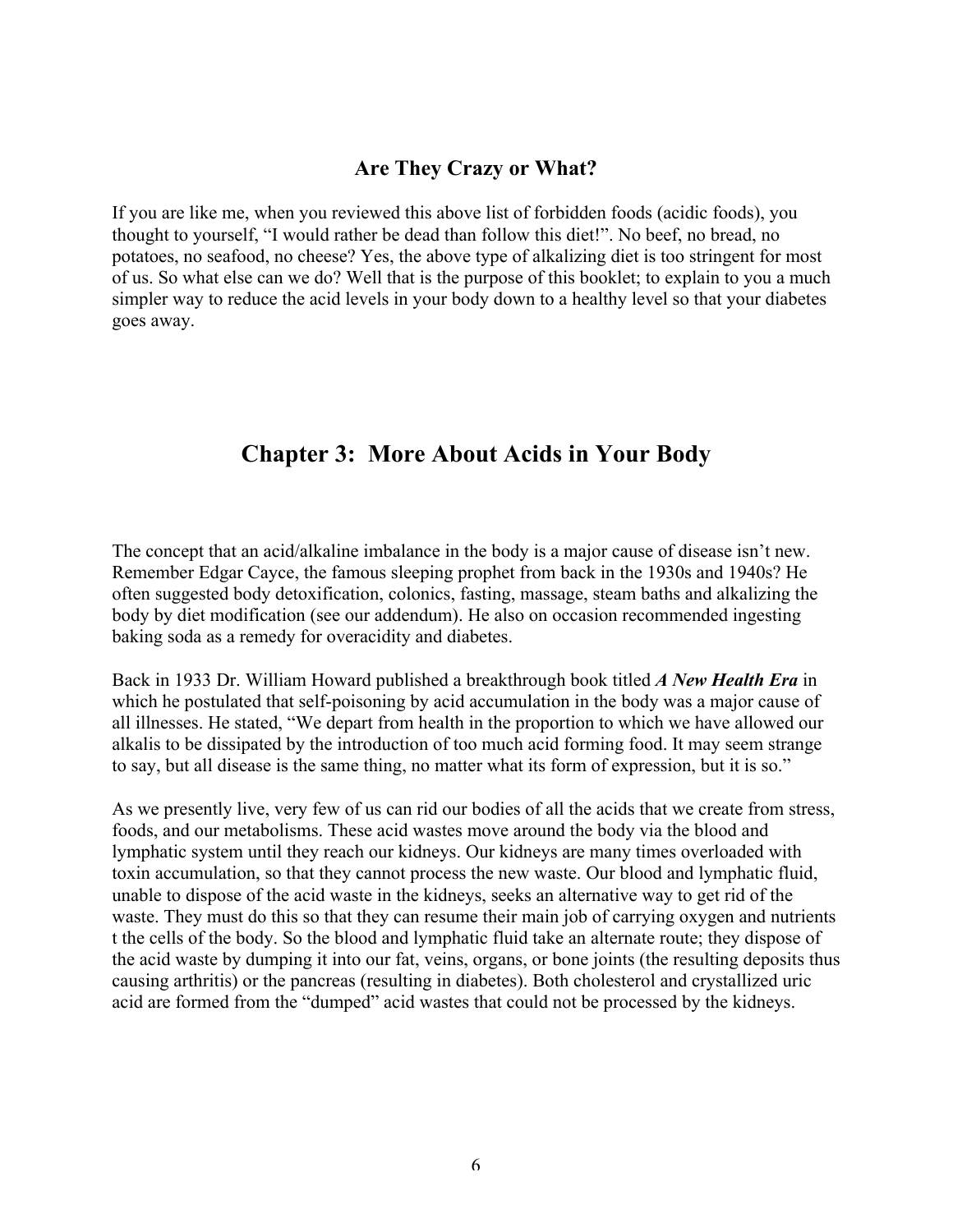## *Harmful Effects of Acid*

Acid coagulates blood. Also blood has problems flowing around fatty acids, and thus tends to clump. Capillaries then clog up and die. The skin, deprived of life-giving blood, loses elasticity and begins to wrinkle. We begin to look old.

It is not only your skin. Without a proper acid/alkaline balance, every part of the body works harder to maintain health. All systems (lungs, organs, skin, etc.) work to and depend on the maintenance of a correct blood pH. Your organs and cells are totally subservient to your blood and the blood acid level (pH). All organs work to keep your blood at a balanced pH, to the point where your body is willing to inflict major damages on other parts of your body that stand in the way of a correct blood pH. In other words, your body will damage itself in order to keep a proper blood pH. This is because if the blood pH strays out of a very narrow range, you will die.

### *The Proper PH Level:*

If your blood pH dips from its optimal pH of 7.2 down to say, 7.0, YOU WILL DIE. Yes, you will die. The proper blood pH is that critical! So your body knows what it doing when it disposes of acid wastes in a manner that eventually causes you arthritis and pain. Better arthritis than death.

One of the reasons that you get a charge from drinking a cola (pH of 2.5, very acidic) is that this acidity sets off alarm bells all over your body. The resulting surge of adrenaline gives you the rush that you get from the cola. Alkaline chemicals that are stored in your body rush to neutralize the acids. This deprives the rest of your body of these alkalizing chemicals (such as calcium in your bones).

The "high" that you got from drinking that cola is no different from the "high" a drug user gets as he experiences his artificial sensory elevation. The high is your body screaming for help, and not knowing the difference, you enjoy the feeling. It is not just the cola that causes such effect. Most of us already have a running battle within our body as our body struggles to deal with and counteract the effects of too much acidcausing foods, and acid-causing stress in our system.



About Stress: Of all the acidifying factors, stress is the greatest. Stress can neutralize and acidify an alkaline diet with just one surge of adrenaline. This is important. We can show you how to reduce the acid levels in your body to a healthy level, but you must also work hard to keep the stress low in your life. If there is unavoidable stress, learn to control it or to channel it so that its effect on you is minimized.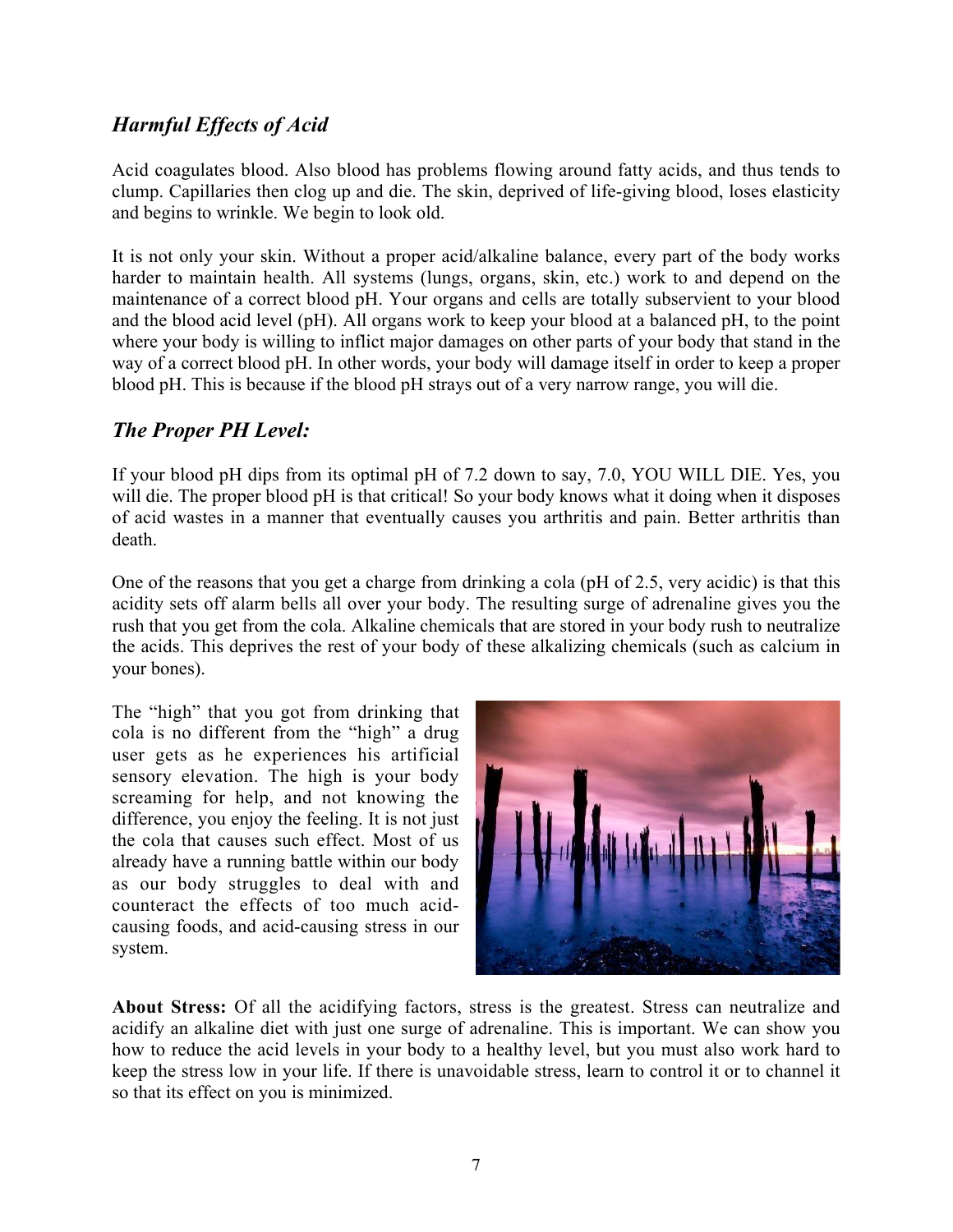## *Long Term Effects of Acidity*

We have 60,000 miles of veins and arteries in our bodies. Acids eat into and corrode these veins and arteries. If left unchecked, it eventually interrupts or damages all cellular activity and function, to even include the beating of our heart to the nerve functions within our brain.

In addition, if the blood cells are so loaded with toxins that they cannot dispose of, the blood cells cannot carry enough oxygen back to the body cells to meet their oxygen needs. Thus the body's cells get starved for oxygen. This is really catastrophic. Without sufficient oxygen, the cells get stressed, then weaken, then age prematurely, then die.

Incredibly, Dr. Otto Warburg in 1934 was awarded the Nobel Prize for discovering that cancer was caused by a lack of oxygen in the body cells. He found that when the oxygen level of your blood falls below 60 percent of normal, an anaerobic condition is created in which cancer can prosper [anaerobic means "absence of oxygen"]. It actually is quite simple. The cancer virus is anaerobic; that is, it can only live in an absence of oxygen. Cancer cells exposed to oxygen will die. An obvious solution for cancer, and many other illnesses (including AIDS) is to maintain oxygen levels in the body above the 60 percent level.

Why the mainstream medical establishment has ignored these facts for some seventy years is interesting. I will leave it to you to ponder on this.

In summary, over-acidity damages life itself, leading to all forms of sickness and disease, as well as general symptoms of aging. As you are probably beginning to realize, this story is just not about a certain disease and how to cure it, it is also about explaining to you one of the principal causes of disease and aging, and telling you how to correct the matter. This is powerful stuff. If you are like me, you will eventually be thankful for this knowledge. You will appreciate this for having opened up your knowledge and awareness so that you can maintain a much healthier body and lead a much longer and healthier life. Without good health, we have nothing!

In his book, *Alkalize or Die*, Dr. Theodore A. Baroody, MD states, "Too much acidity in the body is like having too little oil in the car. It just grinds to a halt one day and dies. There you are-stuck. The body also does the same thing. It starts painfully creaking to a stop along the byways of life and you find yourself in some kind of discomfort. I watch with great concern as people of all classes and lifestyles suffer from this excess."



Dr. Theo. Baroody

He attributes 68 major health conditions (including diabetes, of course) to acidic conditions in the body. His book is great to read, and I highly recommend it.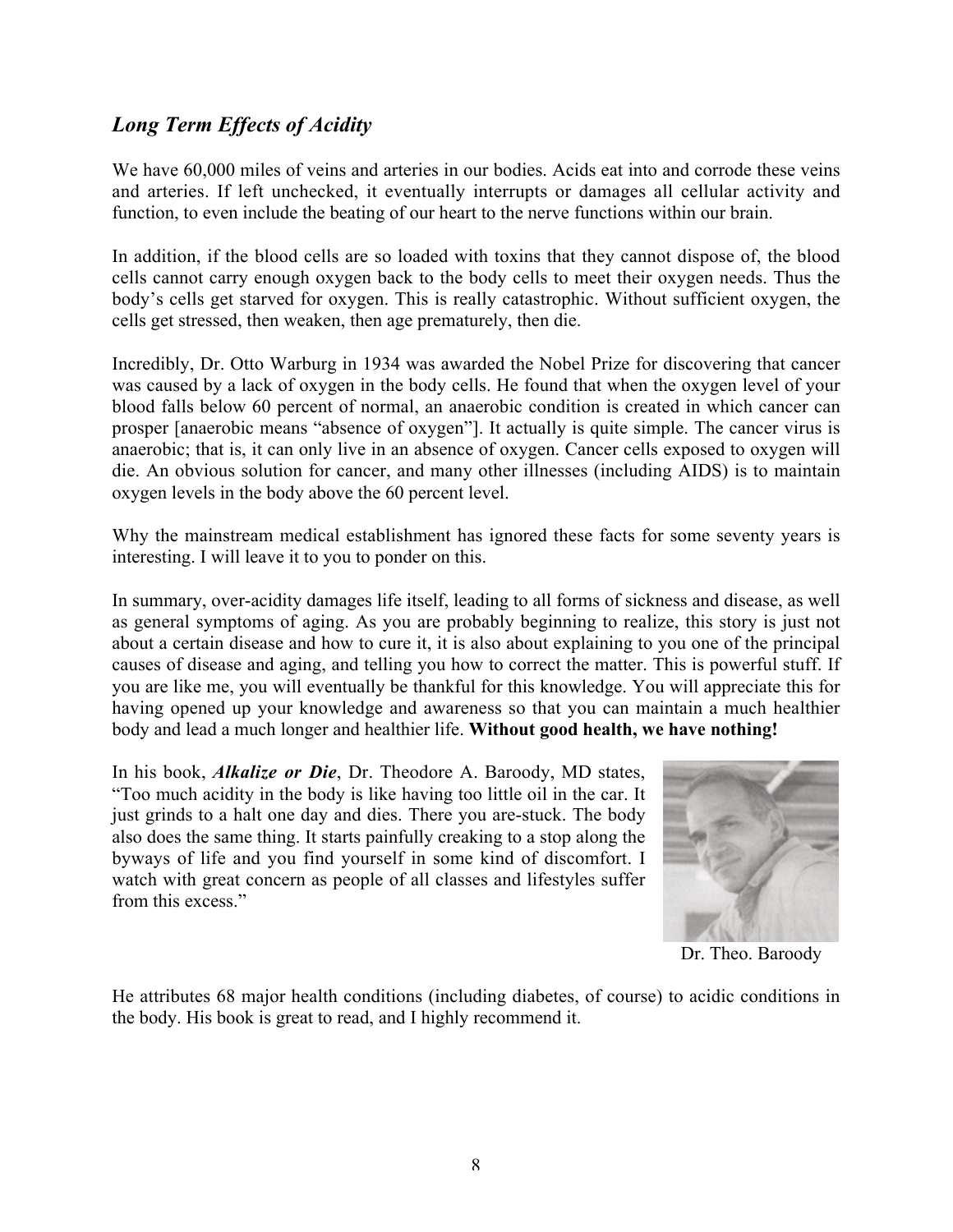# Chapter 4: All About Alkalinity and Blood

Your blood is meant to always be slightly alkaline. It must be slightly alkaline in order to maintain resistance to decay and the possible growth of bad or harmful organisms that can grow in an acidic environment. Therefore the blood has a very narrow range of pH in which it can operate. As we have previously (somewhat dramatically, for effect!) stated, if your blood gets outside of this acceptable range of pH, you will die.

The absolutely perfect pH level of your blood is 7.365. The pH level is that exact.

If the blood gets slightly outside this pH level, results will be felt in every part of your body. Harmful and poisoning organisms that can grow and multiply in an acidic environment begin to do so. They take on the function of aggressive, parasitic and pathogenic agents (a hint here for candida suffers of why you have a yeast infection in your body that does not go away).

Scientists and researchers can use a dark field microscope to see the changes in the blood that take place as blood acidity increases. They watch the repetitive pattern unfolding as disease organisms proliferate and grow, and they document the ensuing debilitation of the body that, if left unchecked, will eventually kill us, one way or another.

## *The Power of pH*

The pH scale is logarithmic. This means that each pH value is ten times higher than the previous number. For example, if your pH goes from 7 to 6, it means that your body is **ten times** more acidic. This is very important to understand as you begin to monitor your blood acidity levels.

 Your goal should be to maintain a body pH level of somewhere around 7. I am able to eat whatever I want and still maintain a pH level of from 6.6 to 7.0 by using the practices that this book will explain. This keeps me happy, I feel great, and I live with the knowledge that many diseases, such as cancer, etc, will have a hard time living in my body. All this, in addition to the fact that my arthritis has gone away!

A glass of cola has a pH of 2.5 (very acidic). It is approximately 50,000 times more acidic than a glass of water! One of the active ingredients in cola is phosphoric acid. Not to beat up too much on colas, but when I was in a high school science class (a long time ago), my teacher conducted an experiment. He placed a dried-out chicken drumstick bone in a container of cola. After only 30 minutes he removed the previously dried out and rigid chicken leg bone from the cola, and he then tied it into a knot. The cola had softened the bone that much! All this to demonstrate to us the acidity of colas. I guess that I wasn't too impressed, because I kept right on drinking colas until just a few years ago when my arthritis caused me to wise up in this matter. Now I drink bottled diet iced tea from the vending machines.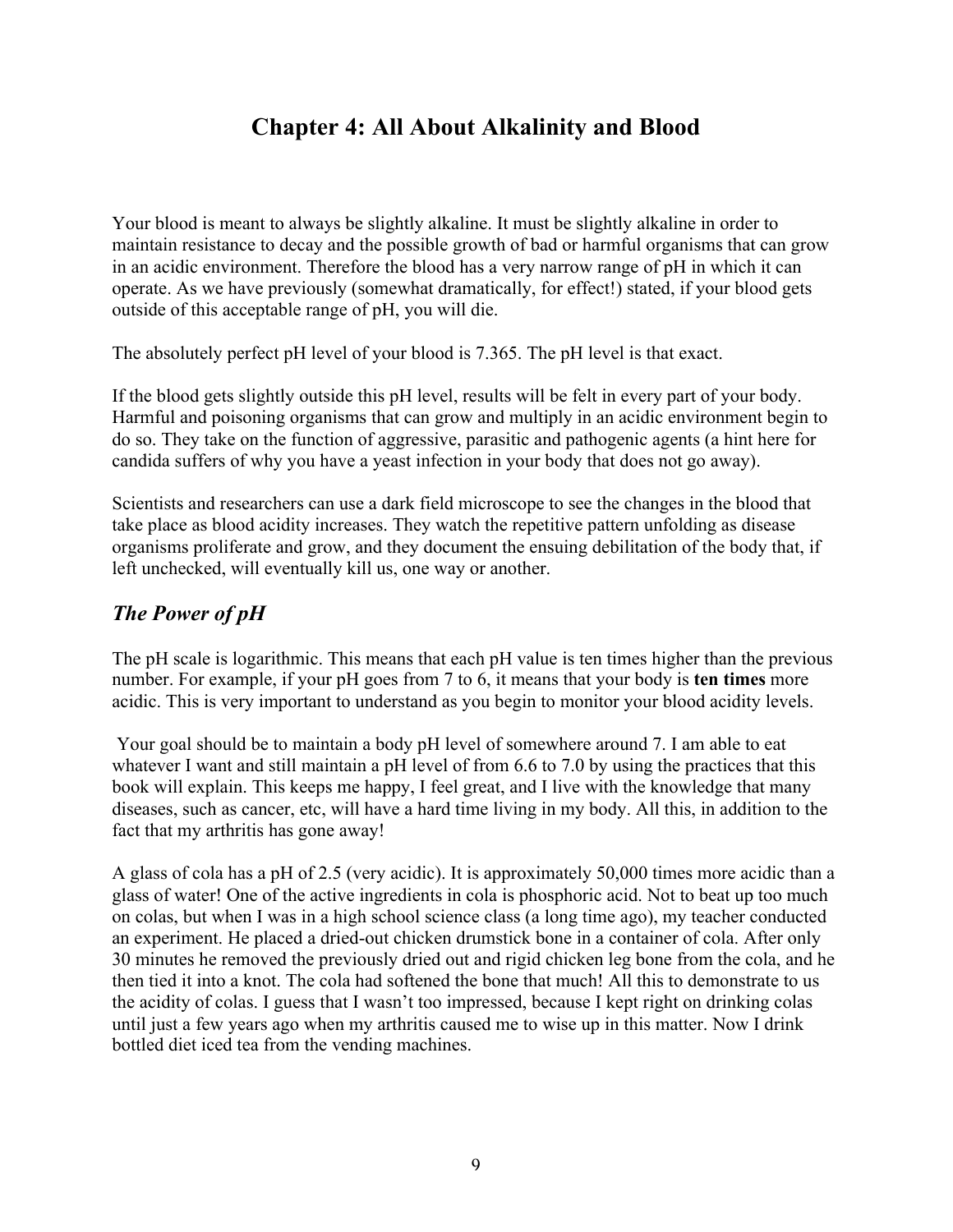I consider a body pH level of 7.0 to be good. Conversely, if your blood pH level dropped to 7.0 you would die. It would mean that your blood (with an ideal level of ph 7.365) had become almost four times too acidic. You would then die from blood poisoning. All this is to explain to you that the rest of your body is totally committed to maintaining your blood at the correct pH, and the rest of your body will sacrifice itself totally (including giving itself arthritis) in order to protect the pH level of your blood.

I hope that I have explained this satisfactorily. Whereas your body can and does function at a wide range of pH (basically from 7.2 to 5.5), your blood does not. Your body knows this, and does everything possible to protect the blood pH. This protection includes sacrificing other body functions and parts in order to protect the blood. So your disease is part of your body's efforts to protect the pH level of your blood. Your body, believe it or not, knew what it was doing when it gave you an illness or made you fat!

## *The Alkalinity and Parasite Connection*

As we have explained, acidity in your body permits disease organisms to grow and thrive. This includes simple germs, yeasts, fungi, viruses and molds. These microorganisms all produce excretions (excrement). These excretions are toxic to your body. The organisms not only eat glucose, fats and protein from our bodies, they also poison our bodies with the resulting excretions. In short, they take our food and turn it into poison.

Again, the symptoms of this parasite poisoning may not be patently obvious, but they are there. They manifest as the gradual weakening of our bodies that we otherwise attribute to aging, tiredness, overwork, etc.

It is kind of like when a lumberjack cuts down a big tree with his axe. It takes many whacks from the axe before the tree falls, each small whack removing a tiny portion of the tree. But the tree does eventually fall, the cumulative effects of the many small whacks taking their effect. Well, consider the parasite poisoning in your body as one of those small whacks. Watch out, or eventually you will also, as did the big tree, fall and die. Get rid of those parasites now by balancing the pH levels in your body. Get rid of your acidity!

### *Alkalinity and Minerals*

As you know, minerals are essential to your health. Properly assimilating the minerals into your body is also important. Many of you have read how much of the nutritive value of the mineral supplements that we take is lost to us because our bodies do not properly assimilate the minerals in their supplement form.

Each mineral has its own special "signature" pH level that it needs in order to be assimilated into your body. This is critical to understand. I repeat: each mineral has its own special "signature" pH level that it needs in order to be assimilated into your body.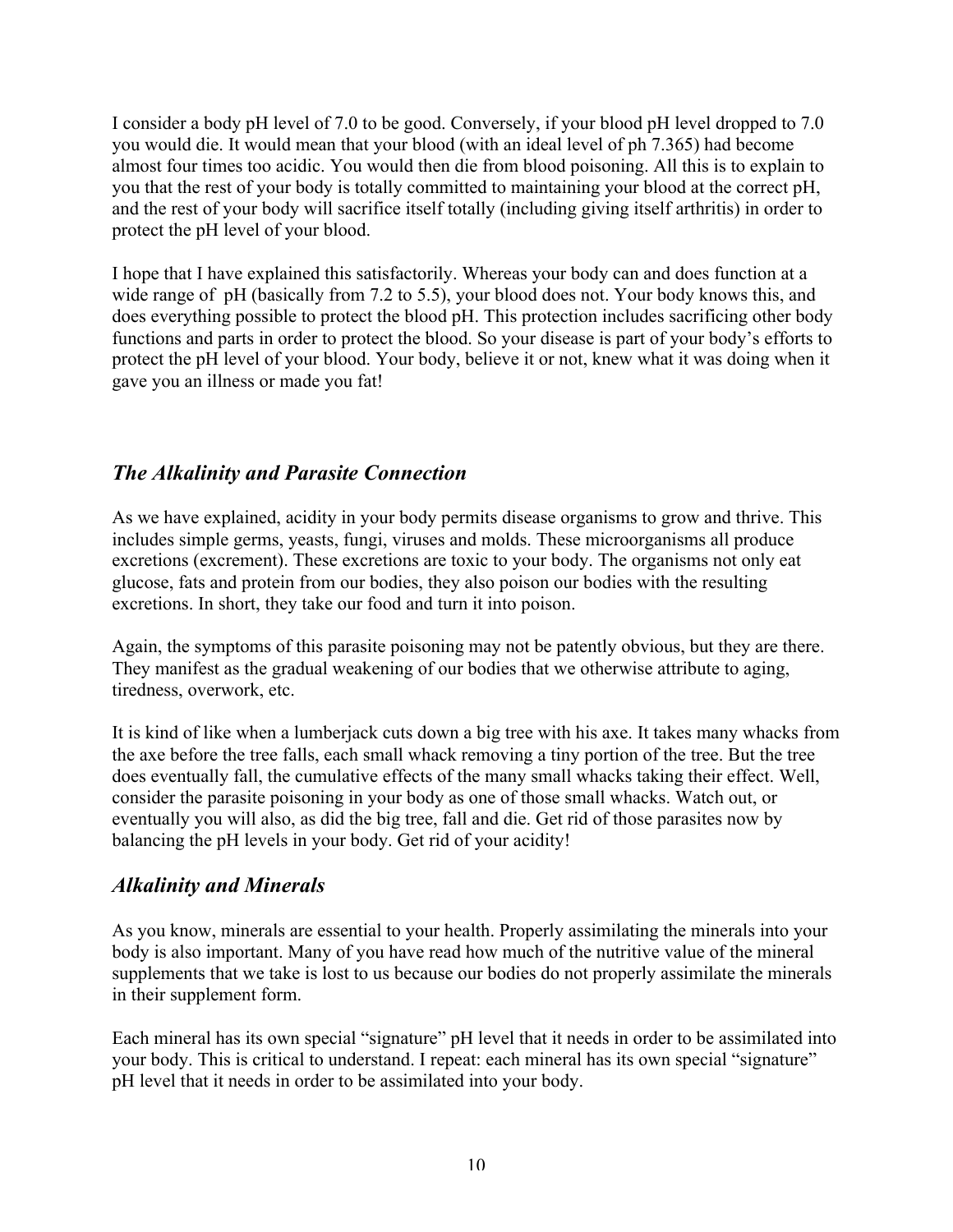Every chemistry classroom has a chart of periodic elements, including all minerals. Those minerals at the lower end are capable of being assimilated in the body over a broader range of body pH. Those higher on the chart require a much narrower range of pH in order to be assimilated. In short, if your body is too acidic your body will simply reject many minerals that are critical to your health.

One example of why this is important: Look at iodine. It is high on the periodic scale, and therefore requires almost perfect pH levels in the body in order to be assimilated. Iodine is required for a healthy thyroid. If our body is too acidic, the thyroid will receive insufficient iodine, and thus cannot perform properly. A malfunctioning thyroid is connected to arthritis, cancer, diabetes, heart attacks depression, fatigue and obesity. Yet few of us are able to connect the dots and recognize that these illnesses are caused by your malfunctioning thyroid, which is caused by overacidity. Interesting, is it not? Tragic, is it not?

This mineral assimilation situation is made worse because our agricultural lands have become mineral depleted. Overuse of chemical fertilizers (that only provide three of the eight-two necessary minerals and trace elements that our bodies need) and overuse of insecticides and pesticides have caused our soils to not provide our fruits and vegetables with the minerals that we need. It has been shown that today's vegetables only provide 25% of the mineral nutrition that they provided 70 years ago (before the introduction of chemical fertilizers after WWII.). This in itself is an interesting story, too long to tell here. But it bears merit for further study on your part. Lets fix your diabetes first!

Dr. William R. Kellas, MD is author of the book *Surviving in a Toxic World.* He says that your pH level plays an important part in ridding your body of mercury and other harmful metals. Heavy metals such as mercury harm your body through oxidative stress that in turn leads to higher acidity

Alzheimer's disease, among others, is believed caused by mercury poisoning in the body. Dr. Kellas provides pH test strips to his patients so they can measure and track their pH as they detoxify. We will explain how you can do this later in the book.



Dr. W. R. Kellas

As you begin to de-acidify your body, you may experience a variety of detoxification symptoms such as headaches, body pains and aches, stiffness, itching, etc. These signs are often referred to as a "healing crisis" and they are your body's way of telling you that it is being changed (for the better).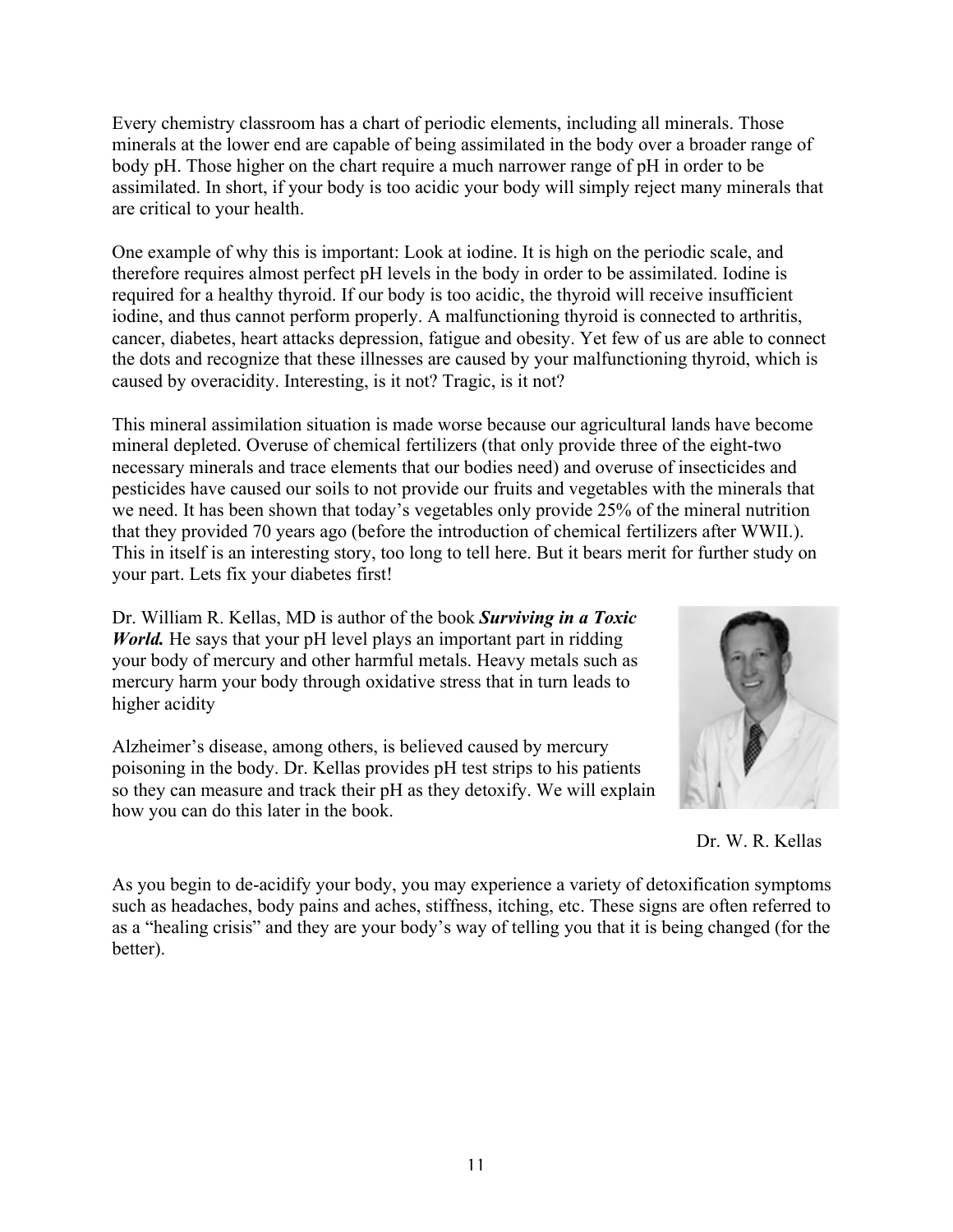# Chapter 5: Is Your Fat Saving Your Life?

Many of us suffer the pains and arrows of outrageous fortune due to obesity. Yes. Fat is a major problem in today's world. But it is not just that we eat too much or that we eat the wrong foods. Believe it or not, overacidity in our bodies also causes us to be fat. This explains why many of us (myself included) do not respond satisfactorily to diet and exercise. We fast and work out, and the fat still doesn't come off. What gives?

Our bodies actually resist giving up the fat because the fat is actually saving our lives. Is this a wild statement or what?

### *Why Our Bodies Cling To Their Fat*

Dr. Lynda Frassetto, MD, from the University of California has researched this matter. She believes that humans, in evolutionary terms, have changed. Once upon a time, our bodies used to break down food and dispose of the acid waste with our kidneys and livers. But now, because of the sheer amount of acid waste the average American produces, she sees our inner bodies being turned into a war zone, where our body is fighting to protect its most strategic reserves --- our kidney and liver -- from total degradation and failure.

One of the ways that our body does this is by finding somewhere else to store the body waste products (including crystallized uric acid). May times this somewhere else is the fatty deposits. So, as far as your body is concerned, you fat is important to it because it has your waste toxins stored there.

You exercise and diet in order to make your fat go away. But your body says to itself, "I need that Fat. That is my warehouse for stored toxins." So it holds onto the fat. It resists losing weight. And you get frustrated because you remain fat because you do not understand the real problem. The real problem is overacidity in your body. We seem a bit redundant here, don't we? But it is important for you to appreciate this wisdom and knowledge. In actuality, your body thinks that it is saving your life by clinging onto that fat!

### *An Evolutionary Change*

(Author's Note) Some of this info provided by Dr. Frassetto below repeats information that we have already covered. But a bit of redundancy here may be in order, as this information is so darn important!

To prove this theory, Dr. Frassetto studied 1000 people and discovered that we are indeed stockpiling acid waste in our fatty deposits instead of eliminating it with our kidneys and liver. Cholesterol and crystallized uric acid are solidified acids that have been dumped within the body for later disposal, which never comes. Our bodies have made the choice to preserve our kidney and liver instead of processing the acid waste. The cost is tremendous -- obesity, low energy, and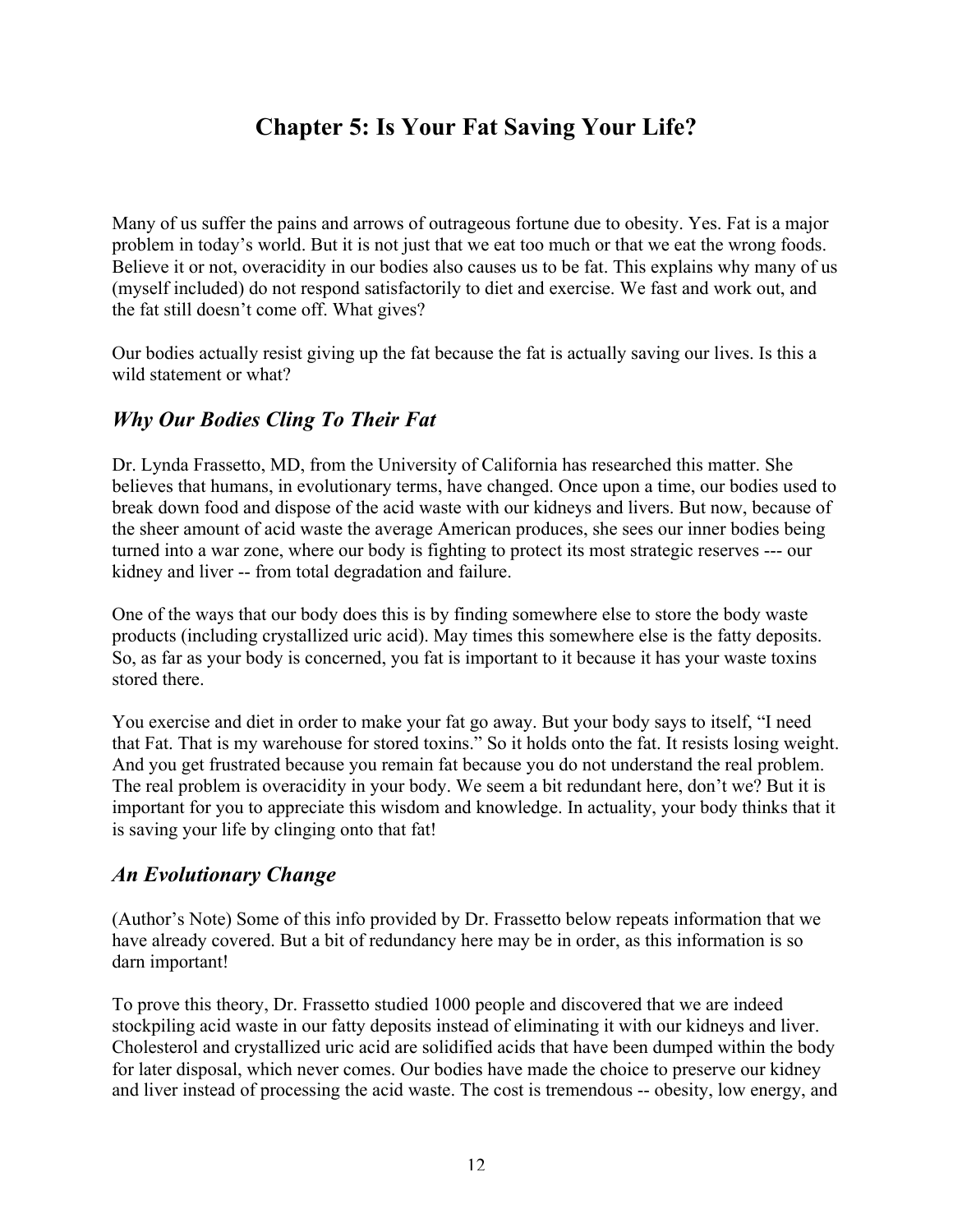many acid related diseases such as osteoarthritis, diabetes, cancer, painful periods, and much more.

When our bodies are excessively acidic, they borrow essential minerals such as calcium, sodium, potassium, and magnesium from our vital organs and bones to buffer or neutralize the acid. The result is our bodies suffer from prolonged degradation or corrosion, which manifests into these dehabilitating conditions and pains.

The reason is simple -- the average American diet contains way too much acid. Diet coke and other soda is probably the most acidic food people consume at a pH of 2.5. Beer and meat are at 3.5, then there's dairy, white pasta, most water, wine, hard alcohol, nuts and butters, beans, oils - - all acidic foods. All produce acid waste in our bodies that they can't handle. Dr. Robert O. Young agrees with Dr. Frassetto's theory. Sugar is an acid and she sees Westerners consumption of sugar as the reason why so many are overweight. The body has to protect itself from the excess sugar, so it creates fat to encase the acid. "Fat," she says. "Is saving our lives." Then there's the problem of disease. The stomach works by producing acid to break down food. Whenever this acid is made, alkaline buffers are also created and sent through our blood stream, naturally alkalizing our body. A healthy balanced body has alkaline reserves to battle diseases, infections, and viruses. But if excessive acid must be continuously neutralized or stored, our alkaline reserves will be depleted, leaving our bodies weakened and disease prone.

#### *Acid and Stress*

Dr. Frassetto says that acid comes from three sources -- food, pollution, and stress. Of these three, stress is the greatest problem. One shot of adrenaline can neutralize and acidify an alkaline diet. So stress management as well as diet management is essential to maintaining an alkaline body that is free of pain.

She says that the worst case scenario in which many Westerners fit into is where we work 40-50 hour stressful weeks with hardly any breaks to calm ourselves down. We consume fast food and coffee for quick bursts of artificial energy to just get through our workday. Then we come home to family stresses, household chores, bills, and more and never really relax and give our bodies a chance to neutralize all the acid we produced through stress and from eating very acidic foods. So acid in our bodies build up until we begin to show symptoms -- digestive problems, headaches, overweight, bone pains, elimination issues, muscle tension and pain, heart problems, high blood pressure, and more. We spend our lives giving ourselves to our jobs and families and never take the time to nourish our bodies, mind, and soul.

## *More Effects of Acid on our Body*

Dr. Frassetto also says that acidity is like rust. Our veins and arteries are corroded by acid. If nothing is done, acid interrupts all cellular activities and functions -- from our beating heart to the way we think. Blood also can't flow around fatty acids so capillaries clog up and die. Our skin begins to wrinkle and isn't as stretchy. Pains develop. Even if you put out the money for a face-lift or liposuction, the acid still remains and will do damage. As for our lungs and other organs, all are involved in the maintenance of correct blood pH so if all have to work harder to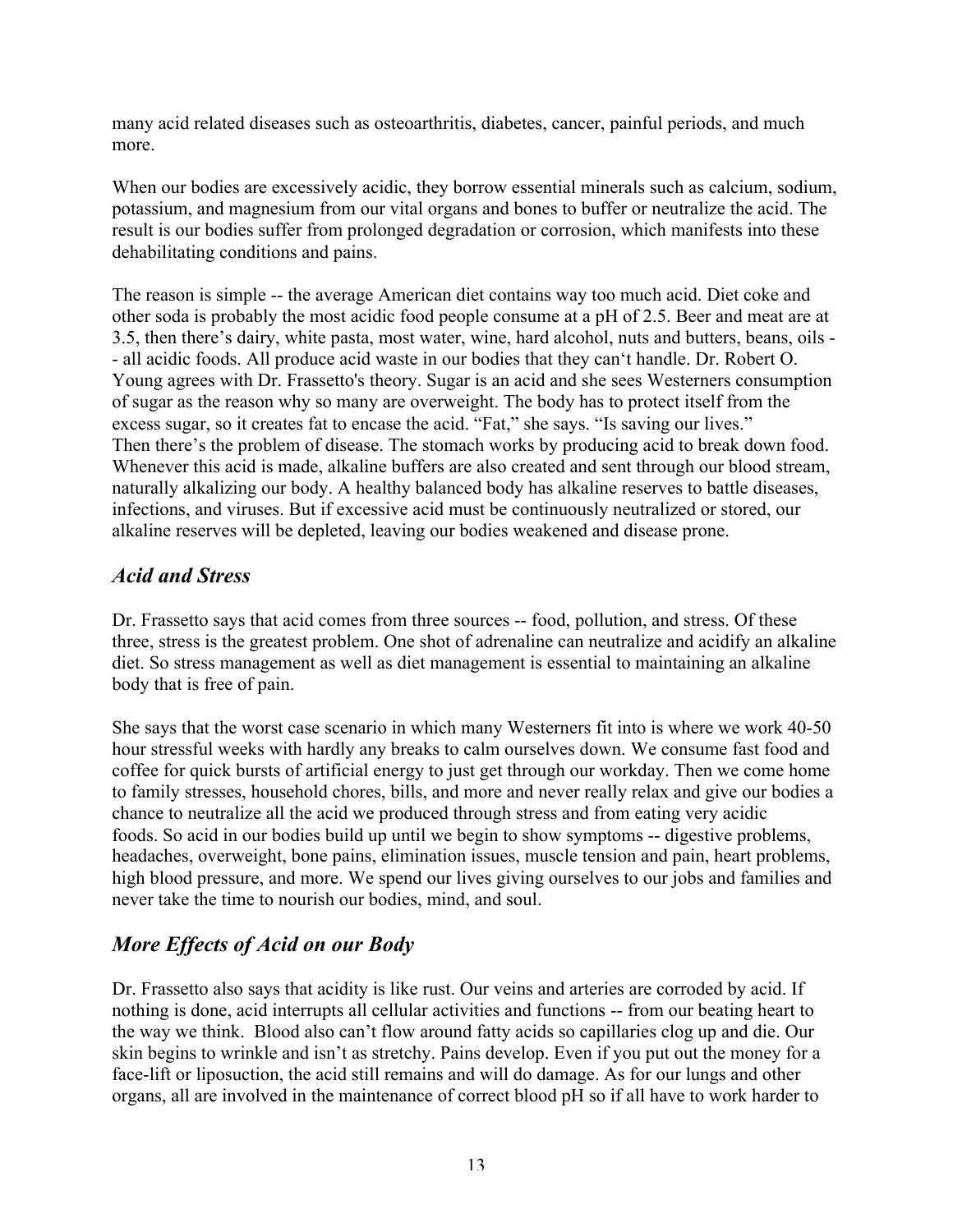deal with excessive acid, all will stop functioning a whole lot sooner than we want them to. Did you know that if any substance changes from a 7 to an 8 pH, it has become ten times more alkaline? The opposite is also true, if it changes from a 7 pH to a 6, it has become ten times more acidic.

# Chapter 6: Lets Talk About Our Solution

## *My Epiphany*

Well, I have previously explained that arthritis pain had begun to cripple me. My aching knees were keeping me awake at night. My doctor suggested knee replacement surgery (ouch!). This forced me out of desperation to begin my own research on arthritis. I had previously beaten cancer by discovering my own alternative remedy (Essiac Herbal Tea), so I was determined to do the same thing for my arthritis pain.

The Internet is a great research tool. Google led me to read about the acidity-arthritis connection. Amazon.com led me to great books about this subject. Authors such as Drs. Young, Baroody and Frassetto are pioneers in revealing the medical truths that have been touched lightly upon here in this booklet.

Then one morning, in my "quiet time" I strangely enough wandered back in my mind to a chemistry class that I had some 45 years ago. My chemistry professor had just written on the blackboard, "An acid plus a base makes a salt."



Could this be it? So simple! Our bodies have too much acid. If I ingest a base (baking soda, known as sodium hydroxide, jumped to mind) would it react with some of the acid in my body to make a salt, a salt that my body could easily expel? Wow. What an interesting idea. So I began daily eating about 8,000 mg (a small teaspoonful) of Arm and Hammer Baking Soda. I bought it at the grocery store. I mixed it with water. It tasted yucky. Within a month I began to see results. Within three months I began to regain my flexibility. All pain was gone. Later I had a chemist put the baking soda in capsules. That tasted much better. No more yucky taste.

So now, even though my arthritis has gone bye-bye, I still take my capsules daily. I test my pH weekly, keeping it always above 6.6 or 6.7. Usually it tests out at about 7.0. And I feel twenty years younger.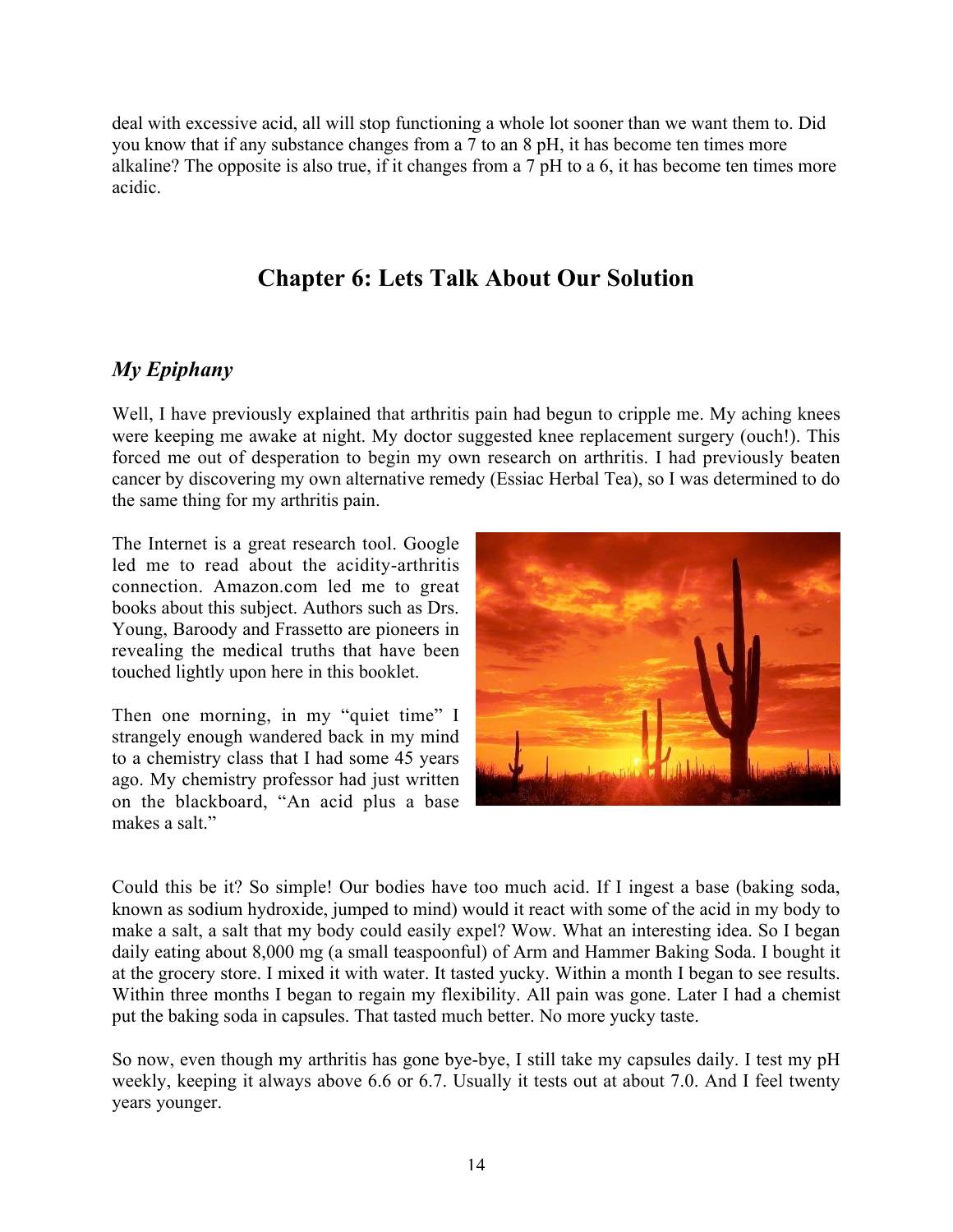Further research led me to understand that there are cell salts that also correct diabetes and arthritis. So I added this to my formulas, along with some special herbs that also are remedies for diabetes and arthritis. I shared my information freely. Others have marketed my formulas in capsule form. For further information about how to obtain the diabetes product, go to www.nhe.net/diabetestype12treatment. The arthritis product can e found at the website www.nhe.net/arthritistreatment.

## *How Will You Know That It Is Working?*

I previously mentioned that there are test strips that you can use to test your body's pH. Remember litmus paper in high school chemistry? It is very similar.

Shown is a typical test kit that you can buy. I buy mine off the Internet. The test kit shown is found on www.microessentiallab.com.

It is Catalog # 067, Hydrion Single Roll pH Paper and sells for \$7.50.

I test my saliva in the morning before I have brushed my teeth or eaten anything.



Ph Test Paper Strips

## *How To Test For Your pH*

Saliva pH is controlled by your diet and the amount of vitamins and minerals you have in your body. Lower saliva pH is a good indicator that the body is too acidic. Saliva pH over 7.0 is a good indicator that you are in excellent health.. This simple test is a good general way to measure the level of your acidity. The benefits of saliva pH testing are that it is simple, inexpensive, and the patient has control over monitoring their path back to good health. Saliva pH has been used by physicians for decades as a general indicator of your body's health, as well as the specific check we seek for treatment of diabetes or arthritis.

Recent research has linked low saliva pH to numerous leading diseases, including diabetes. Saliva pH is usually measured from 5-9, the lower your score the more acidic and the more likely you are to have health problems. Your ideal saliva pH level should be between 7.0-7.4, this is either  $1<sup>st</sup>$  thing in the morning or an hour after any food or fluid intake. The good news is that you can monitor and improve your health without costly medications or doctors visits. You can improve your saliva pH by improving the foods you eat and the nutritional supplements you take. Then you can say goodbye to diabetes symptoms.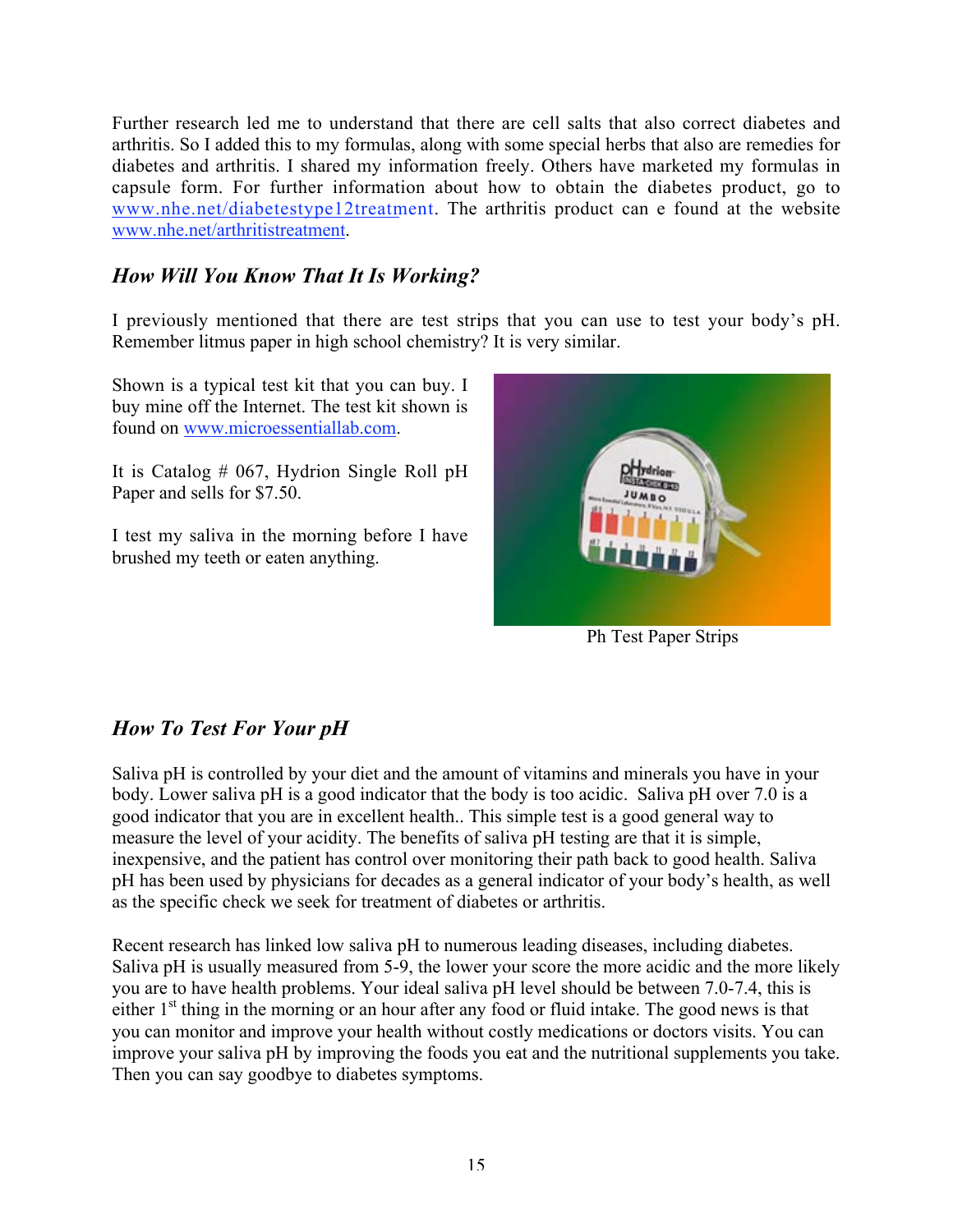To Order The Arthritis Remedy Go To: www.nhe.net/arthritistreatment

For The Diabetes Remedy Go To: www.nhe.net/diabetestype12treatment

# Quotes From Knowledgeable Doctors:

*The below information is extracted from the wonderful and informative books about pH balance written by Dr. Robert O. Young, Microbiologist:*

Forward in one book is by Chi C. Mao, M.D., Ph. D., Chief Medical Officer, Select Specialty Hospitals of Houston, Texas, a scientist who served previously at the National Institute of Health. He states:

- 1. According to mainstream medicine, arthritis and diabetes mellitus (either type 1 or type 2) have long been considered incurable.
- 2. Dr. Robert O. Young presents medical research, including clinical studies that suggest that a complete cure is possible.
- 3. Dr. Young's message is that "overacidification of our body fluids, due to our diet and modern lifestyles, is the origin of myriad pain and illnesses; therefore, in order to regain our health, it becomes imperative to minimize acidification and restore a critical balance."
- 4. Dr. Mao states, "It is my belief that Dr. Young's theory, his therapeutic methodology, and his commitment to health care will continue to make history in years to come."

<sup>&</sup>quot;[Disease] results, rather, from a disruption of the delicate pH balance (acid-base) in the fluids that surround the cells of the pancreas and other organs. Overacidity in the fluid allows cells to transform in negative ways, interfering with (among many other things) the way the body produces and uses its energy, and causing pain.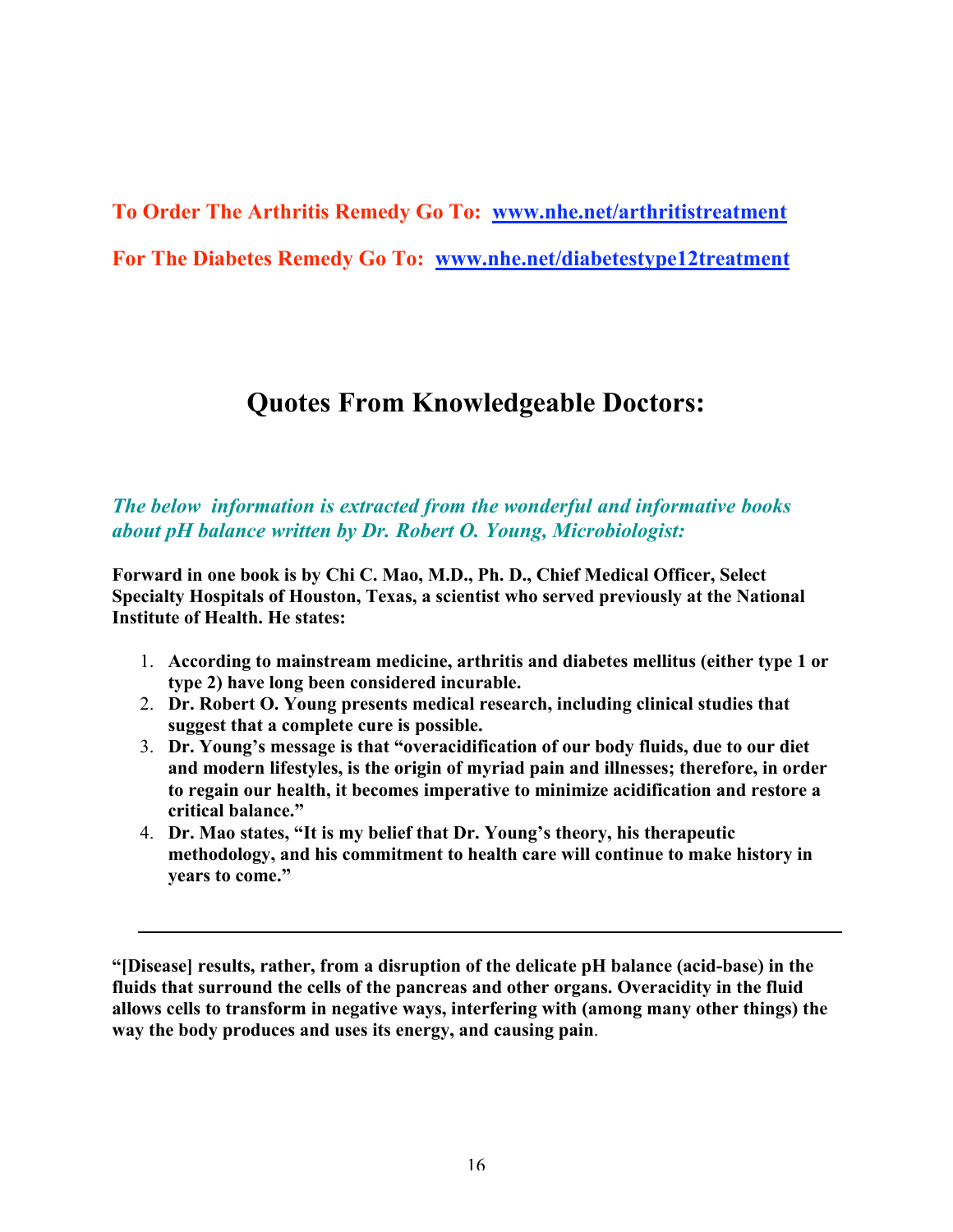"[Disease] is the result of a pH imbalance in the fluids of the body –systemic acidosis- that interferes with the optimum functioning of the cells they surround. Beta cells surrounded by acids do not or cannot produce sufficient insulin. Acids destroy insulin receptor sites on the cellular membrane so body cells cannot properly use the hormone."

"The one indicator most crucial to your health [is] the pH of your blood"

"Acidity in different tissues of the body shows up with different sets of symptoms and pain, which have had various labels slapped on them by mainstream medical science. When the acidity is in the pancreas, diabetes is the result."

 "In addition, when the blood is overly acid, it begins to unload the excess acids into the body's tissues, storing them in protective fat in the breasts, hips, belly, and even in the brain, heart, and pancreas."

"It would seem that our fat is killing us. And far be it from me to argue for carrying around excess baggage. But the truth is, right now all that fat is probably *saving* your life. That's because the body uses fat to bind up and neutralize its excess acids, protecting all the tissues and organs that sustain life from acid damage."

# How to ingest Baking Soda

Many people take baking soda as a health assist by mixing baking soda in water and drinking it. Baking soda mixed with water tastes yucky. So I have found a way to take my baking soda that is more pleasant.

- 1. Start off taking about a quarter of a teaspoon once or twice daily. Work up from this until you are taking \_ to a full teaspoonful once or twice daily.
- 2. Place your dosage of baking soda in a large empty glass. Add an equal amount of Tang or sweetened Kool-Aid.
- 3. Fill the glass one-quarter full of water. Let whatever frothing occurs happen.
- 4. After the frothing has stopped, fill the glass the rest of the way with more water. Then stir thoroughly and drink.

I also mix some psyllium husk powder into my drink. Psyllium husks swell when they get to your stomach. This will give your stomach a full feeling, thus making dieting easier. And the psyllium husks also does a good job of cleaning your large intestine (colon). You can find bulk psyllium at many health food stores or order it off the Internet at sources such as herbalcom.com.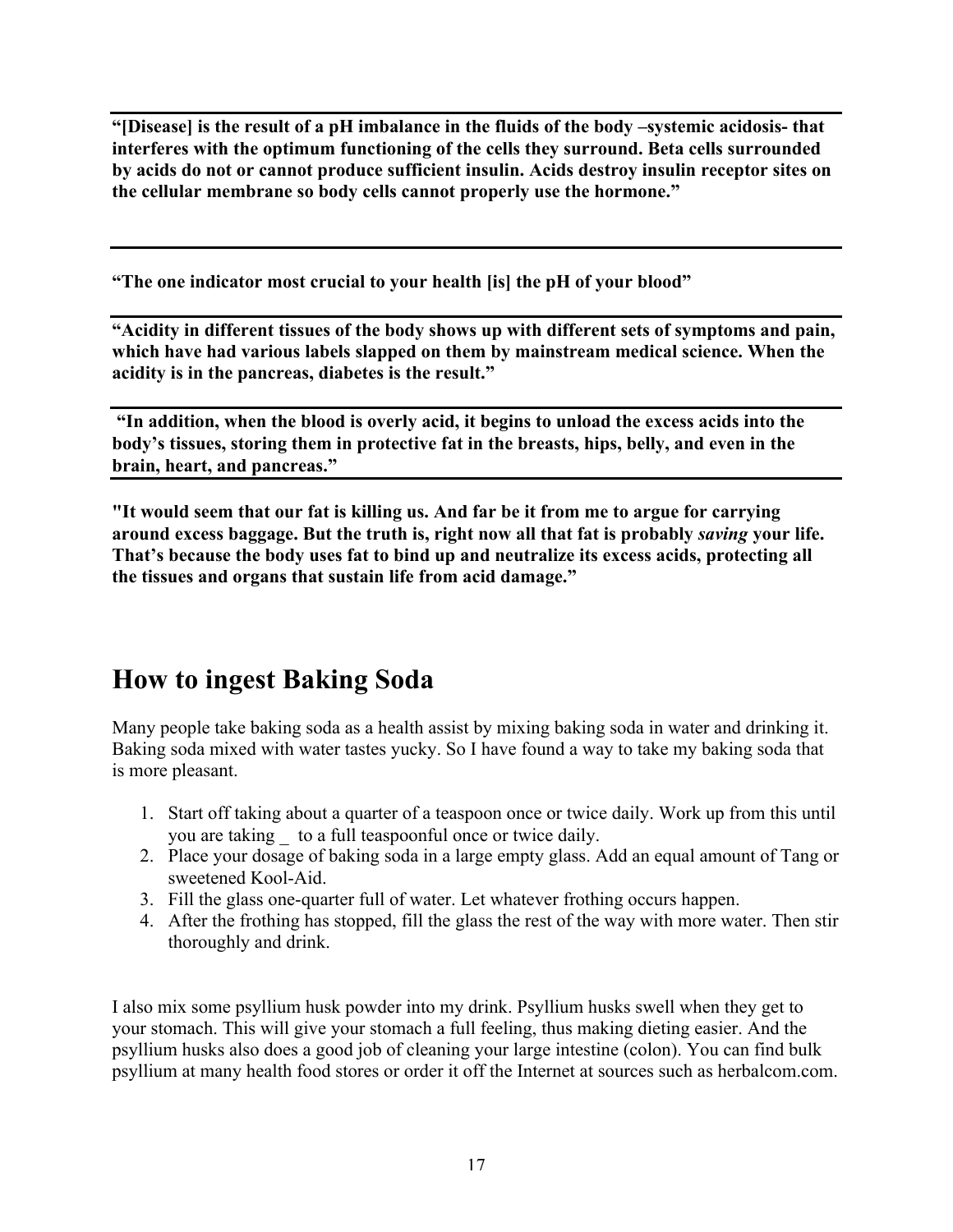# Conclusion

I hope that I have shown you how to prevent disease, keep your skin and organs healthy, and how to alkalize your body so that the body's natural systems will dispose of your unwanted body fat. It is so simple. Eat baking soda in an amount sufficient to remove the acidity from your body.

We read in our history books how the ancient Romans poisoned themselves by cooking in lead pots. Some historians even suggest that the resulting widespread lead poisoning of the general populace may have hastened the downfall of the Roman Empire.

We now know better than to eat in lead pots.

But could it just be that our own civilization is at a point where it is doing something equally stupid and disastrous? Could it be that many years from now students will read that our civilization weakened and perished because we over-acidified our bodies to the point that we poisoned ourselves and weakened our society? I have only to go to a shopping center and look at the shoppers. The general obesity and look of unhealthiness of our general populace is alarming.

I sincerely hope and pray that this small book will make a difference.

Attached is a copy of the informative and helpful book Alternative Medicine Cancer Therapies.

# Addendum To Women's Health Book:

# Edgar Cayce Information On Acidity

#### Some of this information is taken from the Meridian Institute Website .www.meridianinstitute.com

This background data is provided to assist you to understand the pain relief that is available for diabetes, arthritis, and other diseases, pain relief, and their symptoms.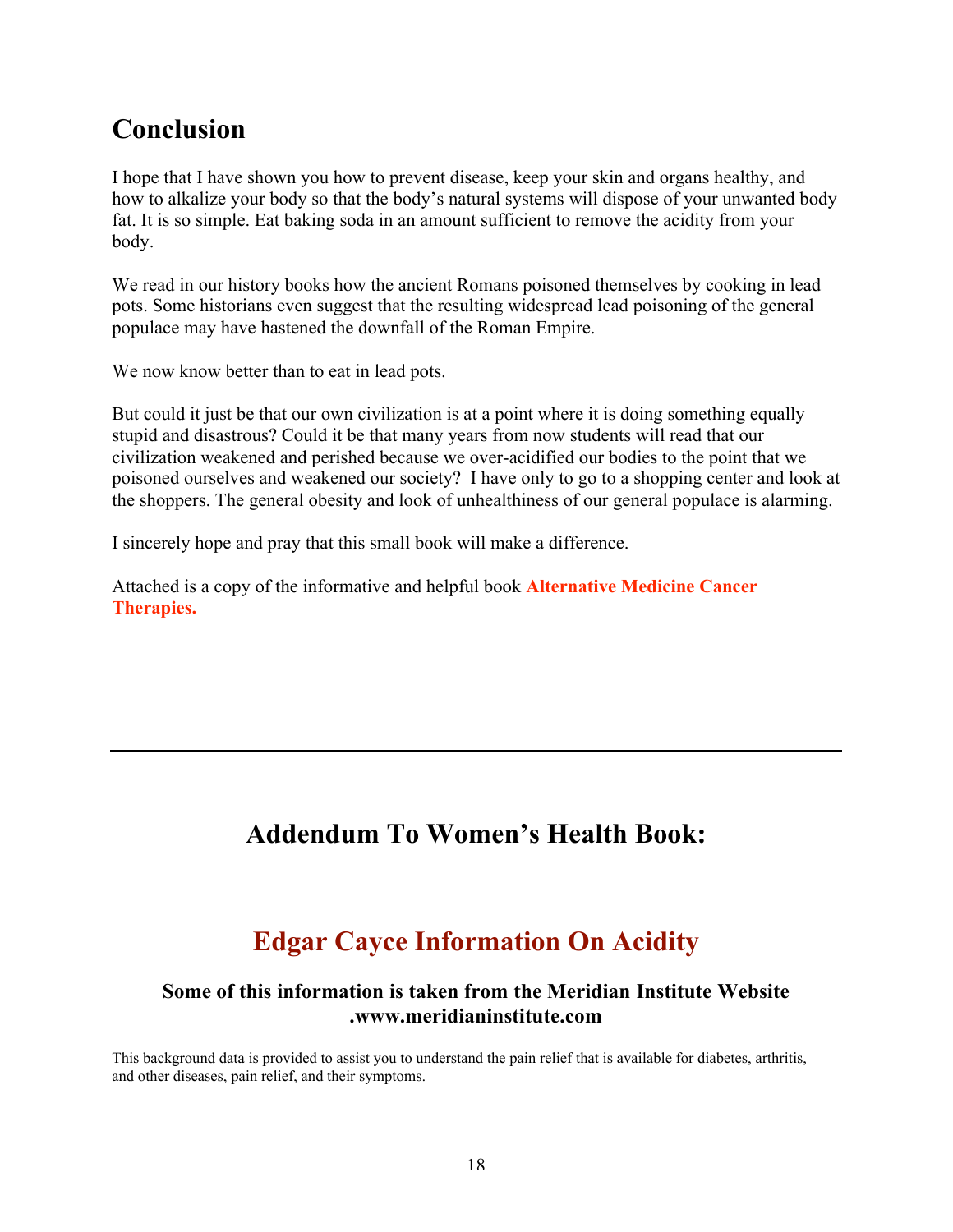#### **ACID/ALKALINE BALANCE**

 Edgar Cayce consistently emphasized the importance of maintaining a proper acid/alkaline balance in the body. Commonly referred to as "pH" (potential for hydrogen), the acid/alkaline continuum ranges from 0 - 14 with 7 as neutral. The lower end of the scale (below 7) is acid and above 7 is alkaline. Generally speaking, the Cayce readings maintain that a balanced pH with a slight alkaline tendency would be beneficial for most individuals.

 Edgar Cayce noted that high systemic acidity either causes or contributes to many health problems. The items on Scale 5 are based on 133 readings which mention "superacidity" as an etiological factor. High systemic acidity (Scale 5) is often caused by eating a diet containing too much acid producing foods such as sweets and meats. Stress is another factor which can increase acidity. Improper food combinations (such as eating grains and citrus at the same meal) can result in high acidity.

 Alkalinity can be increased by consuming less meat and sweets and more vegetables and fruits. Although eating fruit to increase alkalinity may seem to be a contradiction because some fruits (especially citrus) are acidic outside the body, digestion uses up their acidic components, leaving an alkaline residue (ash). Thus the net effect is alkaline-producing within the system. For most individuals, Cayce noted that "a normal diet is about twenty percent acid to eighty percent alkaline-producing." Appendix F contains an acid/alkaline table that lists the Ph of common foods.

 According to Cayce, numerous factors can increase acidity (and pain) including negative emotional states, inadequate mastication of food, and poor eliminations. Perhaps the most common factor cited by Cayce is diet. Eating acid-producing foods or combining foods improperly (even akaline-producing foods) is said to lead to hyperacidity, even to "superacidity" in some instances.

 Cayce sometimes observed that infectious agents (such as virus and bacteria) do not thrive in an alkaline environment: "cold CANNOT - DOES NOT - exist in alkalines." Thus, consuming alkaline-producing foods (such as orange juice and lemon juice) was recommended to prevent colds.

 The antimicrobial influence of alkalinity is supported by research on goldenseal, a well-known antibacterial herb. Berberine sulfate, the most active antibacterial alkaloid in goldenseal, is more effective in an alkaline than an acid environment. At a pH of 8.0 (alkaline), its antimicrobial activity in vitro is about 2 to 4 times greater than at 7.0 (neutral). At an acid pH of 6.0, the antimicrobial activity is only 1/4 as strong as at a neutral pH.

 Acid/alkaline balance is extremely important to normal physiology. For example, the blood will maintain a slightly alkaline range of 7.35 to 7.45. Extended pH imbalances of any kind are not well tolerated by the body. The management of the pH factor is so important that the body has developed strict accounting procedures to monitor acidalkaline balances in every cell and system. The fundamental regulatory systems of the body (including breathing, circulation, elimination, etc.) affect pH balance.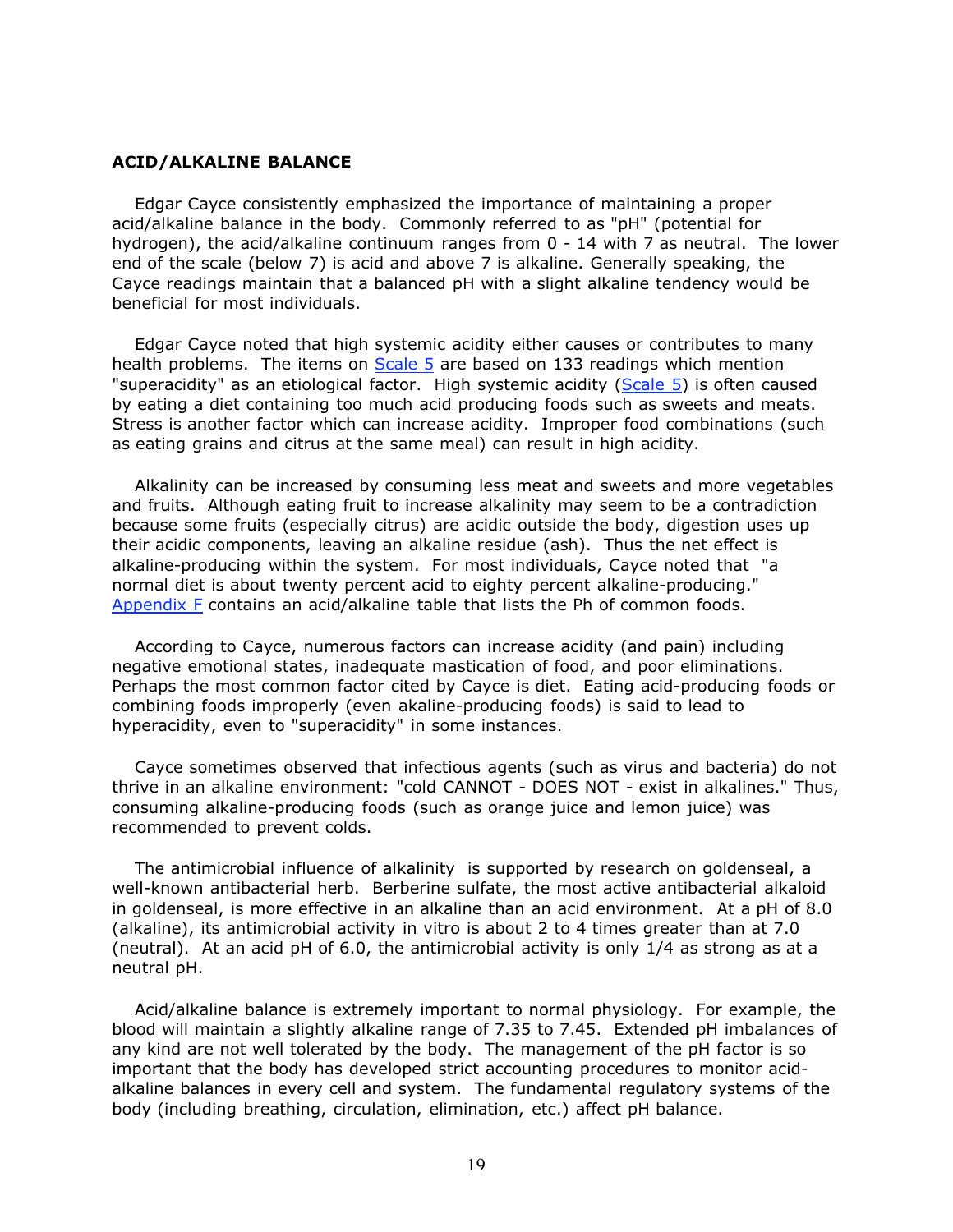Edgar Cayce insisted that acid/alkaline balance could be easily checked. Numerous readings encourage the measurement of pH balance in saliva and urine as an objective means of monitoring this crucial aspect of physiology.

Author's note: Edgar Cayce, in some of his readings actually recommended consuming baking soda as a remedy for overacidity. So he beat me to my discovery. But I don't mind!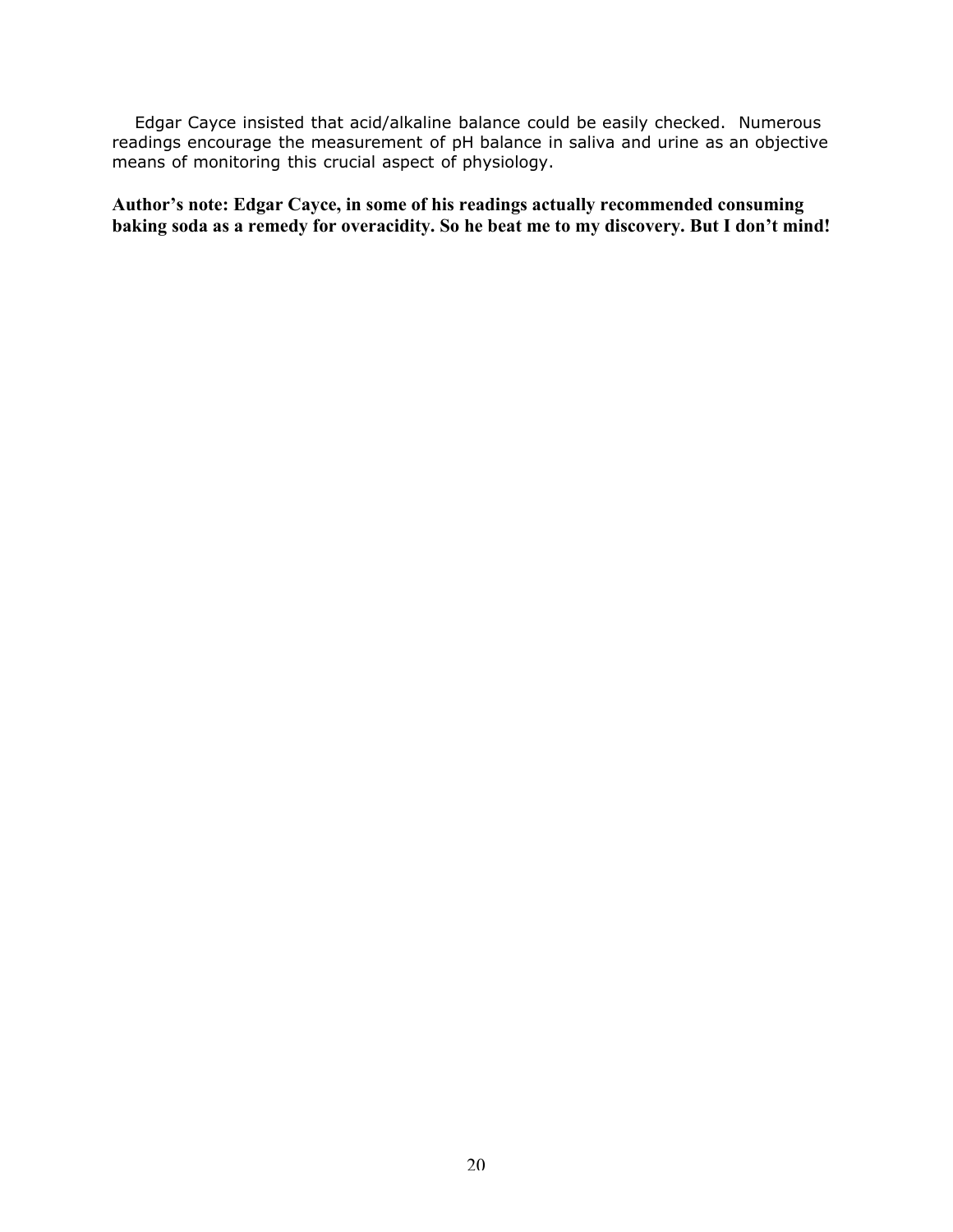# Alternative Cancer Therapies That Have Worked For Thousands



*Seven Natural Cancer Remedies That Are Effective, Inexpensive,*

*And Readily Available*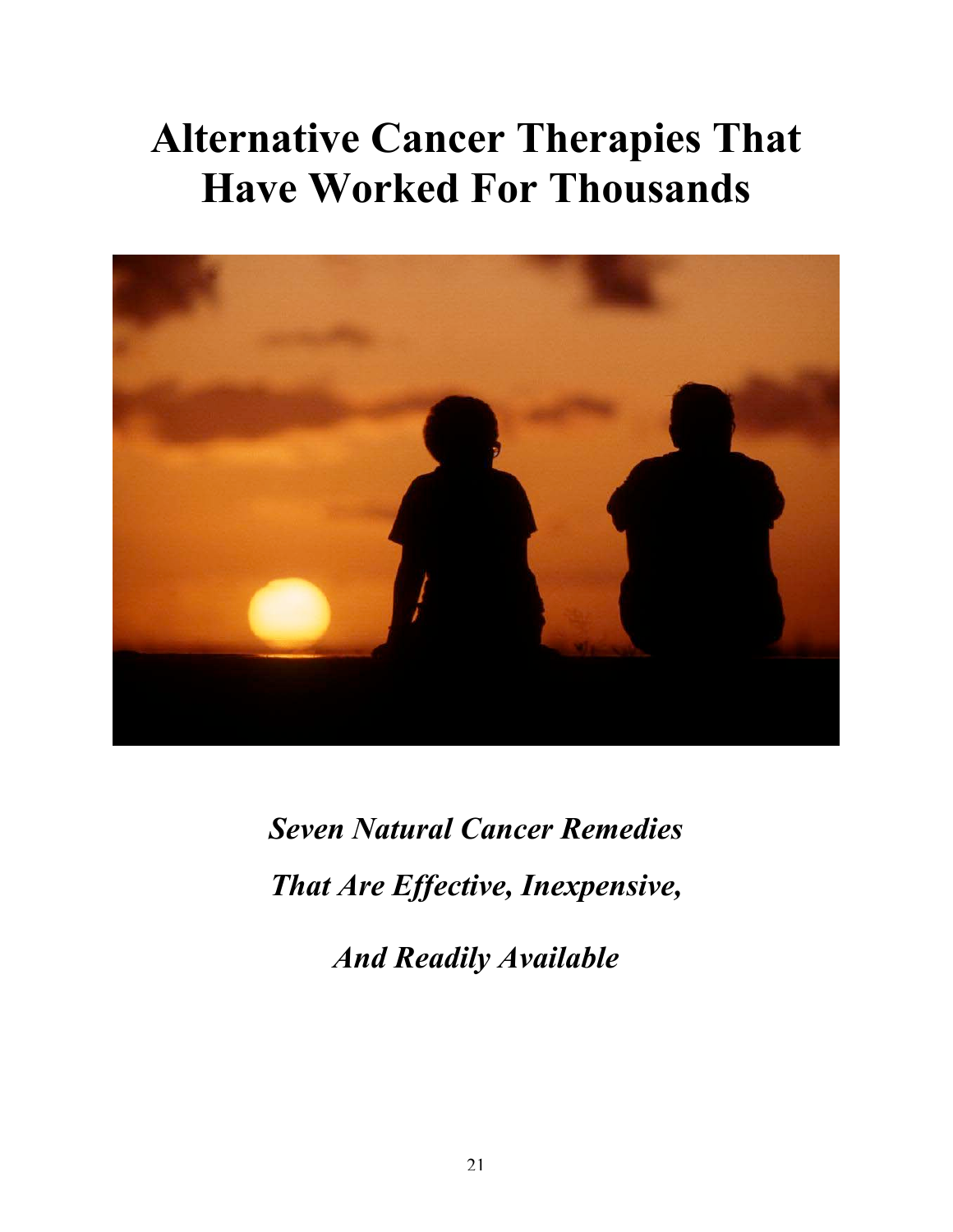# Alternative Medicine Cancer Therapies That Have Worked For Thousands

Copyright 2001

# Freedom12 Press

# Table of Contents

| <b>Introduction: Why You Should Read This Book</b>     | Page 22 |
|--------------------------------------------------------|---------|
| <b>Chapter 1. Oxygen Therapy</b>                       | Page 23 |
| <b>Chapter 2. Essiac Tea: the Indian Herbal Remedy</b> | Page 28 |
| <b>Chapter 3. Kombucha the Amazing Mushroom Tea</b>    | Page 37 |
| <b>Chapter 4. Pycnogenol and Grape Seed Extract</b>    | Page 39 |
| <b>Chapter 5. Colon Health and Cancer</b>              | Page 40 |
| <b>Chapter 6. Cancer and the Parasite Connection</b>   | Page 44 |
| <b>Chapter 7. MGN-3</b>                                | Page 49 |
| <b>Chapter 8. Summary and Conclusion</b>               | Page 55 |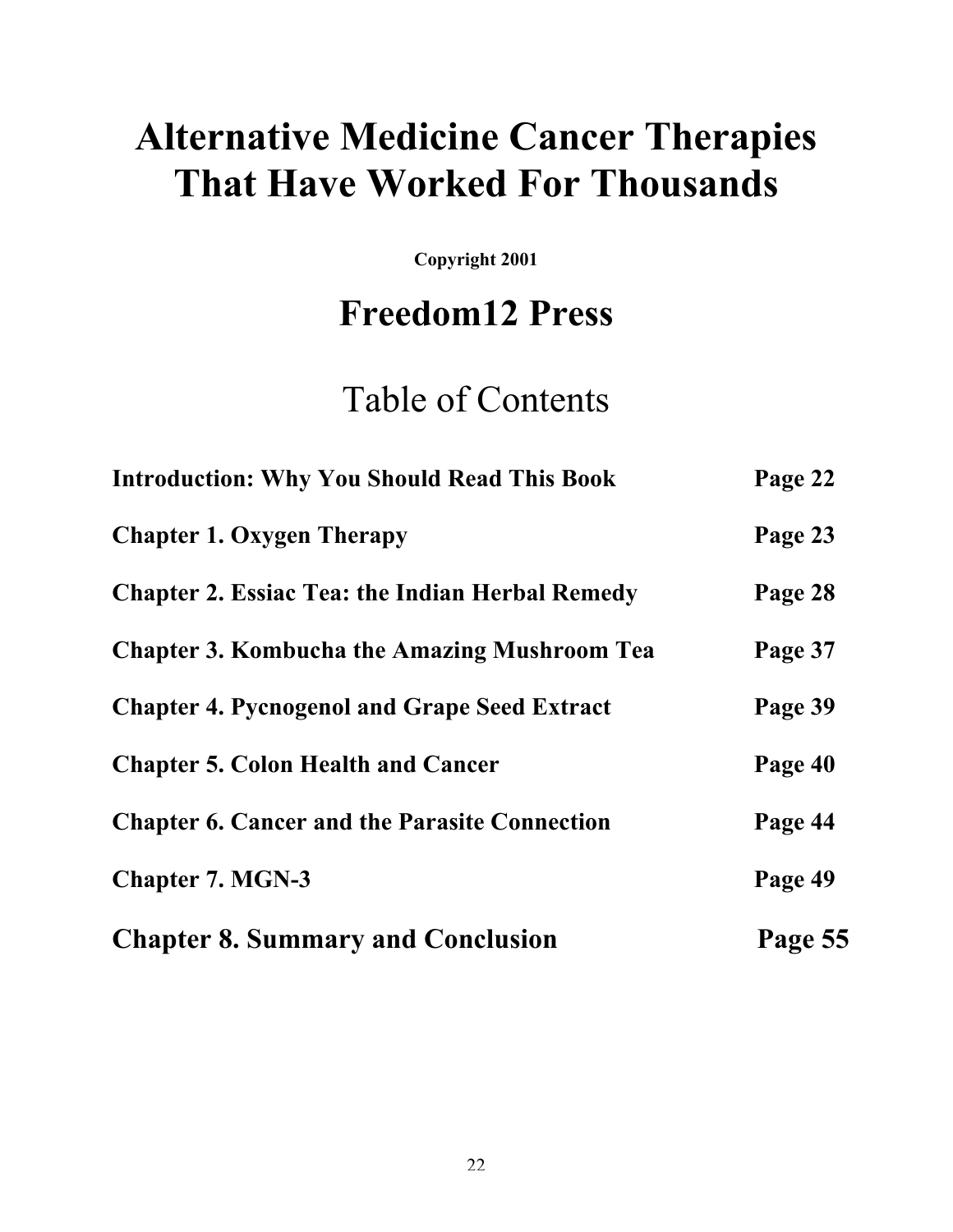# Why You Should Read This Book

The typical practicing physician gets office visits from two categories of people. He gets visited by his patients, and typically he has a waiting room full of patients. He also gets visited, and frequently, by pharmaceutical reps. The pharmaceutical reps are there for several purposes. First, they are there as a reminder for the physician to keep using their company's drug products. But they are there also to brief the physician on their company's latest product developments. They will present the latest technical reports, and sales literature, and free samples, to the doctor. In this way each doctor keeps abreast of the latest developments in his field.

We all know how busy doctors are. The drug company's pharmaceutical reps perform a valuable service to the doctor, and the patients, by keeping the doctor fully informed and educated on the latest developments in the drug industry. The doctor does not have to go home at night and take part of his valuable and scarce private time to study about pharmaceutical advances; he is taught right in his office.

So when you come in to your doctor's office to report that you have cancer, the doctor is already up-to-date on the latest techniques advocated by the pharmaceutical companies for treating cancer. Is it any wonder then that this harried and overworked professional will prescribe a therapy to treat your cancer that follows the recommendations of the pharmaceutical companies? In addition, in medical school he was only taught cancer therapies that were approved by the American Medical Association that is heavily influenced and controlled by the pharmaceutical drug companies. Then, with his busy schedule, he just does not have the time or inclination to search out any natural and inexpensive cancer treatments that might serve you well.

This, of course, does not apply to all doctors. As awareness of the benefits of certain natural alternative cancer therapies become better known among the general populace, many brave doctors are venturing afield into holistic and natural medicines. But to do so places them at risk of censure and ridicule by their peers, as well as formal censure or loss of license to practice medicine.

The point I am making here is that your doctor, for one reason or another, may not tell you all that you need to know about the therapies which would best cure your cancer. So it may be up to you to seek out other sources of information, such as this book.

Those of you who may wish further information about the travails and misfortunes which may befall any doctor who "swims against the current" of conventional medical wisdom should search the Internet for the facts about Dr. Stanislaw Burzynski of Texas, who discovered a cure for certain types of cancer. He has been kept out of prison only because of the widespread support of many other brave physicians who have gone to bat for him. But his career and finances have been ruined because of persecution by the medical establishment. You may find an article about his situation on the Internet at .www.alkalizeforhealth.net/Lburzynski.htm.

There is a historical precedent for this type of situation. It took the medical establishment over fifty years to accept antibiotics! Yes, it is true. Penicillin, the first antibiotic, was discovered in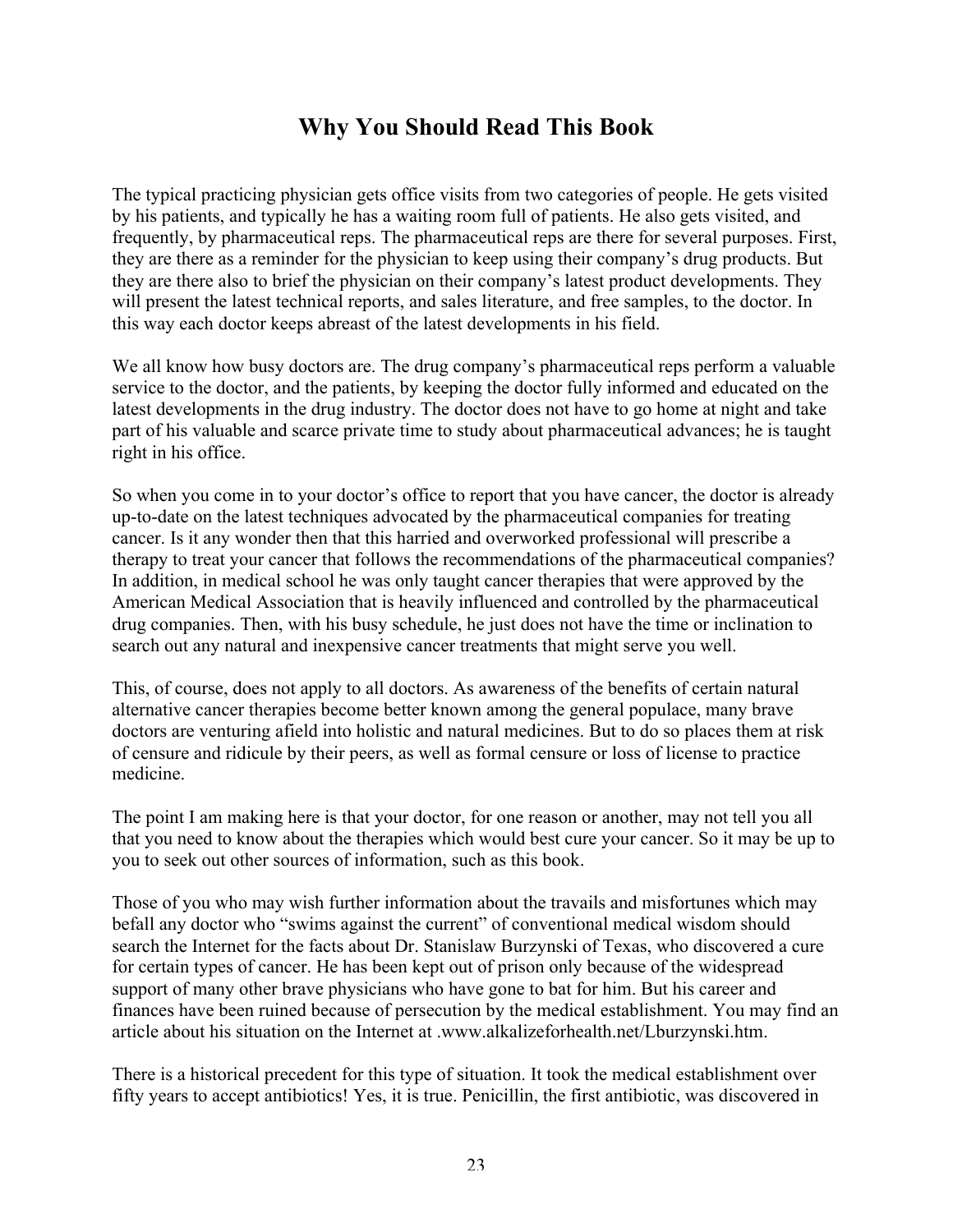the early 1890s. But the medical profession scoffed at the claims made about penicillin, and its use was ridiculed and scorned. It was not until World War II in the 1940s, when the medical profession was overwhelmed with the wounded and injured of war, that penicillin was tried on a mass scale and given a chance to prove its worth. The problem here is that you and I do not wish to wait fifty years for the medical establishment to approve natural effective remedies for cancer. We do not have the time.

# *Chapter 1. Oxygen Therapy*

The cancer virus is anaerobic. This means that it can only live in the absence of oxygen. As a matter of fact, exposure to oxygen will kill this virus. The HIV virus is anaerobic. Exposure to oxygen will kill it. As a matter of fact, most disease causing viruses are anaerobic. They can only live where there is a low level of oxygen.

This fact becomes most interesting when it is noted that anaerobic viruses can only live in our body when the oxygen carrying capacity of our blood decreases to 60% of its optimum level. This has been known for some time. In 1931 Dr. Otto Warburg was awarded the Nobel Prize for Medicine for his discovery that he had found the cause of cancer to be a lack of oxygen at the cellular level. In 1953 the National Cancer Institute endorsed Dr. Warburg's findings. Additional observations:

Dr. Albert Wahl: "Disease is due to a deficiency in the oxidation process of the body, leading to an accumulation of toxins. These toxins are ordinarily burned in normal oxidation."

Dr. Harry Goldblatt (Journal of Experimental Medicine): "Lack of oxygen clearly plays a major role in causing cells to become cancerous."

Dr. Steven Levine: "Hypoxia, or the lack of oxygen in the tissues, is the fundamental cause of all degenerative diseases."

Dr. John Muntz: "Starved of oxygen the body will become ill, and if this persists it will die. I doubt that there is any argument about that."

There is clearly a correlation between the levels of oxygen in our body and illness. It is important to note that fear, anxiety, worry, and depression all interfere with the breathing process, and will reduce the oxygen intake. This can lead to illness. But there is an even greater problem facing our bodies and their needs for an adequate supply of oxygen. It concerns the very air we breathe.

#### The Oxygen Story

Remember the movie Jurassic Park? In this movie, Scientists extracted DNA from the blood of mosquitoes, which were imbedded in fossilized amber in order to recreate prehistoric animals. Well, something similar has happened in real life. In the laboratory, real life scientists have extracted air, which was trapped as bubbles in fossilized amber. When the air was analyzed, it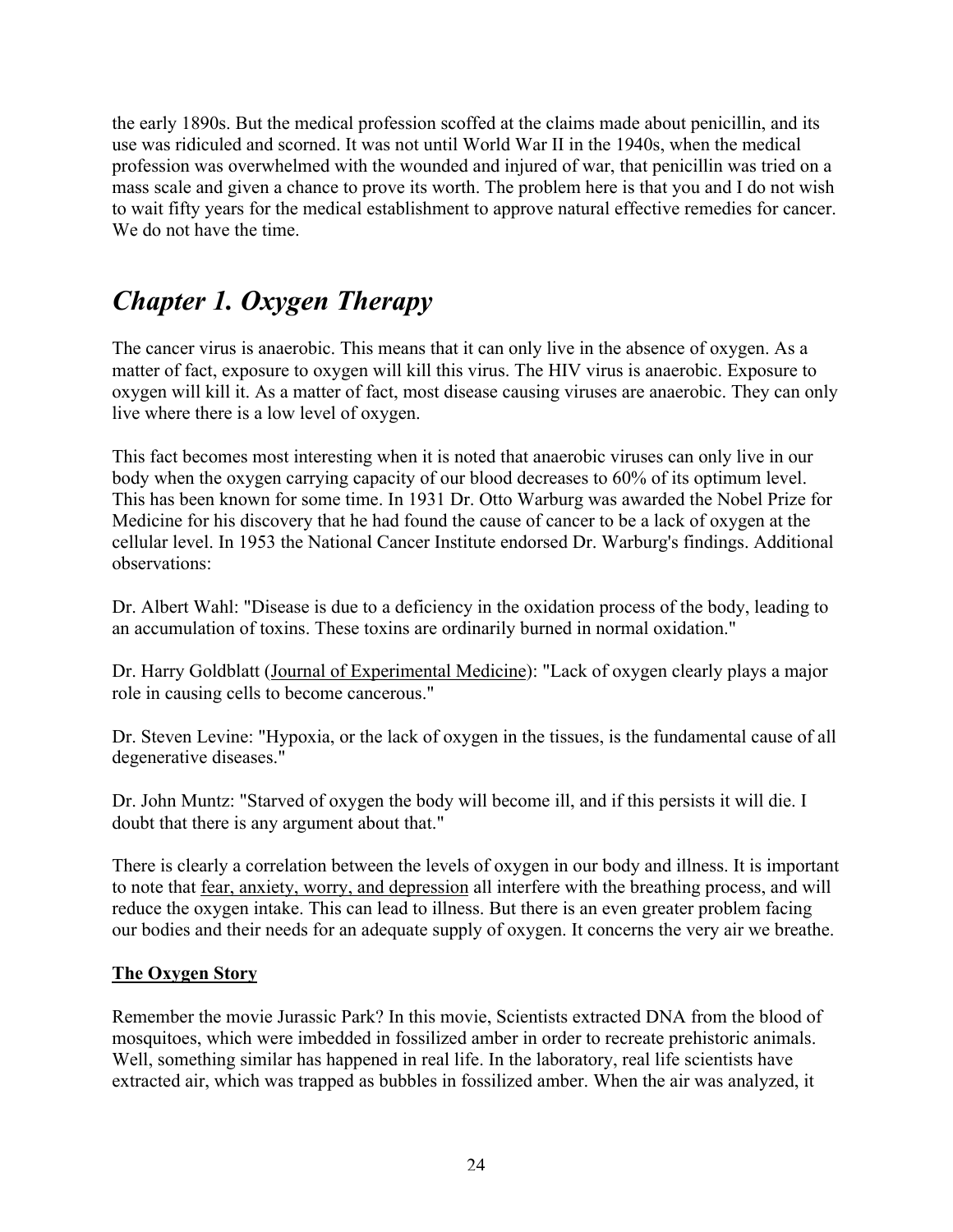was found to contain 38% oxygen. This is very noteworthy because the air we breathe today has an average oxygen content of 21% or less.

The significance of this is immense. As man has evolved from his primitive prehistoric form, the oxygen levels of the air he breathes have dropped 50%. The implications of this on our health may be staggering. What if the human body was designed to live and prosper on air that contained 38% oxygen, a level that is 50% higher than the air we breathe today? What if the reduced levels of oxygen in the air we breathe today are causing our bodies to not receive an adequate level of oxygen for them to be well and healthy?

In fact, the air in various areas of the world is declining in oxygen content. In other words, this situation is getting worse. In some of the larger, more pollution plagued cities, the oxygen levels of air have declined as low as 15%. Man cannot live at levels at 7% oxygen or lower, even for a short period of time. It is safe to say that mankind may be facing a serious problem here.

#### Other Problems

We do not plan to go into great detail here about the other conditions in our lives, which result in our blood not carrying an adequate supply of oxygen to the muscles and cells of our bodies. In general, we have depleted our soils by the overuse of chemical fertilizers, resulting in our foodstocks not providing us with adequate nutrition. Example: Vegetables today have only 25% of the minerals and enzymes of vegetables grown 90 years ago. And many of the fruits and vegetables come to us contaminated with insecticides and pesticides. The consumption of processed salt, which has 82 of its 84 minerals and trace elements removed, and is coated with aluminum hydroxide which makes it insoluble in our bodies, harms our health. Most of the meat we consume today contains growth hormones and antibiotics, giving new meaning to the expression "you are what you eat." All of these factors lead to a lower level of overall health and energy, and a condition where our weakened bodies become overloaded with toxins. It is the job of our blood to extract these toxins from the cells of our bodies, and carry the toxins to the wall of the large intestine (colon). There the toxins are passed through the wall of the intestine, to be carried away with the waste products of our body.

But there is a problem here. The long-term consumption of too many processed foods has resulted in our large intestines becoming sluggish, which has led to a buildup on the intestinal walls of a hardened mucous-like coating. The average 50 year-old-American Male has a coating lining his colon, which weighs 5 pounds! It acts like a barrier between the wall of the large intestine (colon) and the waste products passing through the colon. As a result, the blood is not able to easily pass the toxins it is carrying through the wall of the colon. Unable to unload its toxins, the blood is forced to continue carrying the toxins. Under better conditions, the blood, after unloading its load of toxins, would pick up a load of oxygen to carry to the cells on its return trip. But now, still loaded with toxins, the blood is unable to carry oxygen back to the body's cells. Oxygen starvation results.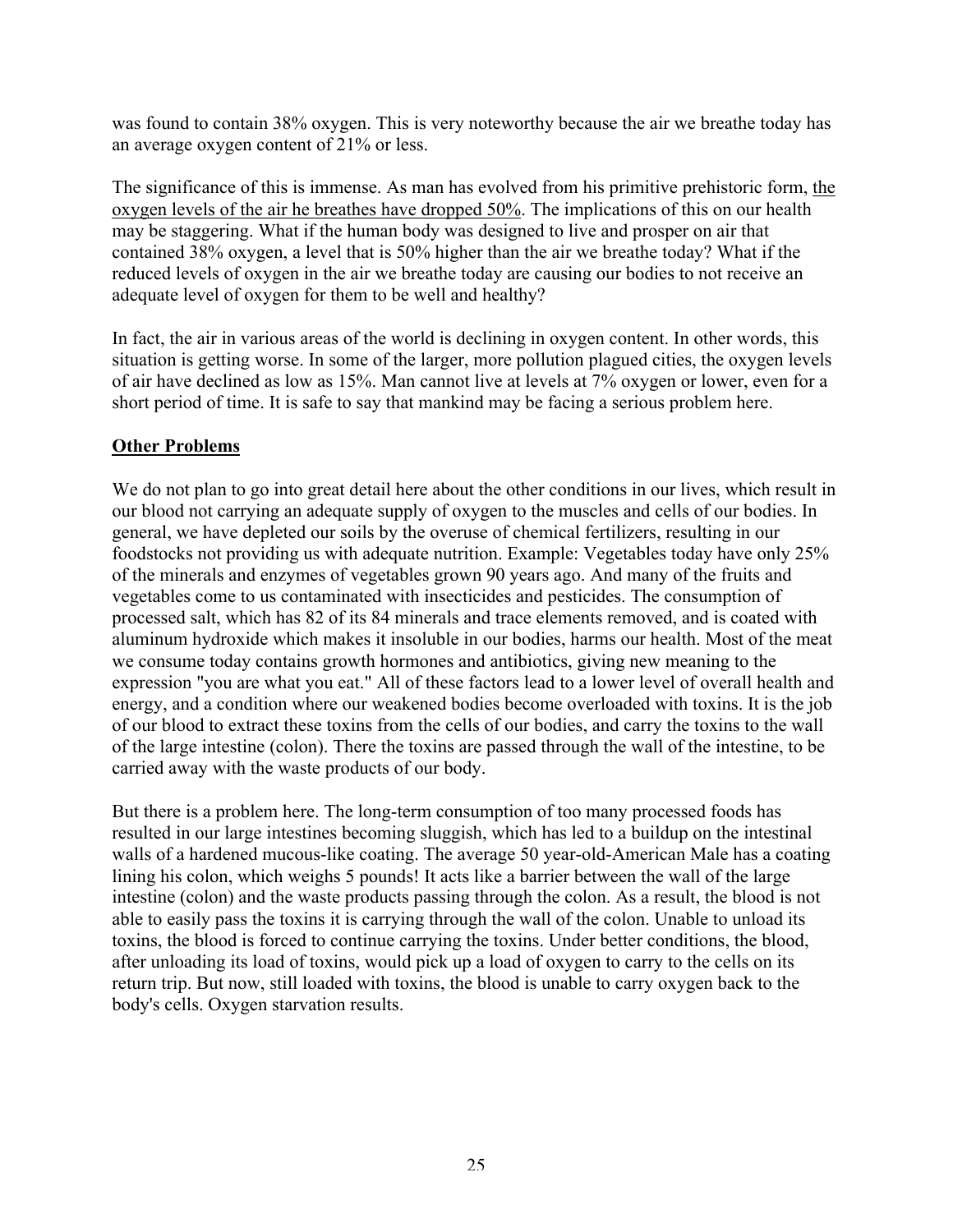#### The Symptoms of Oxygen Deficiency

Doctors and scientists have identified the initial symptoms of oxygen deprivation, which actually constitutes the gradual oxygen starvation of the body's seven trillion cells. In addition to illness, these symptoms are:

- overall body weakness circulation problems
- 
- 
- 
- 
- 
- irritability & dizziness circulation problems
- 
- hostility
- 
- muscle aches poor digestion
- depression lowered immunity to colds, flu, infection
- fatigue bronchial problems
- arthritis tumors and deposit buildups
- irrational behavior bacterial, viral and parasitic infestations
	-
- memory loss acid stomach

People rarely suspect that the above conditions, or the constant vague feelings of helplessness, fatigue or despair is the result of the cells of their body desperately sending out signals that they need more oxygen.

#### The Use of Oxygen Therapies

By now I hope that I have convinced you of the need to get more oxygen to the cells of your

body. You have probably surmised that if we could add oxygen directly to the blood in your body, most of the disturbing problems discussed above could be overcome. You are right. There are a number of ways to accomplish this. One approach is ozone therapy. Regular oxygen is O2. Ozone is O3, that is, each molecule has an extra atom of oxygen. When ozone is added to your body, the extra oxygen atom immediately leaves the ozone, and attached itself to a cell of your body. Your oxygen level is thereby increased. Chemically, the ozone (O3) has become oxygen (O2) plus oxygen (O). Ozone Therapy is widely practiced in other countries. In Germany, equipment and procedures have become refined to the point that doctors there can remove sluggish, toxin loaded blood from your



Ozone machines have become portable and affordable

body, ozonate the blood, remove the toxins, and reinsert the now oxygen enriched blood back into the patient's body. Other less complicated procedures involve using a relatively simple ozone machine to add ozone to the body through rectal insufflations, use of body wraps, or by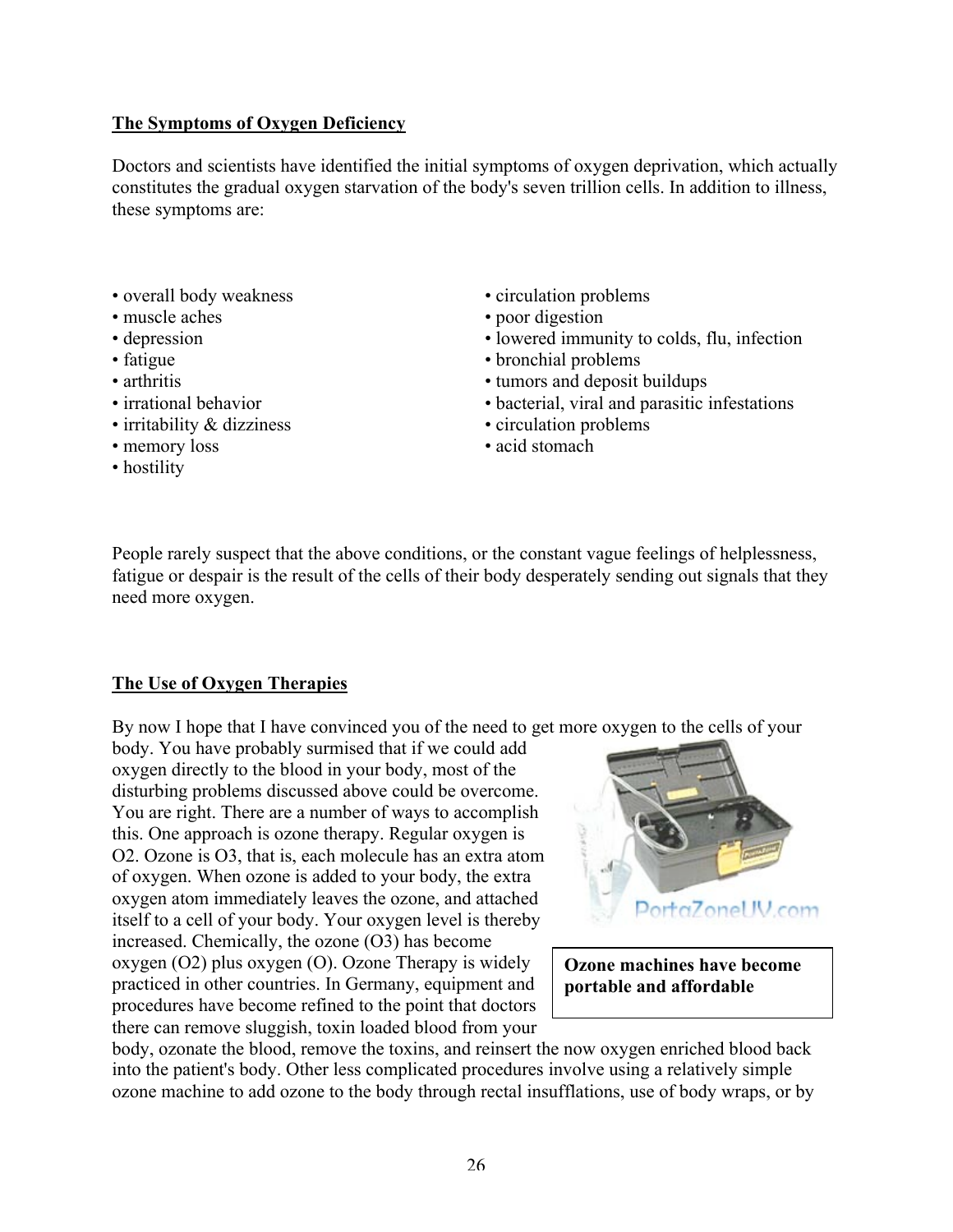simply drinking ozonated water. Wondrous cures for a wide litany of illnesses have been effected with ozone therapy. However, ozone therapy is not practiced in the United States.

Another procedure is the use of food grade hydrogen peroxide (H2O2). When hydrogen peroxide is added to the body, the H2O2 quickly becomes H2O (water) plus O (oxygen atom). The oxygen atom attaches itself to a cell of your body, and again, your oxygen level has just gone up. It is very important here to note that the type of hydrogen peroxide (3%), which is typically sold in drug stores and grocery stores, cannot be used for such a purpose. It contains contaminants and is dangerous for such use. Food Grade Hydrogen Peroxide (35%) is available through many health food stores. Food Grade Hydrogen Peroxide is the only type of hydrogen peroxide that can be used. Diluted Food Grade Hydrogen Peroxide can be given intravenously, or absorbed through the skin, or injested. One method which has successfully been used by many is to add 4 to 6 ounces of Food Grade 35% hydrogen peroxide to a tub of hot water and soak for 45 to 60 minutes. This is done daily. The hydrogen peroxide passes thru the skin into the blood stream where it is converted into oxygen. Miraculous recoveries from cancer, arthritis, Epstein Barr, chronic fatigue, lupus, multiple sclerosis, diabetes, allergies, and many other illnesses have been reported.

#### Why Doesn't Your Doctor Tell You This?

All oxygen therapies, including hydrogen peroxide therapy, are non-patentable processes. They are for the most part also inexpensive, and in many cases can be administered at home by the patient. Therefore there is no financial incentive for the pharmaceutical industry or the American Medical Association to promote these therapies. As a matter of fact, they will discipline severely any doctor caught using oxygen therapy.

This is not the case in certain other countries. In Germany, Russia, and Cuba, for example, physicians have successfully treated many serious and chronic conditions. Cancer, heart disease, AIDS, chronic fatigue, and many other illnesses have been successfully treated. In these countries a treatment consisting of a medical infusion of hydrogen peroxide costs approximately \$10. No financial incentive here for the pharmaceutical industry, medical centers, and physicians who are accustomed to providing expensive drugs, and complex medical procedures. Thus, knowledge of this esoteric field is restricted to those intellectually courageous individuals who venture into the realms of alternative medicine.

#### What Can Be Done?

We have reviewed all of the oxygen therapy methods available, analyzed the cost and practicality of their application, and have reached a conclusion. Drinking water that contains a minute amount of food grade hydrogen peroxide is a good procedure. Many people have significantly increased the oxygen content of their blood, thereby improving their health or overcoming their illness, by this simple protocol. First of all, as we emphasize, use only 35% Food Grade Hydrogen Peroxide. Keep it in the refrigerator, or in a cool dark place (light will damage it). Use only distilled water, or reverse osmosis filtered water. This is because the iron content of regular water will react with the hydrogen peroxide to impart an unpleasant taste to the water. Carefully place 10 drops of the 35% hydrogen peroxide in an 8 oz. glass of distilled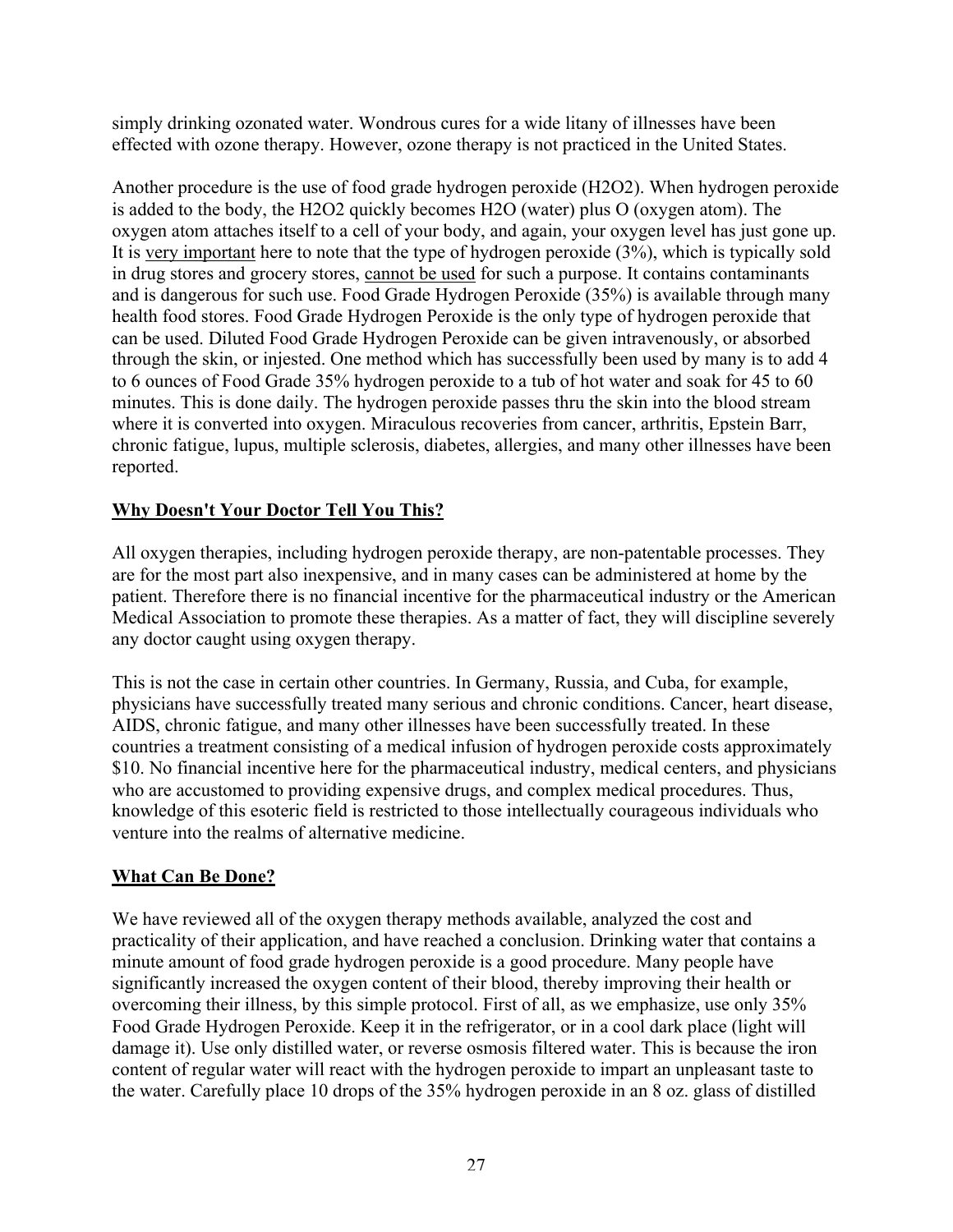water, and immediately drink. Drink 5 glasses of this peroxide water daily. Best if taken on an empty stomach (it will taste better). That's it. Simple and cheap. And effective. Also, soaking daily in a tub of water to which 4 to 6 oz. of food grade hydrogen peroxide has been added, as already mentioned above, is a good therapy.

#### Mail Order Sources of Food Grade 35% Hydrogen Peroxide

First check with Google for an Internet source. Then check your local health food store. It may stock 35% food grade hydrogen peroxide. If not, you may obtain it from:

- 1. Sullivan Creek Distributing Co., 955 73<sup>rd</sup> Ave. NE. Carrington ND 58421, Toll Free Telephone: 888-406-4066, sells a 16 oz. bottle of food grade 35% hydrogen peroxide for \$16.95.
- 2. Raw Health Inc., 11355 SW  $14<sup>th</sup>$  St, Beaverton OR 97005, Telephone 866-729-4584, sells a 32 oz. bottle of food grade 35% hydrogen peroxide for \$18.00.
- 3. Pure Health Systems, Telephone 970-731-9724 sells 35% food grade hydrogen peroxide. A 16 oz. bottle is \$16.95 and a gallon bottle is \$55.00.

Note: We are researchers, not physicians. Consult your physician. This researched information does not make any claims. It is not intended to replace sound medical advice.

#### Additional Reading

For additional reading, Crossroads, Toll Free Tel: 800-635-5823 sells books about oxygen therapy. I recommend *Oxygen Therapies* by Ed McCabe, and *Hydrogen Peroxide and Ozone* by Conrad LeBeau (only \$3.95).

#### **Bibliography**

Oxygen by Dr. Kurt Donsbach, The Rockland Corporation, Tel: 800 421 7310

Bio/Tech News, newsletter, PO Box 30568, Parkrose Center, Portland OR 97294

The Story of Ozone, Plasmafire Intl., 7186-205 St. Langley, B.C., V2Y1T1 Canada

Oxygen Therapies by Ed McCabe, \$14.00 from Books, 4100 Bonita Rd. Santa Monica CA 91902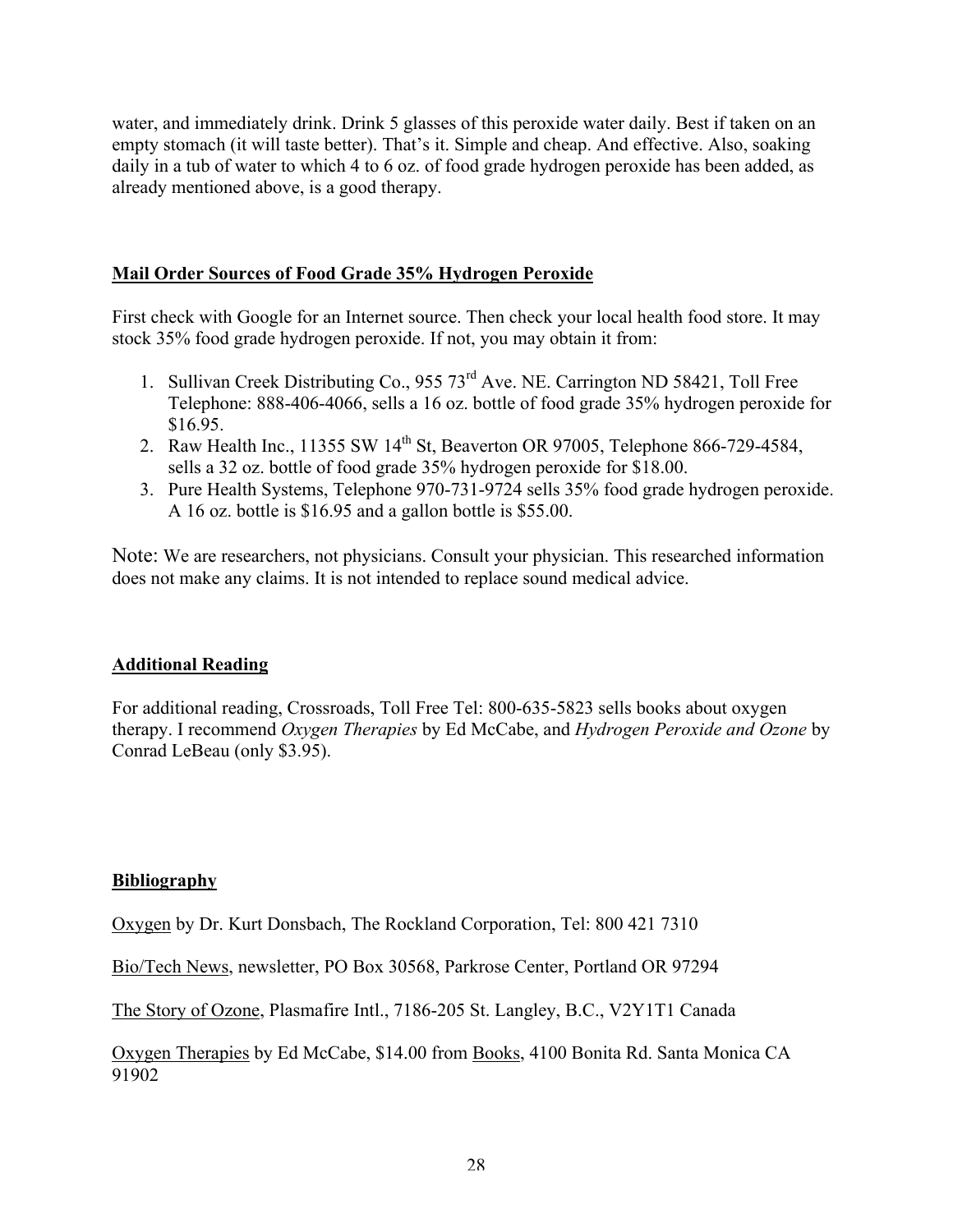Alternatives newsletter by Dr. David G.Williams, PO Box 829, Ingram TX 78025

Health & Healing newsletter by Dr. Julian Whittaker, Phillips Publishing, 7811 Montrose Rd., Potomac MD 20854

# Chapter 2. Essiac Tea: the Ojibwa Herbal Remedy from Canada

Essiac tea has a proven track record of curing thousands of cancer. Among its many reported properties, it attacks directly cancer tumors, detoxifies the body, removes heavy metals, and it builds up the immune system. It has also been found effective as a treatment for AIDS, lupus, chronic fatigue syndrome, diabetes, and many other illnesses. That such a simple remedy exists, is so widely unknown, and continues to be ignored by the mainstream medical establishment, is an amazing story.

### The Essiac Story:

Rene Caisse was a nurse in Canada. In 1923 she observed that one of her doctor's patients, a woman with terminal cancer, made a complete recovery. Inquiring into the matter, Rene found that the woman had used an herbal remedy given to her by an Ojibway Indian herbalist. Rene visited the Indian medicine man, and he gladly and freely presented her with his tribe's formula. He explained to her that the Ojibway used their tonic both for spiritual balance and body healing. The formula consisted of four common herbs. They were blended and cooked in a fashion that caused the concoction to have a greater curative power than any of the four herbs themselves. The four herbs were Sheep Sorrel, Burdock Root, Slippery Elm Bark, and Rhubarb Root.

With her doctor's permission, Rene began to administer the herbal remedy to other terminal cancer patients who had been given up by the medical profession as incurable. Most recovered.



Rene Caisse

Rene then began to collect the herbs herself, prepare the remedy in her own kitchen, and to treat hundreds of cancer cases. She set up a clinic in Bracebridge, Ontario where she administered the herbal remedy free to all who sought her help. She found that Essiac, as she named the herbal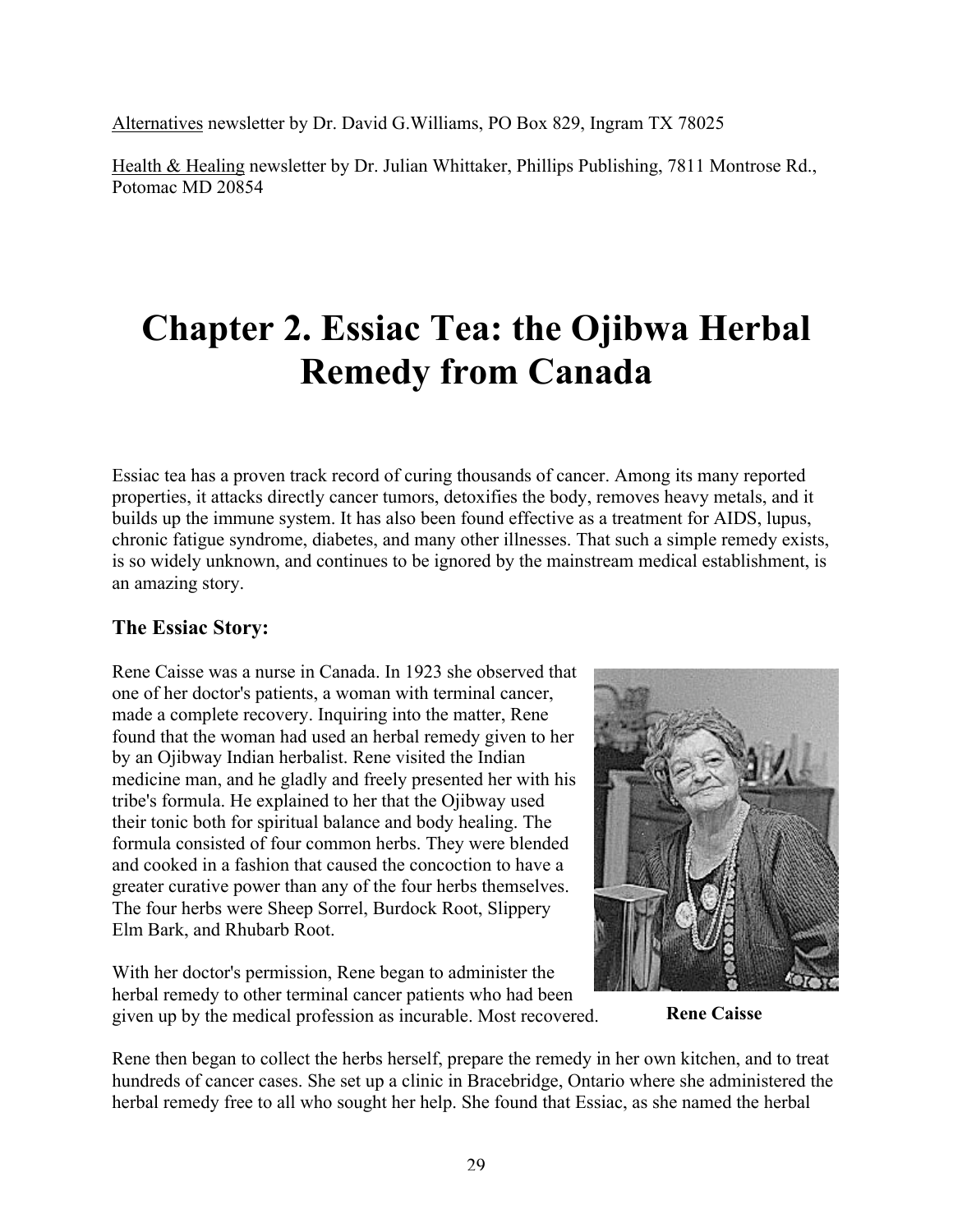remedy, could not undo the effects of severe damage to the life support organs. In such cases, however, the pain of the illness was alleviated and the life of the patients was extended longer than predicted. In the other cases, where the life support organs had not been severely damaged, cure was complete, and the patients lived another 35 or 40 years. Some are still alive today.

Rene selflessly dedicated herself to helping these patients. She continued to treat hundreds of patients from her home. She did not charge for her services. Donations were her only income. They barely kept her above the poverty line. Over the years word of her work began to spread. The Canadian medical establishment did not take kindly to this nurse administering this remedy directly to anyone with cancer who requested her help. Thus began many years of harassment and persecution by the Canadian Ministry of Health and Welfare. Word of this struggle was carried throughout Canada by newspapers.

The newspaper coverage of Rene's work began to make her famous. Word was also spread far and wide by the families of those healed by Essiac. Eventually, the Royal Cancer Commission became interested in her work. They undertook to study Essiac.

In 1937 the Royal Cancer Commission conducted hearings about Essiac. Eventually the Canadian Parliament, prodded by the newspaper coverage and the widespread support generated for Rene by former patients and grateful families, voted in 1938 on legislation to legalize the use of Essiac. Fifty-five thousand signatures were collected on a petition presented to the Parliament. The vote was close, but Essiac failed by three votes to be approved as an officially sanctioned cure for cancer.

Rene continued her work for 60 years. In the 1960s, Rene Caisse worked with the well-known Brusch Clinic in Massachusetts. Dr. Charles A. Brusch was the personal physician for President John F. Kennedy. After 10 years of research about Essiac, Dr. Brusch made the following statement: "Essiac is a cure for cancer, period. All studies done at laboratories in the United States and Canada support this conclusion". Rene Caisse died in 1978.

There are several excellent books about Essiac Tea. I recommend "Essiac: A Native Herbal Cancer Remedy" by Cynthia Olsen (\$12.50) and "Essiac Essentials: The Remarkable Herbal Cancer Fighter" by Sheila Snow (\$9.60). These books may be ordered online at .www.amazon.com or ordered from your local bookstore.

#### What It Is

Rene Caisse's herbal formula contains four commonly occurring herbs:

#### Sheep Sorrel (Rumex acetosella).

The leaves of young Sheep Sorrel plants were popular as a cooking dressing and as an addition to salads in France several hundred years ago. Indians also use Sheep Sorrel leaves as a tasty seasoning for meat dishes. They also baked it into their bread. Thus it is both an herb and a food.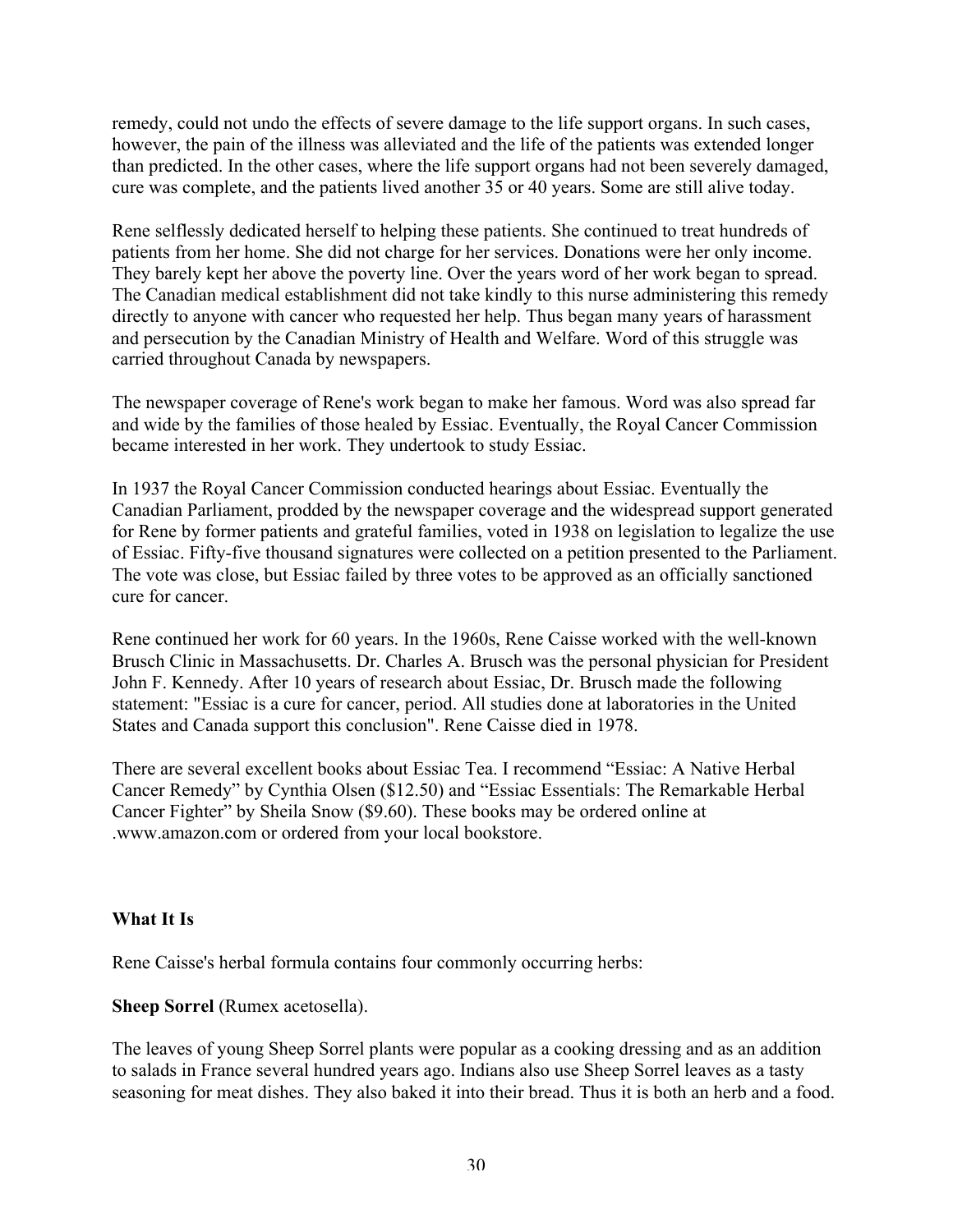Sheep Sorrel belongs to the buckwheat family. Common names for Sheep Sorrel are field sorrel, red top sorrel, sour grass and dog eared sorrel. It should not be confused with Garden Sorrel. (Rumex acetosa).

Sheep Sorrel grows wild throughout most of the world. It seeks open pastures, rocky areas, and the shoulders of country roads. It is considered to be a common weed throughout the U. S. The entire Sheep Sorrel plant may be harvested to be used in Essiac. Or, just the leaves and stems may be harvested, and this allows the plants to be "reharvested" later. The plant portion of the Sheep Sorrel may be harvested throughout the spring, summer, and fall. Harvest the leaves and stem before the flowers begin to form, since at this stage, all of the energy of the plant is in the leaves.

#### Burdock Root (Arctium lappa).

The roots, young stems, and seeds of the Burdock plant are edible. Young stalks are boiled to be eaten like asparagus. Raw stems and young leaves are eaten in salads. Parts of the Burdock plant are eaten in China, Hawaii, and among the Native American cultures on this continent. It is then, both an herb and a food.

The Burdock is a member of the thistle family. Remember the last time you cleaned cockleburs from your clothing after a sojourn in the woods or meadow? Chances are, you had run up against this very friendly and helpful plant, you just didn't know it! It is a common pasture weed throughout North America. It prefers damp soils. The first years the Burdock plant produces only green leafy growth. It is during the second year that it produces the long sturdy stems with annoying burrs.

The root of the Burdock plant is harvested. It is harvested from only the first year plants. The roots are about an inch wide, and up to three feet long. As with the Sheep Sorrel, the roots should only be harvested in the Fall when the plant energy is concentrated in the roots.

#### Slippery Elm (Ulcus fulva).

The inner bark of the Slippery Elm tree has a long history of use as a food supplement and herbal remedy. Pioneers knew of it as a survival food. The powdered bark has long been used, and is still being used today, as a food additive and food extender, rich in vitamin and mineral content. Thus it also is both an herb and a food. The Slippery Elm is a favorite shade and ornamental tree. It is found throughout Canada and the United States. Only the inner bark of the Slippery Elm is used to make Essiac.

#### Turkey Rhubarb (Rheum palmatum).

We have all eaten Rhubarb. Its red, bittersweet stems are to be found in supermarket produce shelves each spring. We also eat rhubarb pie, jams and pudding. The Turkey Rhubarb is a member of the rhubarb family with roots that contain a particularly strong and desirable potency.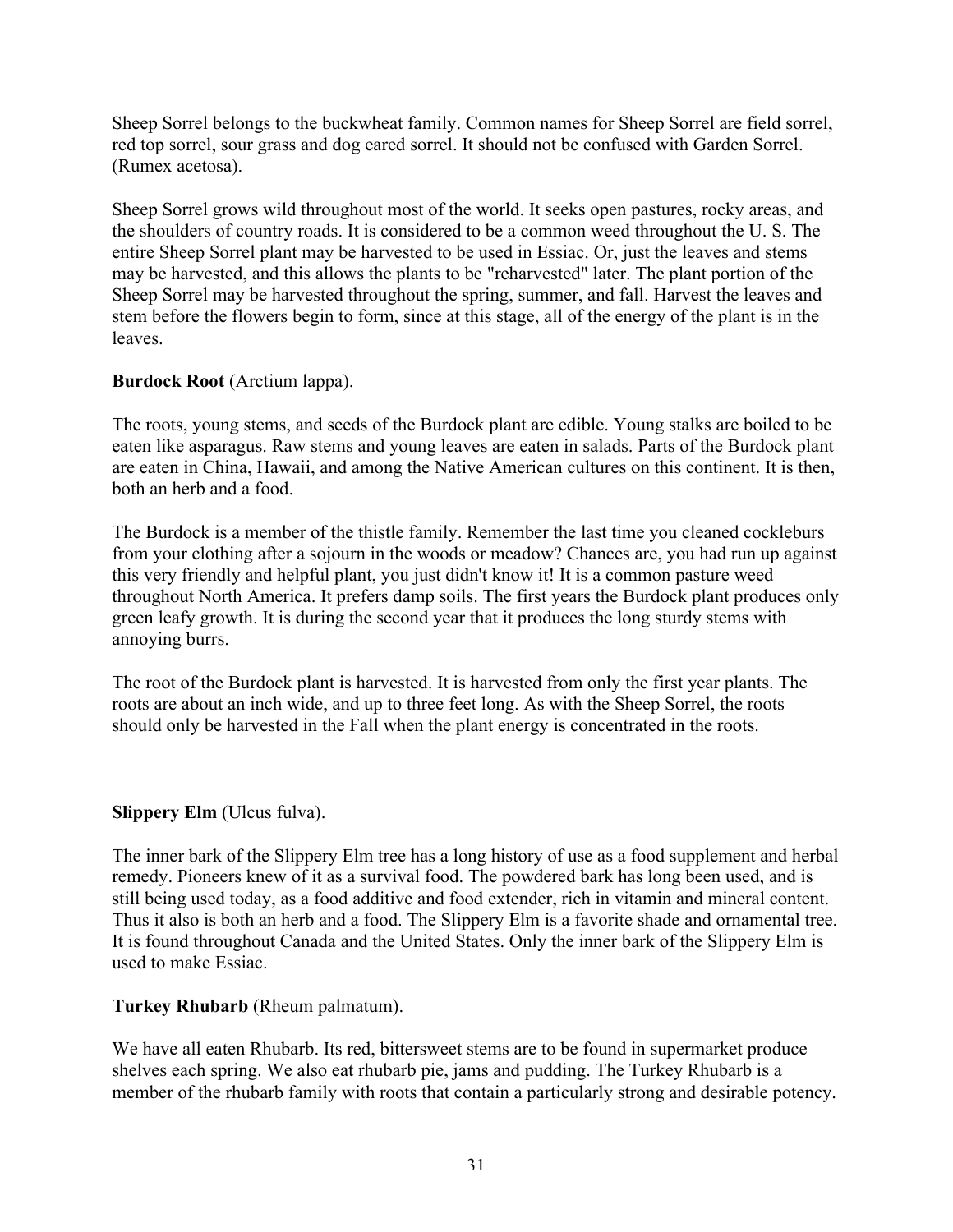The Turkey Rhubarb grows in China. The roots are harvested when the plants are at least six years old. This imported product has more potency than our native rhubarb. Rene Caisse began her Essiac work using the domestic rhubarb root, later discovering that the imported variety was more potent and less bitter. However most of the Turkey Rhubarb that is now imported into this country is irradiated, so that native rhubarb is now once again the rhubarb of choice.

#### The Formula

The original formula, as given by Rene Caisse, is listed below: Please note that she made large batches for many patients, and we are reprinting here her exact instructions for a two gallon batch, although you would probably not need such a large amount at one time.

Ingredients: 52 parts: Burdock Root (cut or dried) (parts by weight). 16 parts: Sheep Sorrel (powdered) 1 part: Turkey Rhubarb Root (powdered) or 2 parts native Rhubarb Root 4 parts: Slippery Elm Bark (powdered)

This is the basic four-herb formula that was presented to the Royal Cancer Commission in 1937 and was found by them to be a "cure for cancer". Later in her life, while working with Dr. Charles Brusch in Massachusetts, Rene added small potentizing amounts of four other herbs to her basic four-herb formula. They were added as follows: Kelp (2 parts), Red Clover (1 part), Blessed Thistle (1 part), Watercress (0.4 parts). I consider the addition of these four extra herbs optional.

Preparation: The above ingredients are boiled for ten minutes in two gallons of water. Then the mixture is allowed to cool and set for approximately 12 hours. Then it is reheated to boiling and strained and bottled.

#### Instructions for Use

- 1. Keep refrigerated.
- 2. Shake bottle well before using.
- 3. May be taken either cold from the bottle, or warmed (never microwave).

4. As a Preventative, daily take 4 tablespoons (2 ounces) at bedtime or on an empty stomach at least 2 hours after eating.

5. People with cancer and other people with health challenges may wish to twice daily take 4 tablespoons (2 ounces), once in the morning, 5 minutes before eating, and once in the evening, at least 2 hours after eating.

#### Note: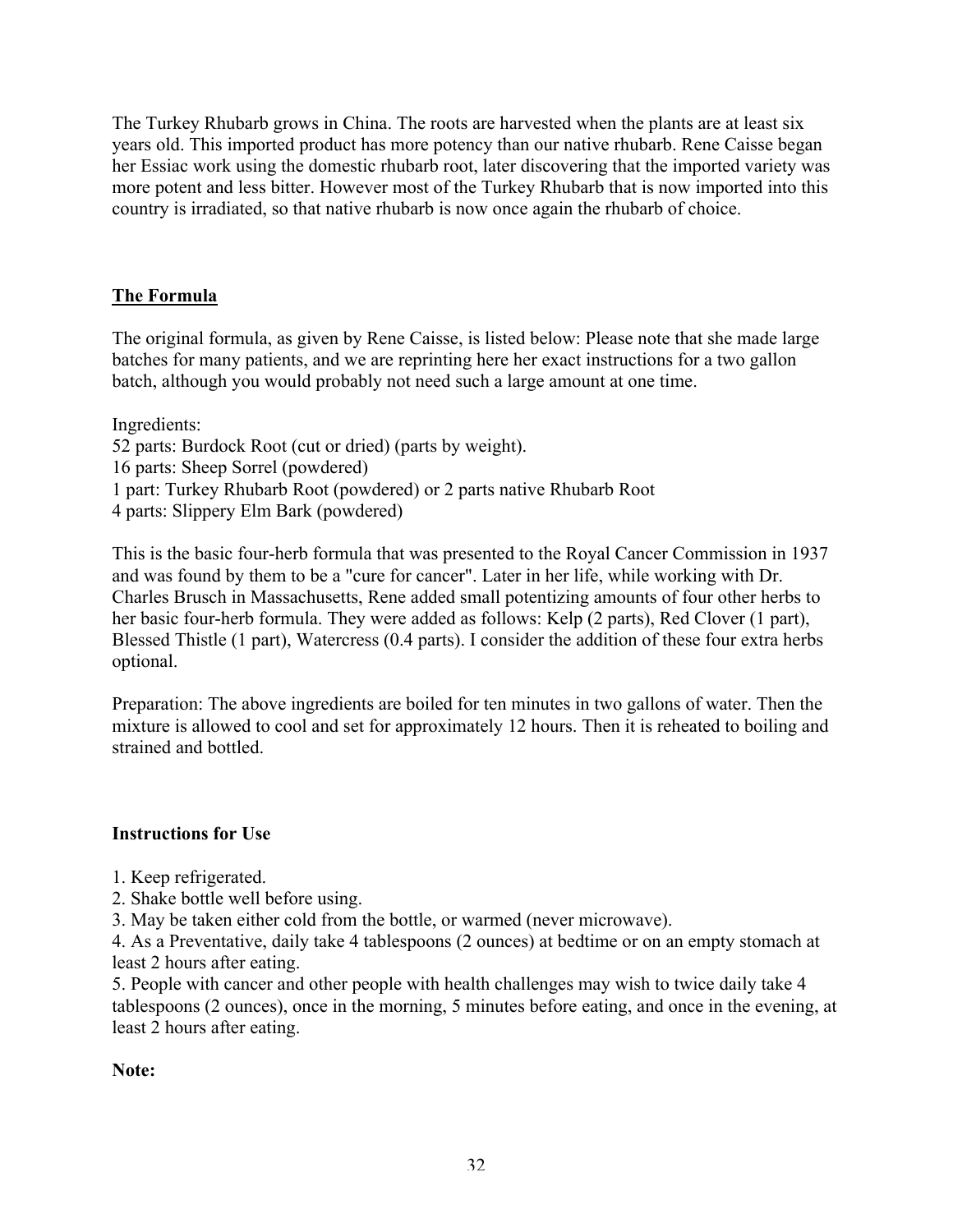a. Stomach Cancer patients must dilute the herbal drink with an equal amount of sodium free distilled water.

b. Many people have reported that Rene's drink works well to detoxify the body, and have taken it as a detoxification program.

c. Precaution: Some doctors advise against taking the herbal formula while pregnant.

Recommendation: Rene reported that the twelve-hour brewing process is essential for Essiac to have its special powers. Essiac is now being offered to the public in pills, teabags, and homeopathic drops. We do not recommend them. They may work, but they are not what Rene used, nor have we seen evidence that they work.

#### What It Does

The components of Rene's herbal drink interact to have an amazing effect on the human body. The chemicals, minerals, and vitamins all act synergistically together to produce a variety of healing agents.

#### Sheep Sorrel:

Sorrel plants have been a folk remedy for cancer for centuries both in Europe and America. Sheep Sorrel has been observed by researchers to break down tumors, and to alleviate some chronic conditions and degenerative diseases.

It contains high amounts of vitamins A and B complex, C,D,E,K,P and vitamin U. It is also rich in minerals, including calcium, chlorine, iron, magnesium, silicon, sodium, sulphur, and has trace amounts of copper, iodine, manganese and zinc. The combination of these vitamins and minerals nourishes all of the glands of the body. Sheep Sorrel also contains carotenoids and chlorophyll, citric, malic, oxalic, tannic and tartaric acids.

The chlorophyll carries oxygen throughout the bloodstream. Cancer cells do not live in the presence of oxygen. It also:

- reduces the damage of radiation burns
- increases resistance to X-rays
- improves the vascular system, heart function, intestines, and lungs
- destroys parasites in the body
- aids in the removal of foreign deposits from the walls of the blood vessels
- purifies the liver, stimulates the growth of new tissue
- reduces inflammation of the pancreas, stimulates the growth of new tissue
- raises the oxygen level of the tissue cells

Sheep Sorrel is the primary healing herb in Essiac.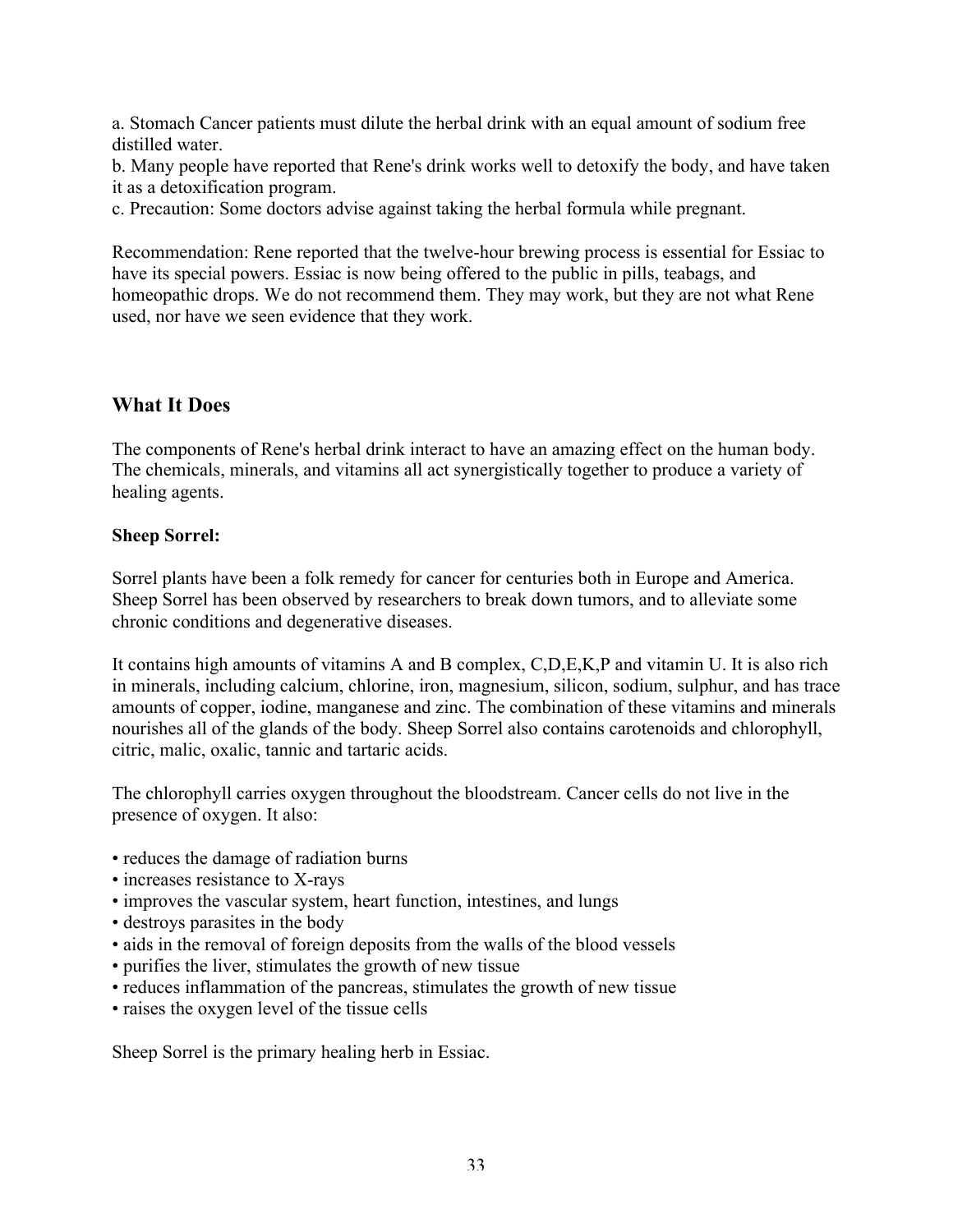#### Burdock Root

For centuries Burdock has been used throughout the world to cure illness and disease. The root of the Burdock is a powerful blood purifier. It clears congestion in respiratory, lymphatic, urinary and circulatory systems. It promotes the flow of bile, and eliminates excess fluid in the body. It stimulates the elimination of toxic wastes, relieves liver malfunctions, and improves digestion. The Chinese use Burdock Root as an aphrodisiac, tonic, and rejuvenator. It assists in removing infection from the urinary tract, the liver, and the gall bladder. It expels toxins through the skin and urine. It destroys parasites. It is good against arthritis, rheumatism, and sciatica.

Burdock Root contains vitamins A, B complex, C, E, and P. It contains high amounts of chromium, cobalt, iron, magnesium, phosphorus, potassium, silicon, and zinc. It also contains smaller amounts of calcium, copper, manganese, selenium, and sulphur.

Much of the Burdock Root's curative power is attributed to its principal ingredient of Unulin, which helps to strengthen vital organs, especially the liver, pancreas, and spleen.

#### Slippery Elm Inner Bark

Slippery Elm Bark is widely known throughout the world as an herbal remedy. As a tonic it is known for its ability to sooth and strengthen the organs, tissues, and mucous membranes, especially the lungs and stomach. It promotes fast healing of cuts, burns, ulcers and wounds. It revitalizes the entire body.

It contains, as its primary ingredient, a mucilage, as well as quantities of gallic acid, phenols, starches, sugars, the vitamins A, B complex, C, K, and P. It contains large amounts of calcium, magnesium, and sodium, as well as lesser amounts of chromium and selenium, and trace amounts of iron, phosphorous, silicon and zinc.

Slippery Elm Bark is known among herbalists for its ability to cleanse, heal, and strengthen the body.

#### Rhubarb Root

Rhubarb, also a well-known herb, has been used worldwide since 220 BC as a medicine.

The Rhubarb root exerts a gentle laxative action by stimulating the secretion of bile into the intestines. It also stimulates the gall duct to expel toxic waste matter, thus purging the body of waste bile and food. As a result, the liver is cleansed, and chronic liver problems are relieved.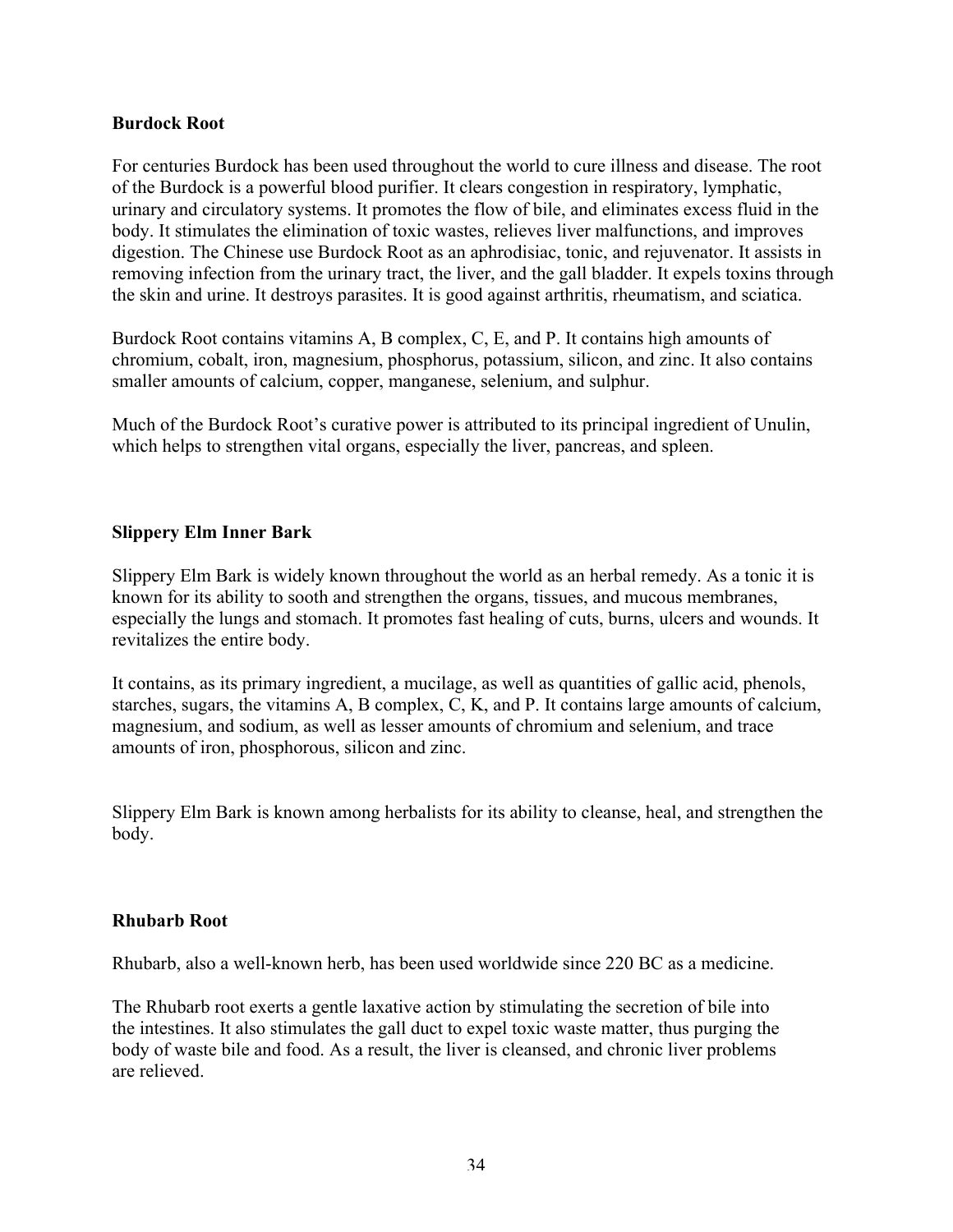Rhubarb root contains vitamin A, many of the B complex, C, and P. Its high mineral content includes calcium, chlorine, copper, iodine, iron, magnesium, manganese, phosphorous, potassium, silicon, sodium, sulphur, and zinc.

## Reported Benefits of Essiac:

1. Prevents the buildup of excess fatty deposits in artery walls, heart, kidney and liver.

2. Regulates cholesterol levels by transforming sugar and fat into energy.

3. Destroys parasites in the digestive system and throughout the body.

4. Counteracts the detrimental effects of aluminum, lead and mercury poisoning.

5. Strengthens and tightens muscles, organs and tissues.

6. Makes bones, joints, ligaments, lungs, and membranes strong and flexible, less vulnerable to stress or stress injuries.

7. Nourishes and stimulates the brain and nervous system.

8. Promotes the absorption of fluids in the tissues.

9. Removes toxic accumulations in the fat, lymph, bone marrow, bladder, and alimentary canals. 10. Neutralizes acids, absorbs toxins in the bowel, and eliminates both.

11. Clears the respiratory channels by dissolving and expelling mucus.

12. Relieves the liver of its burden of detoxification by converting fatty toxins into water-soluble substances that can then be easily eliminated through the kidneys.

13. Assists the liver to produce lecithin, which forms part of the myelin sheath, a white fatty material that encloses nerve fibers.

14. Reduces, perhaps eliminates, heavy metal deposits in tissues (especially those surrounding the joints) to reduce inflammation and stiffness.

15. Improves the functions of the pancreas and spleen by increasing the effectiveness of insulin.

16. Purifies the blood.

17. Increases red cell production, and keeps them from rupturing.

18. Increases the body's ability to utilize oxygen by raising the oxygen level in the tissue cells.

19. Maintains the balance between potassium and sodium within the body so that the fluid inside and outside each cell is regulated: in this way, cells are nourished with nutrients and are also cleansed.

20. Converts calcium and potassium oxalates into a harmless form by making them solvent in the urine. It also regulates the amount of oxalic acid delivered to the kidneys, thus reducing the risk of stone formation in the gall bladder, kidneys, or urinary tract.

21. Protects against toxins entering the brain.

22. Protects the body against radiation and X-rays.

23. Relieves pain, increases appetite, and provides more energy along with giving a sense of well-being.

24. Speeds up wound healing by regenerating the damaged area.

25. Increases the production of antibodies like lymphocytes and T-cells in the thymus gland, which is the defender of our immune system.

26. Inhibits and possibly destroys benign growths and tumors.

27. Protects the cells against free radicals.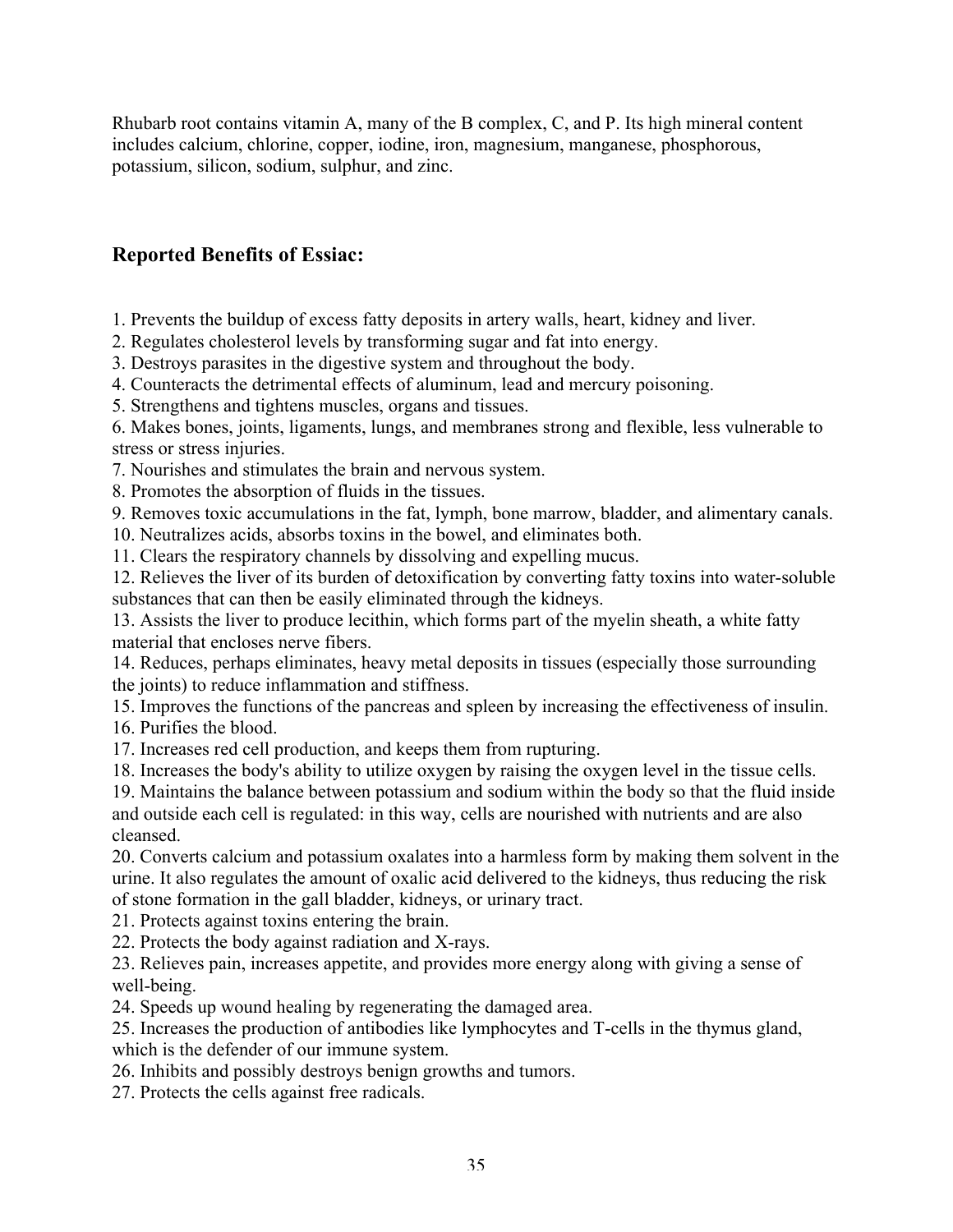#### An Endorsement by Dr. Julian Whitaker, M.D.

Dr. Julian Whitaker publishes a very informative and enlightening monthly newsletter named *Health and Healing*. It has 430,000 subscribers. In his November 1995 issue, he had an article entitled "What I Would Do If I Had Cancer". He states that if he had cancer he personally would follow a regime that included Essiac Tea.

Dr. Whitaker has over twenty years' experience. He has written five major health books: *Reversing Heart Disease, Reversing Diabetes, Reversing Health Risks, A Guide to Natural Healing* and *Is Heart Surgery Necessary?* Dr. Whitaker directs the Whitaker Wellness Institute in Newport Beach, California, which has treated thousands of patients. Should you desire information about subscribing to his newsletter, call (800) 705-5559.

I highly recommend this newsletter to anyone who has a serious illness and wishes to become more knowledgeable about the complete range of healing modalities available. He also proscribes a 7-step, 30-day wellness program "that will turn your life around."

#### Quotes from Rene Caisse:

"Though I worked each day from 9am to 9pm, my work was so absorbing there was no sense of fatigue. My waiting room was a place of happiness where people exchanged their experiences and shared their hope. After a few treatments, patients seemed to throw off their depression, fear and distress. Their outlook became optimistic and as their pain decreased, they became happy and talkative."

"I could see the changes in some of the patients. A number of them, presented to me by their doctors after everything known to medical science had been tried and failed, were literally carried into my clinic for their first treatment. To later see these same people walk in on their own, after only five or six treatments, more than repaid me for all my endeavours. I have helped thousands of such people. I offered the treatment at no charge."

"Most importantly, and this was verified in animal tests conducted at the Brusch Medical Centre and other laboratories, it was discovered that one of the most dramatic effects of taking this remedy was its affinity for drawing all of the cancer cells which had spread, back to the original site at which point the tumour would first harden, then later soften until it vanished altogether. In other cases, the tumour would decrease in size to where it could be surgically removed with minimal complications."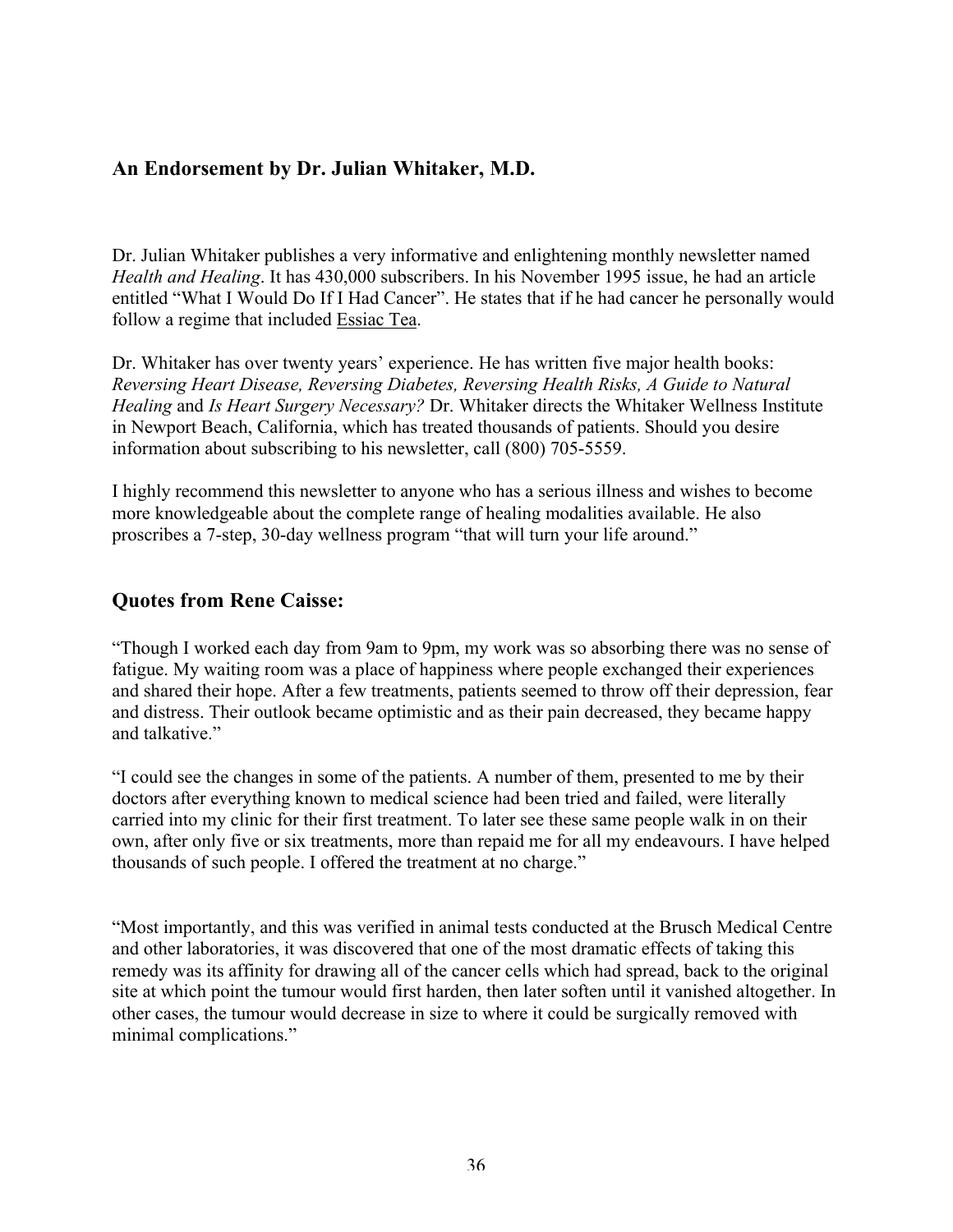#### Source List of Suppliers

I recommend Natural Heritage Enterprises, PO Box 278, Crestone CO 81131, Toll Free Telephone: 888-568-3036. They sell Essiac Tea in bottles and also in a less expensive package of dried herbs for those who wish to brew their own tea. I like their bonus buy: purchase 12 and get 6 additional for free (18 bottles of tea or 18 packages of herbs for the price of 12).

Bottles: Bottles of the herbal remedy can be purchased by mail order for \$14.50 per 16 oz. bottle (a 4 day supply).

Dried Herbal Mix: Should you wish to prepare your own Essiac herbal drink, you may mail order packets of the dried herb combination. Each packet will allow you to prepare approximately one half gallon of the drink (a two week supply). The cost is \$12.00 per packet.

#### Essiac Testimonials

CHARLES A BRUSCH, M.D. 15 GROZIER ROAD CAMBRIDGE, MA 02138

#### **TO WHOM IT MAY CONCERN:**

Many years have gone by since I first experienced the use of ESSIAC with my patients who were suffering from many varied forms of cancer.

I personally monitored the use of this old therapy along with Rene Caisse R.N., whose many successes were widely reported. Rene worked with me at my medical clinic in Cambridge, Massachusetts where, under the supervision of 18 of my medical doctors on staff, she proceeded with a series of treatments on terminal cancer patients and laboratory mice. Together we refined and perfected her formula.

On mice it has been shown to cause a decided recession of the mass and a definite change in cell formation. Clinically, on patients suffering from pathologically proven cancer, it reduces pain and causes a recession in growth. Patients gained weight and showed a great improvement in their general health. Their elimination improved considerably and their appetite became whetted.

Remarkably beneficial results were obtained even on those cases at the "end of the road", where it proved to prolong life and the "quality" of that life. In some cases, if the tumour didn't disappear, it could be surgically removed after ESSIAC with less risk of metastases resulting in new outbreaks.

Hemorrhage has been rapidly brought under control in many difficult cases, open lesions of lip and breast respond to treatment, and patients with cancer of the stomach have returned to normal activity among many other remembered cases. Also, intestinal burns from radiation were healed and damage replaced, and it was found to greatly improve whatever the condition.

All the patient cases were diagnosed by reputable physicians and surgeons. I do know that I have witnessed in my clinic, and know of many other cases, where ESSIAC was the therapy used - a treatment which brings about restoration through destroying the tumour tissue and improving the mental outlook which re-establishes physiological function.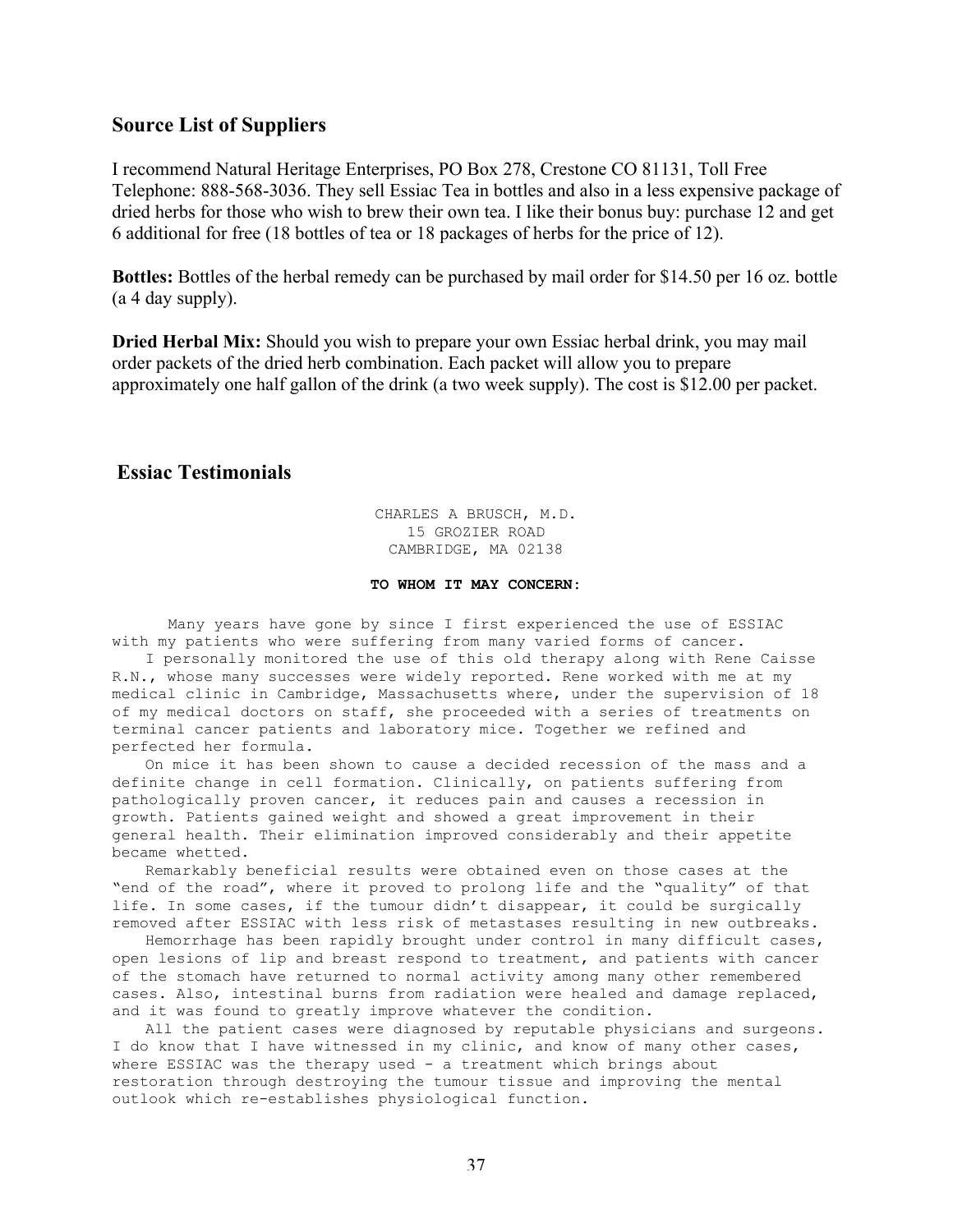I endorse this therapy even today for I have in fact cured my own cancer, the original site of which was the lower bowel, through ESSIAC alone. My last complete examination, when I was examined throughout the intestinal tract while hospitalized (August, 1989) for a hernia problem, revealed no sign of malignancy. Medical documents validate this. I have taken ESSIAC every day since my diagnosis (1984) and my recent examination has given me a clear bill of health.

I remained a partner with Rene Caisse until her death in 1978 and was the only person who had her complete trust and to whom she confided her knowledge and "know-how" of what she named "ESSIAC."

Others have imitated, but a minor success rate should never be accepted when the true therapy is available.

Executed as a legal document.

Signed: Charles A. Brusch, M.D., April 11, 1990

 Editor's note: Dr. Brusch was JFK's personal physician

#### **Other Endorsements**:

My research company has investigated cancer and the cancer industry for over 12 years. During this time, we have had the opportunity to examine many alternative treatments for cancer in great detail. I do not hesitate to recommend Essiac products to the public as part of the metabolic therapy support program for the prevention of, and treatment for all types of cancer. Essiac is covered in my best-selling book, Cancer: Why We're Still Dying to Know the Truth, available through Credence Publications.

> Phillip Day Health Reporter Credence Research, UK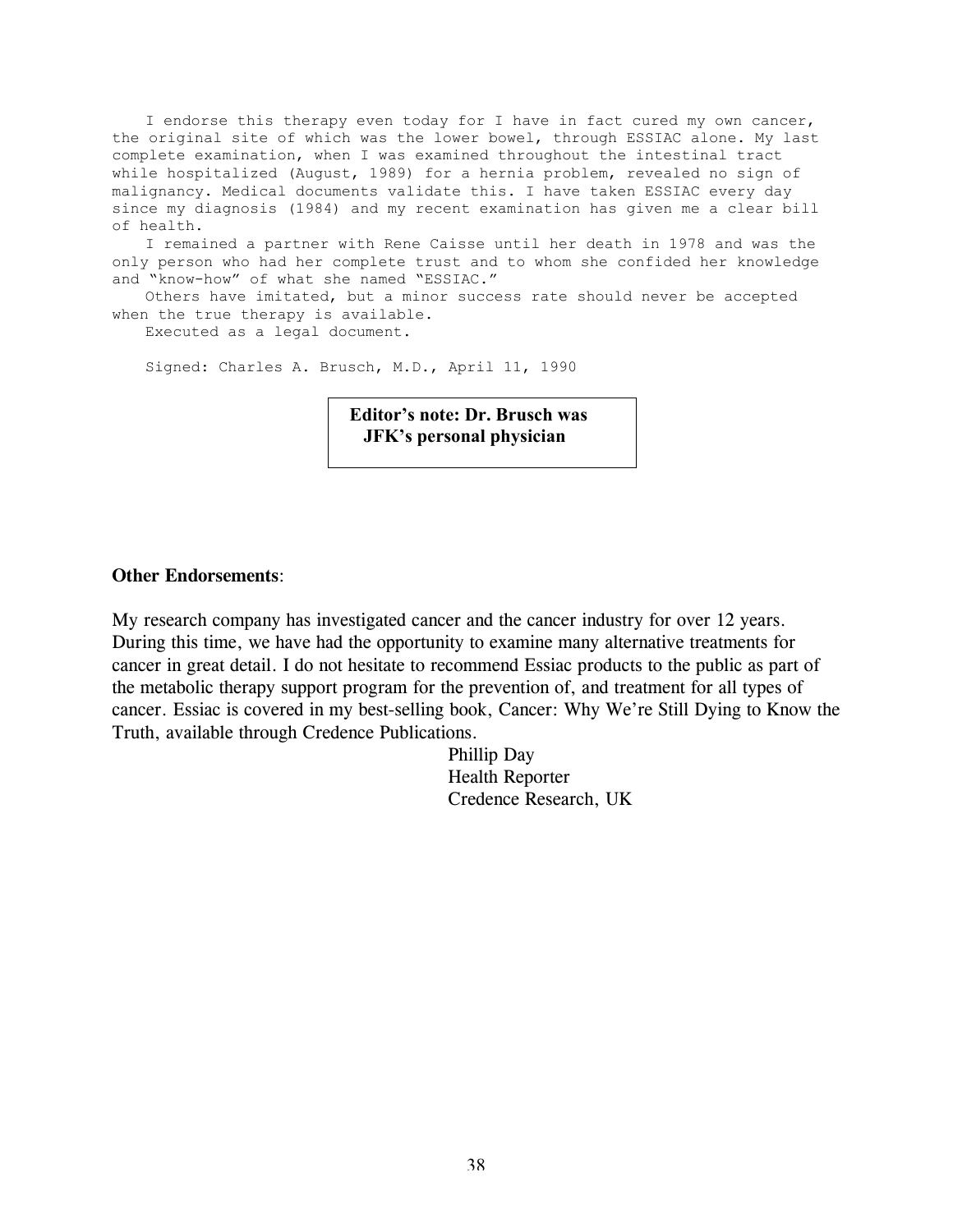# *Chapter 3. Kombucha the Amazing Mushroom Tea*

Years ago the Russian government sent a team of investigators to check out why the residents of an area in Manchuria were cancer free. The people of this area also regularly lived to be over 100 years of age. After a two-year study, the investigators attributed the longevity and good health of these people to a yeast enzyme tea called Kombucha. It had been part of their diet for hundreds of years. Now the use of Kombucha has been spreading like wildfire in the United States.

In an April, 1995 issue of US Today newspaper, an article about Kombucha tea stated that five to six million Americans were drinking Kombucha tea daily. I am sure that this number of Kombucha drinkers has grown since then. It is inexpensive, I find it fun to make, and most people enjoy the taste. I keep several one gallon "sun tea" jars of Kombucha brewing at all times. I keep the jars prominently sitting on my kitchen counter, where they become a conversation piece for my visitors.

During an August, 1995 TV program of Entertainment Tonight which covered Kombucha, it was mentioned that the Hollywood stars Cher, Susan Sarandon, Martin Landau, Meg Ryan and Linda Evans were all Kombucha drinkers. In addition, Anjelica Huston, Lily Tomlin, Morgan

Fairchild, and Rita Coolidge are said to be Kombucha fans. It is reported that Kombucha cleanses the blood, stops cancer, increases energy levels, reverses hardening of the arteries, reduces high blood pressure, boosts T-cell counts, removes wrinkles, thickens the hair, and relieves headaches. Studies in California report that HIV patients drinking Kombucha do not progress into AIDS. Other testimonials state that it reverses graying hair, stops PMS, reverses the symptoms of multiple sclerosis, and shrinks prostates.

Kombucha is known to provide the liver with glucuronic acid, a substance that the liver uses to detoxify our bodies. In this manner, Kombucha helps the liver to perform its critical function of "binding up" toxic substances so they can be carried away by the blood and dispelled from our bodies.

Amazom.com on the Internet sells a number of books about Kombucha. There is also the book "*Kombucha: Healthy Beverage and Natural Remedy from the Far East*" by Guenther Frank which can be purchased from Pronatura, Inc. at 847-545-1003.



The Guenther Frank Book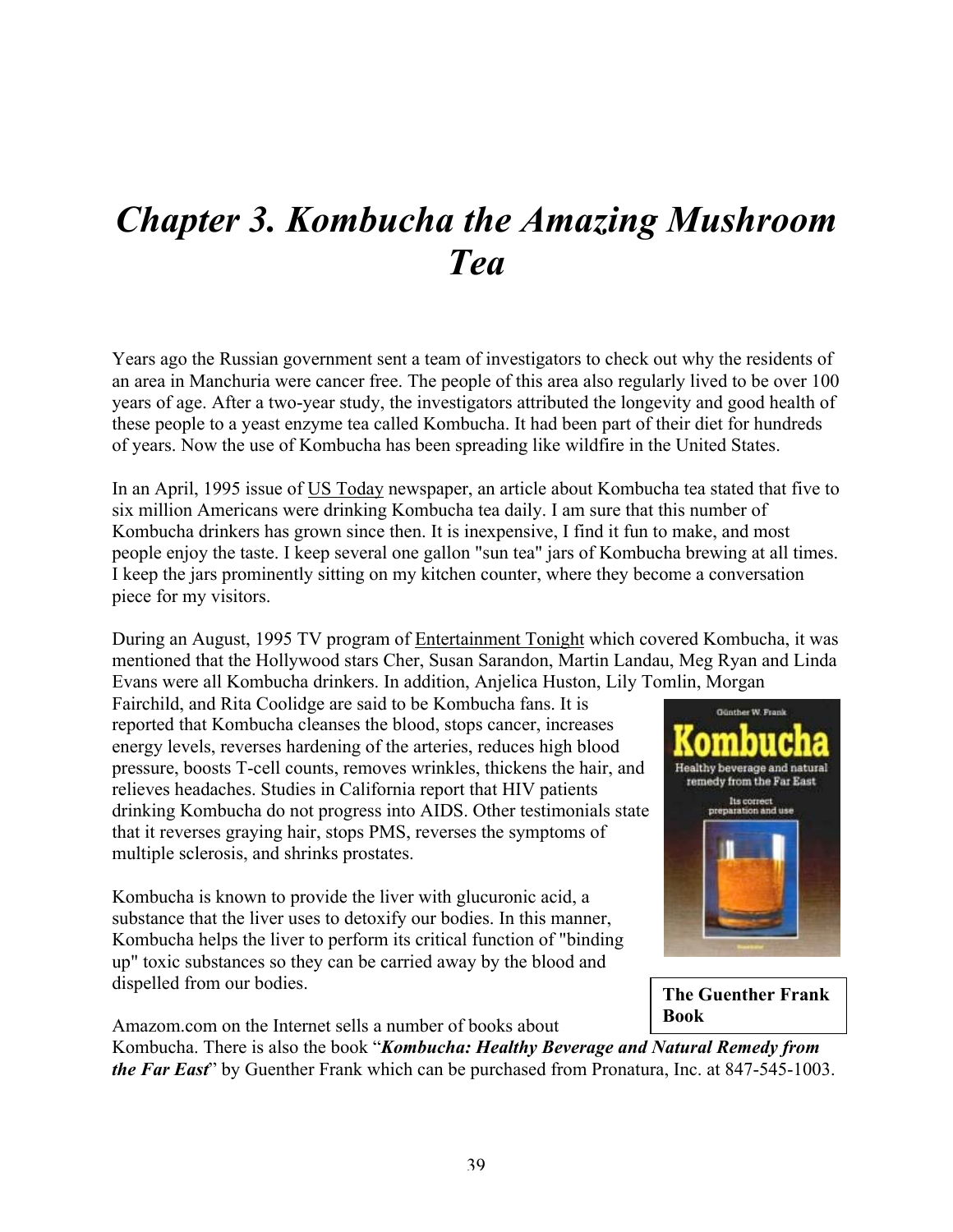Kombucha has been around for centuries without causing any known widespread ill effects. Although newly discovered in the United States, there has been plentiful research done in Europe and Asia confirming its healthful benefits. Kombucha is fun to make, tastes great, is cheap, and if you take it daily, you too may live to become 100 years old.

### Sources of a Kombucha Starter Kit

- 1. Mt. Nebo Herbs & Oils, 300 Highland Ave., Athens OH 45701, Tel: 740-592-3795 sells a Kombucha starter kit, including Kombucha mushroom and full instructions for \$15.50 plus \$6.95 for Shipping.
- 2. 2. Laurel Farms, PO Box 2896, Sarasota FL 34230, Tel: 941-351-2233 sells a Kombucha starter kit, including Kombucha mushroom and full instructions, for \$39.00 including Shipping and Handling.
- 3. Nancy Adams, Ph.D., Tel: 541-888-5111, sells a Kombucha starter kit for \$15.00 including Shipping.

Note: These starter kits are all that you will need to produce a lifetime supply of Kombucha tea.

# Chapter 4. Pycnogenol and Grape Seed Extract

An excess of free radicals in a person's body causes major damage, including cancer. Free radicals can attack, damage, and ultimately destroy any material including the sensitive cells and tissues in the body. The best free radical killer is Pycnogenol (pronounced pig-nodge-a-nol). Pycnogenol is a patented antioxidant from France that is made from a pine tree bark extract.

Let's talk more about free radicals. The normal oxygen atom in your body has four pairs of electrons. However the effects of radiation, sunlight, air pollution, harmful chemicals, food

additives, tobacco smoke, infections and stress can rob one of the electrons from the oxygen atom. This atom is now a free radical. It tries to replace its lost electron by raiding other molecules. It will rob an electron from a molecule in a cell wall. This robbed molecule proceeds to replace its lost electron by robbing another molecule, and a chain reaction is created. This leads to disintegration of the cell, and opens the door to cancer and many other ills. It also alters the DNA which damages the way in which

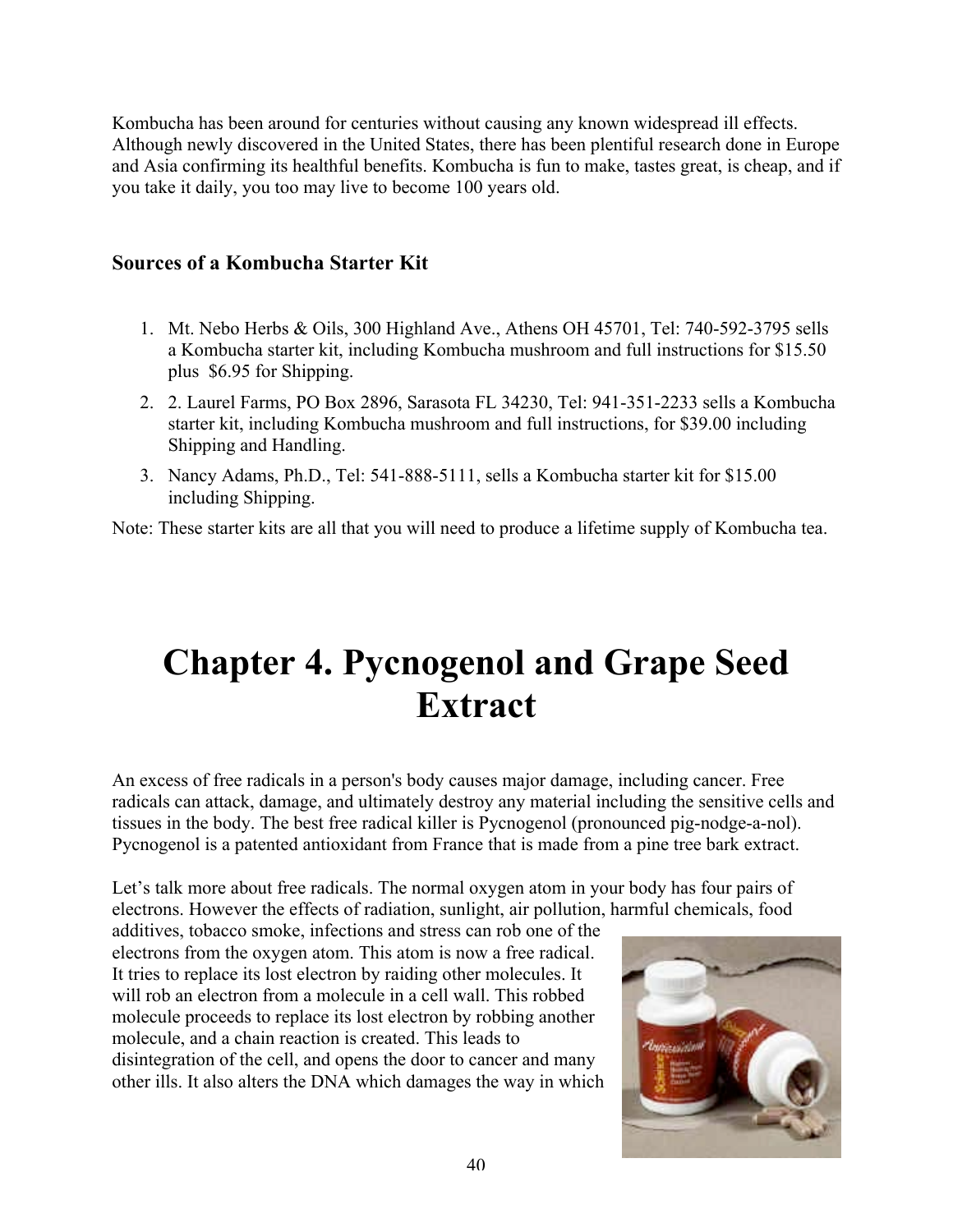the cells in your body replicate. This leads to aging. Some studies suggest that these free radicals are a major cause of aging.

How does Pycnogenol help? It is a very powerful antioxidant. An antioxidant has extra electrons that it can "give up" to the free radicals, thereby rendering them harmless.

I recommend Pycnogenol because of its power. It has the ability, in a matter of a few months, to destroy all of the excess free radicals that you have built up over a lifetime. It is inexpensive. It is easy to locate. It comes in tablet form. Every health food store stocks it. Dr. Lamar Rosquist recommends that you take one mg. of Pycnogenol daily per pound of body weight during the initial period when you are ridding yourself of all accumulated free radicals. This means that a 200 pound man would take 200 mg. of Pycnogenol daily for the first two or three months. Later you may wish to slack off to a lower maintenance-level dosage.

Pycnogenol is reported to assist in the recovery of cancer, Alzheimers, arthritis, Parkinsons, rheumatism, asthma, diabetes, stress, varicose veins, phlebitis, PMS, AIDS, senility, M.S., chronic fatigue, stroke, circulatory and cardiovascular problems. It adds energy. It has also been reported to greatly assist in limiting wrinkling and aging of the skin.

When I took Pycnogenol, I found my energy levels dramatically boosted.

Grape Seed Extract is reportedly as good as Pycnogenol as a free radical killer. To locate a source of Pycnogenol or Grape Seed Extract, I suggest that you visit one or more health food stores. They may be able to offer some helpful advice, and they may have literature available with additional information about this antioxidant. I have even found Pycnogenol and Grape Seed Extract stocked in K Mart and my local drug store.

# Sources of Pycnogenol and Grape Seed Extract

Nature's Rx, 119 Spinnaker Circle, Madison AL 35758, Toll Free Tel: 800-303-5781 sells Grape Seed Extract. A bottle of 90 caplets (90mg per cap) costs \$12.00.

Nutri Team, Ripton VT 05766, Toll Free Tel: 800-785-9791 sells Grape Seed Extract. A bottle of 120 caplets (100 mg per cap) costs \$11.95.

Primary Source, Inc., PO Box 812, Fairfield CT 06430, Toll Free Tel: 888-666-1188 sells a product named OPC that contains both Pycnogenol and grape seed extract. A bottle of 60 caplets (100 mg per cap) costs \$44.95.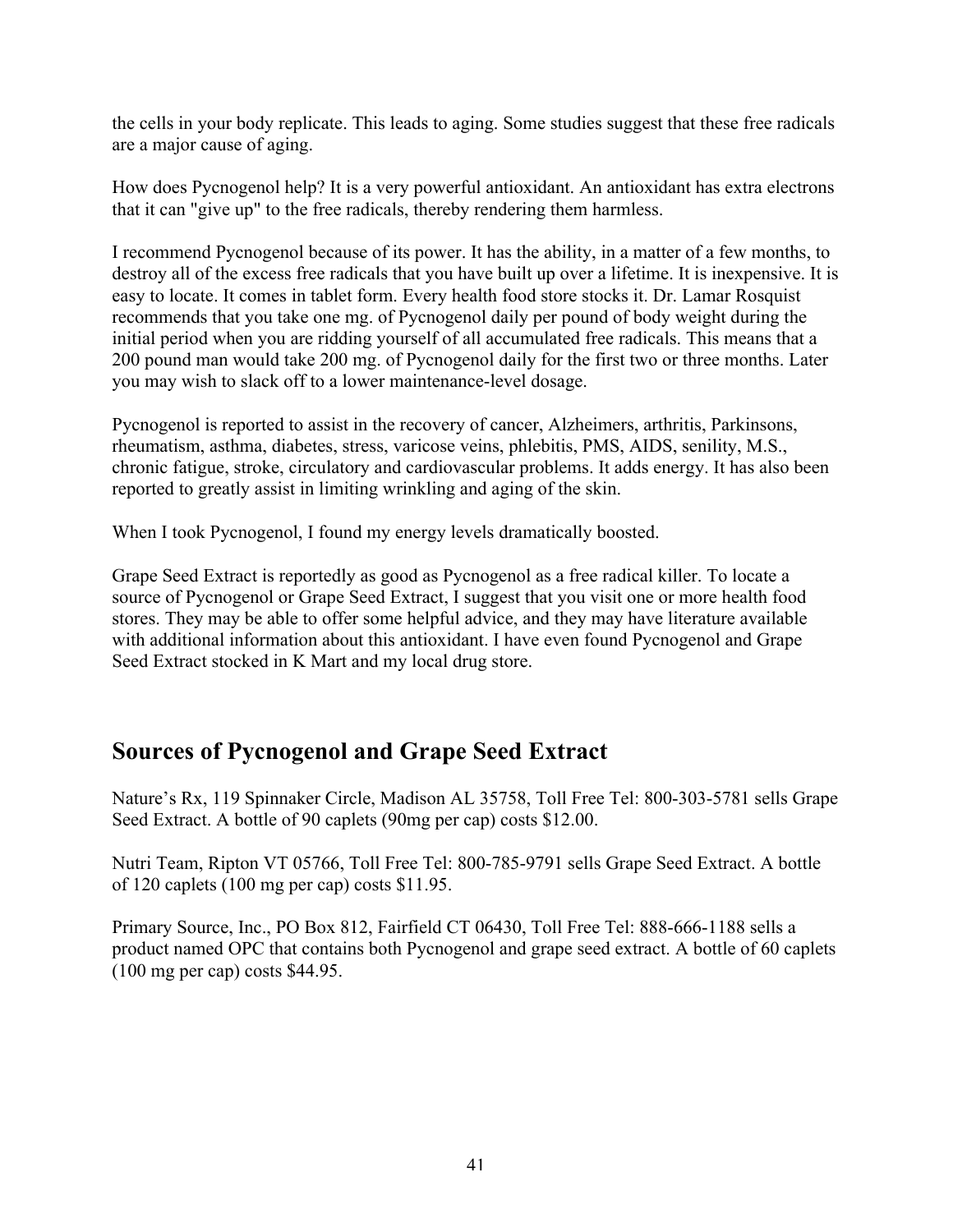# Chapter 5. Colon Health and Cancer

Almost everyone remembers that John Wayne died of cancer. When an autopsy was performed on him, it was found that his colon (large intestine) was six inches in diameter and weighed 60 pounds empty. The hole in the center of the colon through which his food passed was one inch in diameter. The large intestine of the average person is about 5 feet long, and is 2.5 inches in diameter. John Wayne's enlarged colon was so packed with an accumulation of undigested and solidified food that there was no way in which he could have lived. I say that John Wayne died of an unhealthy colon, because cancer is only one of the results of an unhealthy and blocked colon.

One of the functions of the blood in your body is to carry oxygen and nutrients to each cell in your body. The blood, after delivering this oxygen and nutrition to each cell, then picks up the waste product of the cell and carries it to the wall of the colon. There the waste products are passed through the wall of the colon, to be carried out of the body with the next bowel movement. However, if the interior walls of the colon have become coated with solidified food and waste, this coating on the wall of the colon will block the passage of the blood's load of waste products. Thus, this function of passing the blood's load of cell waste cannot be performed. The blood, not able to unload its load of waste products, will begin to carry it around

the body. Loaded down with this load of toxic waste products, the blood is not able to pick up a full load of oxygen and nutrients to resupply the body's cells. Starved of the necessary oxygen and nutrients, the body's cells begin to deteriorate. This leads to a host of unhealthy conditions, including eventually cancer. Remember, in Chapter 1 we discussed that cancer can only exist in an environment where there is a lack of oxygen. So it is that the state of health of your large intestine (colon) has a lot to do with whether or not you get cancer.

It is a medical fact that the average American male has a coating of solidified food lining the inside walls of his colon which weighs five pounds! How does this happen? A lifetime of eating too many fatty foods, a diet not containing enough fiber, and too many processed foods in our diet are the culprits. The eventual result of our years of improper eating is that deposits begin to accumulate on the walls of the colon,



eventually leading to serious health situations, as emphasized by the example of John Wayne.

# Symptoms of an Unhealthy Colon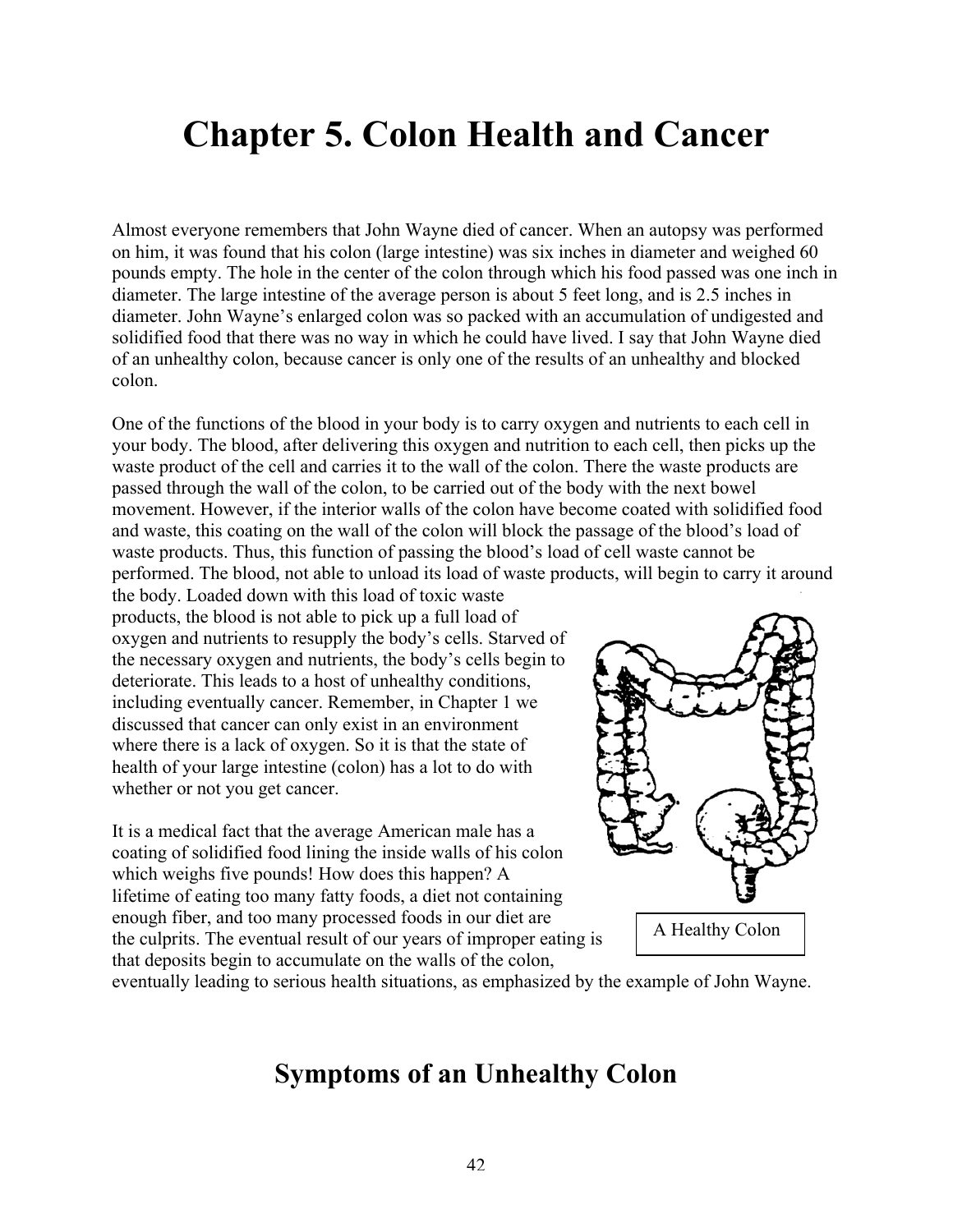As we get older, we begin to experience the symptoms of aging. But many times, these are not the symptoms of the normal aging process, they are symptoms of a plugged up colon. We just mistake them as signs of the normal aging process. Symptoms of an unhealthy colon are:

Swelling of the legs Disinterest in sex

Fatigue Depression Anxiety or worry Gas or Flatulence Protruding Abdomen Insomnia Irritability Loss of memory Skin problems Nervousness Overweight Bad breath

Not feeling good Lack of interest Abdominal discomfort Headaches Aches and pains Menstrual problems Nausea Craving for food Feel cold (hands and feet)

# What Can Be Done?

Obviously, changing your diet to minimize fats and processed foods, and adding fiber, will be required in order to correct the conditions of an unhealthy colon. But if you have cancer, you cannot afford to wait for the months or years it may take to correct the problem. You need to fix your colon now. The answer is Colonics.

What is a Colonic?

A Colonic is much like an enema, except that it is much more thorough and effective. In a 45 minute session, approximately 15 gallons of water is used to gently flush the colon. Through appropriate use of massage, pressure points, etc., the colon therapist is able to work loose and eliminate far more toxic waste than any other short-term technique.

# What will Colonics do for the colon ?

Specifically, a Colonic is used to accomplish the following:

1. It cleanses the Colon: Toxic material is broken down so it can no longer harm your body or inhibit assimilation and elimination. Even debris built up over a long period is gently, but surely removed in the process of a series of treatments. Once impacted material is removed, your colon can begin again to co-operate as it was intended to. In this very real sense a colonic is a rejuvenation treatment.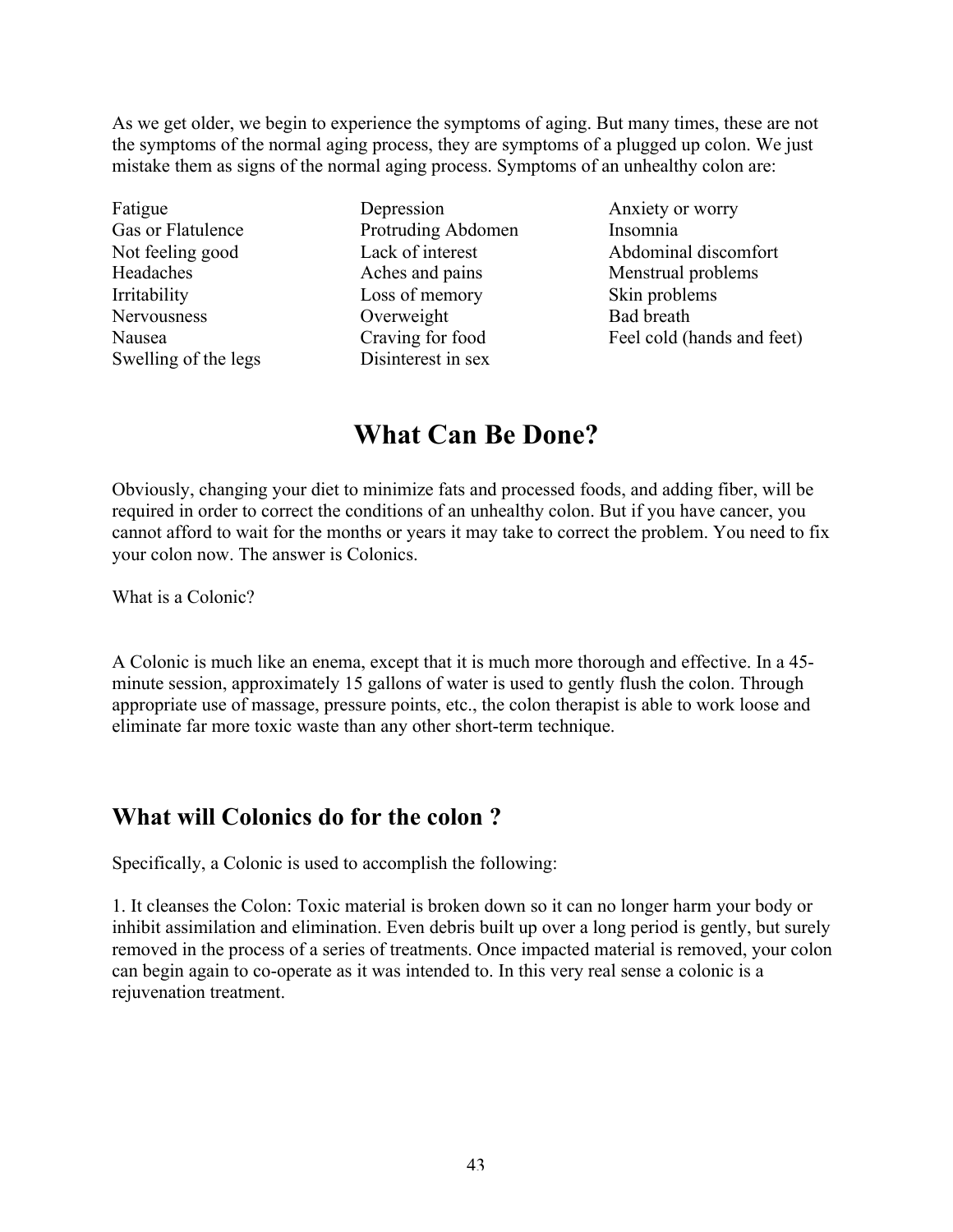2. It Exercises the Colon Muscles: The build up of toxic debris weakens the colon and impairs it's functioning. The gentle filling and emptying of the colon improves peristaltic (muscular contraction) activity by which the colon naturally moves material.

3. It Reshapes the Colon: When problem conditions exist in the colon, they tend to alter its shape which in turn causes more problems. The gentle action of the water, coupled with the massage techniques of the colon therapist helps to eliminate bulging pockets of waste and narrowed, spastic constrictions. This enables the colon to resume its natural state.

4. It Stimulates Reflex Points: Every system and organ of the body is connected to the colon by reflex points. A colonic stimulates these points, thereby affecting the corresponding body parts in a beneficial way.

When the lower intestinal tract is cleansed, the whole system is detoxified. Proponents of colon irrigation claim that it actually heals their bodies. Toxicity is a major cause of illness, disease and feelings of general malaise. While colon therapy does not heal any specific disease, it greatly enhances the body's ability to function at optimum levels, so the body is more able to heal itself.

When a system has experienced abusive treatment it has had to endure over a lifetime, toxic waste builds up in the colon and the body cannot properly assimilate the vitamins and minerals we need. The walls of the colon tend to develop a buildup of material and this results in sluggish bowel movements, constipation and other problems. Instead of being expelled correctly, the poisons re-enter the blood stream and circulate through the body. If you are experiencing flatulence, stomach bloat, lower backache, bad breath, stiff joints, mood swings, skin problems, abdominal discomfort, restless sleep, excessive mucous, nausea, constipation, diarrhea, fatigue depression or cloudy urine, you may need to have your colon cleansed. These are signs of an impacted colon.

Many people are under the false impression that an enema is as cleansing as a colonic. An enema only uses 1 to 2 quarts of water while colonic irrigation uses 12 to 15 gallons of water. During the colonic the water travels the whole 5-foot length of the colon, cleaning it from the sigmoid to the ascending colon. The whole colonic treatment is not necessarily limited to the colonic irrigation. Also included usually is abdominal massage and reflexology that is used to stimulate pressure points of the feet that also help with the elimination process. The entire procedure should take 35 to 40 minutes.

The effect of a colonic is not just on the colon. Once your body is detoxified through the colonic irrigation, the other organs of the body work better. It facilitates the cleansing of the blood, liver and the lymphatic system and makes it easier for organs to release their waste products for elimination. Many people claim they suffer from headaches much less after having a colonic treatment. Other benefits that are reported are improvement in appearance, mental attitude, skin tone, and stress is relieved. Constipation and abdominal pain are often eliminated and the old feeling of exhaustion is replaced with a feeling of energy. And if you have cancer, the glands and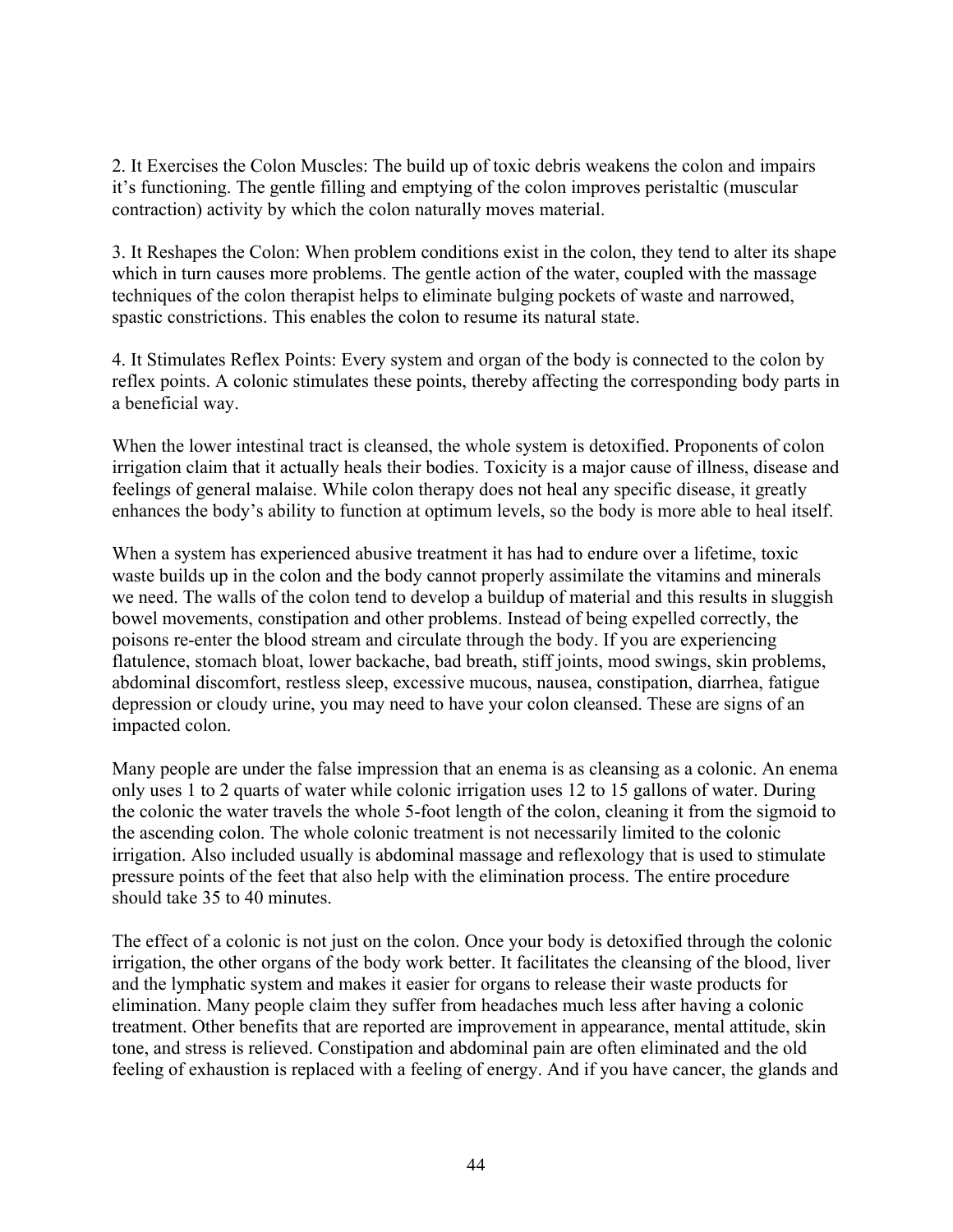organs of your body will function better, causing your immune system to work better, and be able to better combat the cancer in your body.

# Where Can I Get a Colonic?

Good places to locate a colon therapist who will administer a colonic are your local health food store bulletin board and the telephone book yellow pages. You may also wish to ask about among the health-conscious. One of them will be able to recommend a good colonics specialist to you.

# Chapter 6. Cancer and the Parasite Connection

Dr Hulda Clark is a medical researcher from Canada. She is convinced that many diseases, especially cancer, result from the invasion of parasites in the colon.

From this simply stated but well researched idea, she has written a series of books and produced a range of products and recommendations which have resulted in a huge following in the United States of America and in many other countries.

Her first best selling book " The Cure for all Cancers" has been followed by "The Cure for all Diseases", and she has developed her ideas and her following by the good results her patients are experiencing. Dr Clark believes that if the body can be rid of colon parasites it can restore itself to full health. Dr Clark recommends a combination of herbal parasite cleanses, the use of her inexpensive electronic "zapper", and kidney and liver flushes as the best possible ways to rid the body of colon parasites.

# How is it that a parasite can cause cancer?

Unknown to most of us, most people have one or more types of parasites in their bodies. They got them from running barefoot as children, from eating undercooked meat, from eating improperly



Dr. Hulda Clark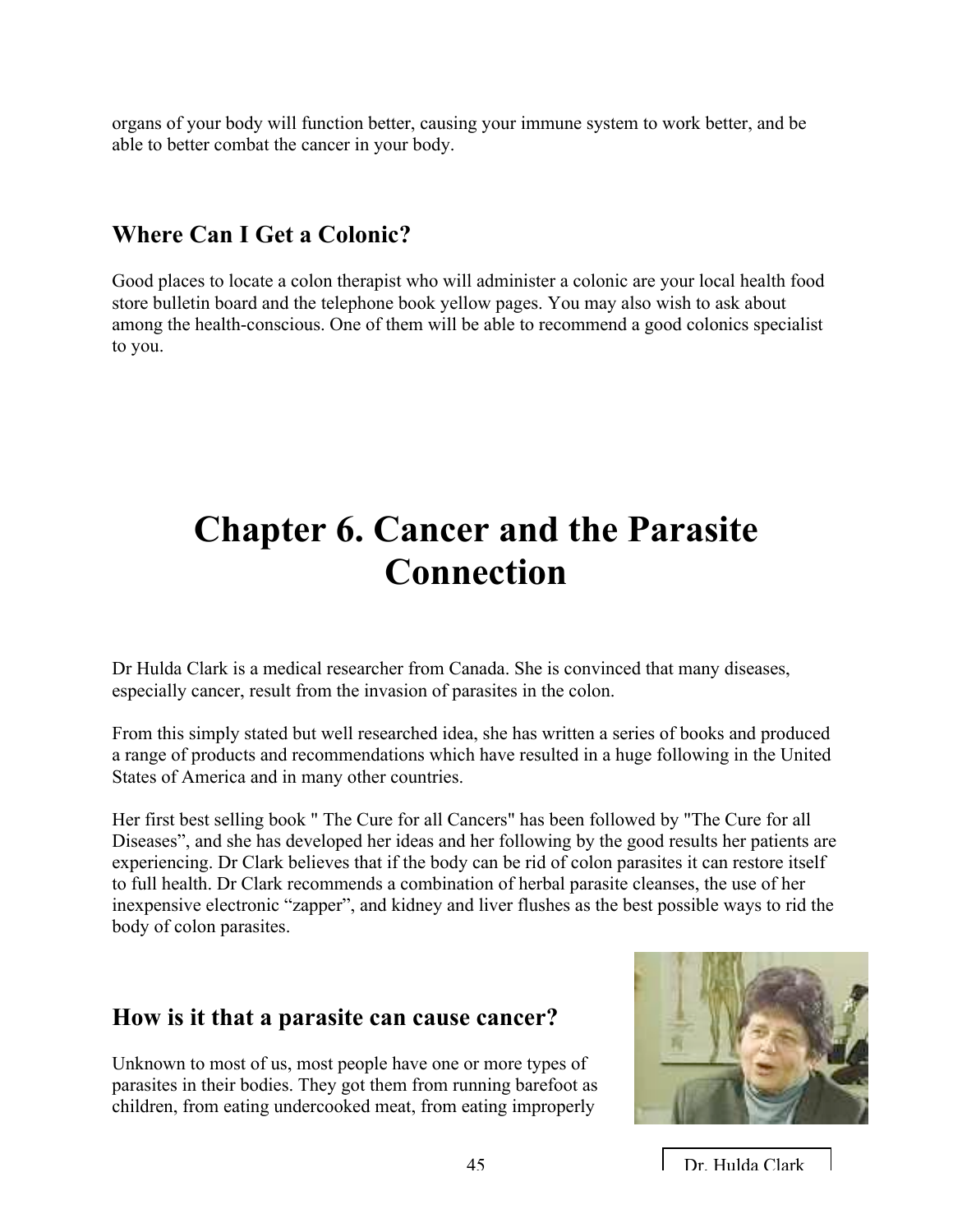washed fruits and vegetables, and from handling pets. One of these parasites is an intestinal fluke. Its scientific name is *Fasciolopsis buskli*. It is quite small. Normally this fluke lives in our intestinal tract, where it does little harm. But sometimes, over years without detection or treatment, these flukes multiply to the point where they begin to travel outside the colon to other parts of the body. Sometimes they invade other organs or parts of the body. There they do a great deal of harm. There they can cause cancer.

For example, let us assume a situation where these intestinal flukes have invaded and established themselves in a liver. There they multiply until there may be thousands of flukes. These flukes are all busy devouring your body fluids and nutrients, and in turn spewing out their waste products. These waste products contaminate your liver. There is a growth factor in your liver that is called ortho-phospo-tyrosine. For brevity I shall refer to it as "ortho". This ortho has a normal function of causing cells to divide. But the fluke's waste products cause the ortho to sometimes go haywire, and the ortho causes cells to divide where they shouldn't. This leads to improperly growing cells, which often leads to cancer.

# Why Cancer Locates Where It Does

Why does one person develop cancer in the lungs, and another person develop cancer in the kidneys? It is because this particular area of the body is weakened. Generally, parasites thrive better in a weakened organism. So the flukes will be attracted to this weakened area of the body. Eventually a cancerous condition will develop.

Why is this particular part of the body weakened? Because it probably has a number of the following problems:

- a. has low immune power d. receives improper nutrition
- b. accumulated a heavy dosage of heavy metals e. does not receive enough oxygen
- c. accumulated a large dosage of toxins f. has too many free radicals.
- 
- -

# Let's Get Rid Of The Parasites!

Dr. Hulda Clark recommends the following protocols to get rid of the parasites in your body:

- 1. A Herbal Parasite Cleanse. Dr. Clark recommends a combination of Black Walnut Hull extract, Wormwood and Cloves. My favorite source for these parasite-removing products is the company founded by Hanna Kroeger, a famous herbalist. It is Kroeger Herbal Products, 805 Walnut St., Boulder CO 80302, Toll Free Tel: 800-516-0690. Tell them what you wish to do, and they will advise which products to buy and how to take them. They are very honest people.
- 2. The "Zapper". Dr Clark discovered that a minute electrical charge, at a certain frequency, will kill all of the parasites without harming the body. She has developed an inexpensive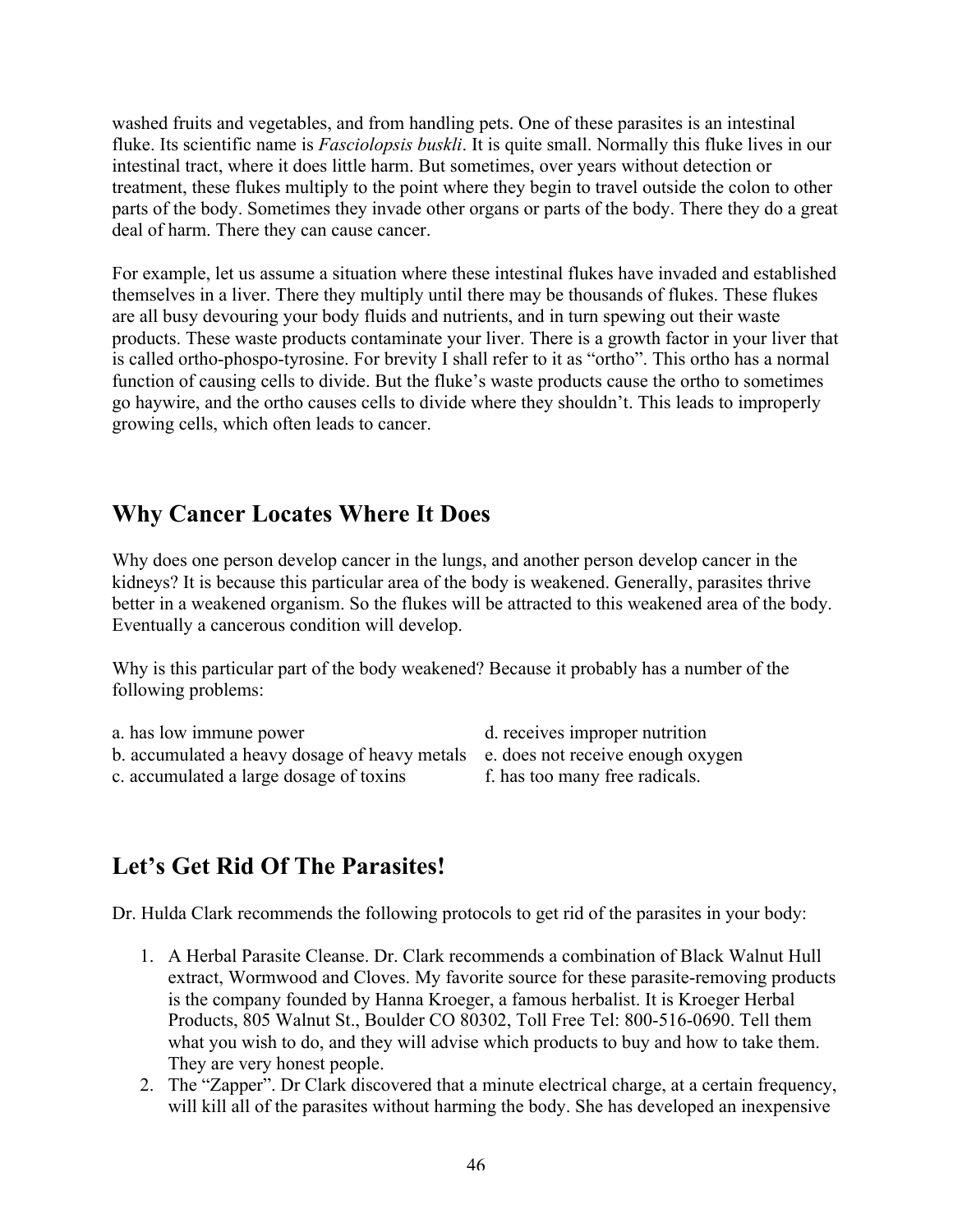device named the "Zapper" which will do this. She provides complete construction details and schematics in her book *The Cure For All Cancers*. All parts can be bought at Radio Shack. However if you are as electronically illiterate as I am, I suggest that you buy a Zapper from one of the many small companies that supply them to the public. You may wish to call:

- a. Essence Instruments, 119 Pearl St., Kingston NY 12401, Toll Free Tel: 877-317- 3341. Cost is \$65.00
- b. Transformation Technologies, PO Box 2698, North Hills CA 91393, Toll Free Tel: 877-287-0712. Cost is \$80.00
- c. Sota Instruments, PO Box 2698, Revelstoke BC, Canada, North America Toll Free Tel: 800-224-0242. Cost is \$83.00.
- 3. Liver and Kidney Flushes. She also gives detailed instructions in her book on how to give yourself a liver and kidney flush. I have done these flushes on a number of occasions. They cost almost nothing, take only a day, and give only the mildest discomfort. In short, they are a breeze. You will feel in much better health after taking them.

# The Book

If this parasite information is of interest to you, you definitely should take the plunge and buy the book The Cure For All Cancers by Dr. Hulda Clark, MD. The normal retail price is \$21.95. If your local health food store does not stock the book, you can order it at .ww.amazon.com, or you may contact Spirit of Healing, 144 N. Cherry St, #7, Kernersville NC 27284, Toll Free Tel: 877- 275-3196.

# Other Doctor's Comments

"It is Dr. Clark's merit to have discovered the fact that parasitic burdens play a central role in cancer." -- Dr. Alan Baklayan, Orthomolecular Medicine, Munich, Germany

"We have a tremendous parasite problem right here in the United States-it's just not being identified."

-Peter Weina, Ph.D., Chief of Pathobiology, Walter Reed Army Institute of Research, 1991

"I strongly believe that every patient with disorders of immune function, including multiple allergies (especially food allergy), and patients with unexplained fatigue or with chronic bowel symptoms should be evaluated for the presence of intestinal parasites." -Leo Galland, M.D. Townsend Letter for Doctors, 1988

"Make no mistake about it, worms are the most toxic agents in the human body. They are one of the primary underlying causes of disease and are the most basic cause of a compromised immune system."

-Hazel Parcells, D.C., N.D., Ph.D., 1974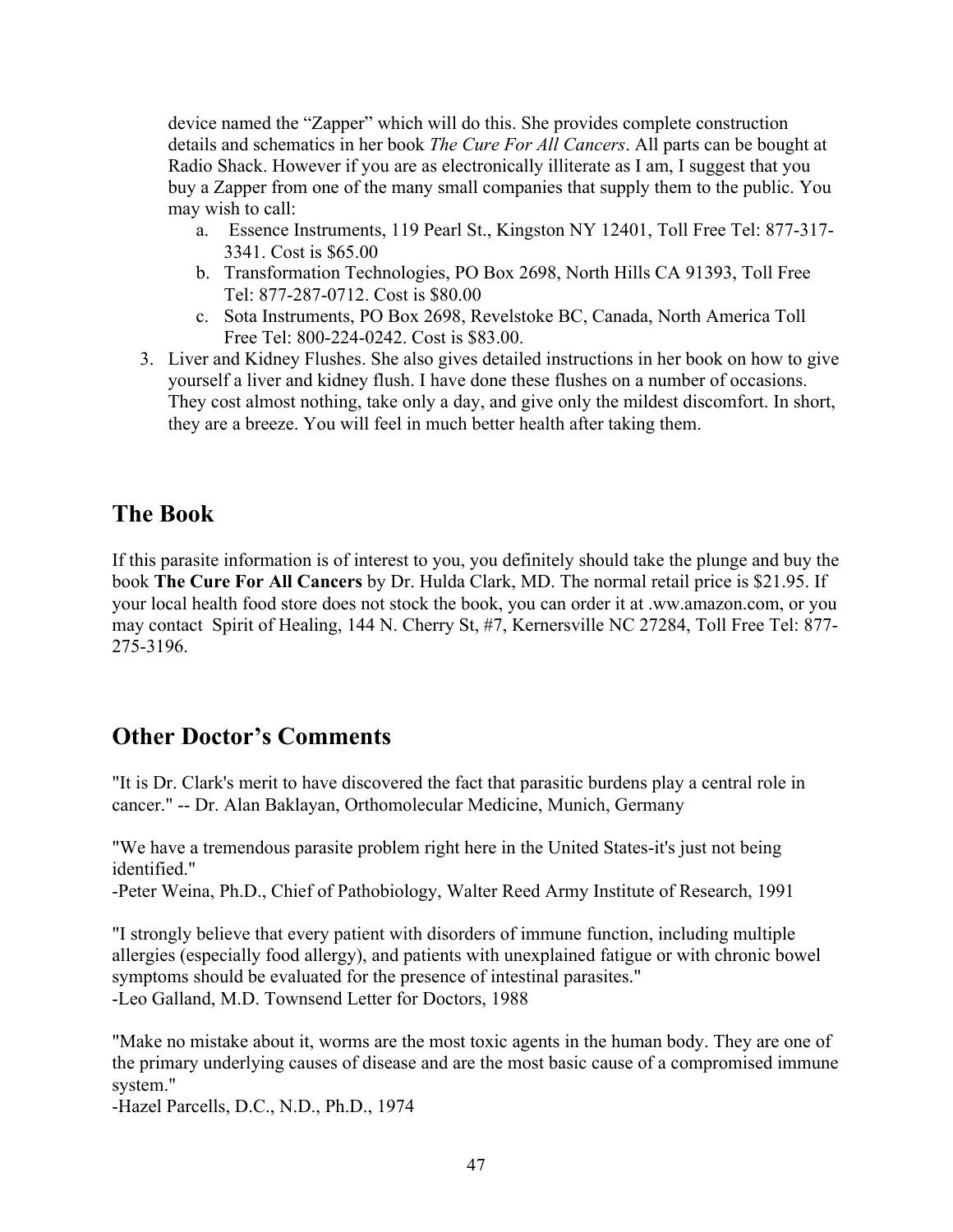# **Testimonials**

#### *Cancer Testimonial #1*

On October 8, 1998, at age 55, I was diagnosed with cutaneous T Cell Lymphoma. I was given a few months to live. A bone marrow was done and a catscan was taken four days later, coincident with the commencement of chemotherapy. A week later, the results of the bone marrow and catscan indicated a more promising prognosis -- I could live another five years. Five months of chemotherapy ensued.

At the end of the chemotherapy (February), my oncologist and I were pleased with the results. Chemo was done! He would see me again in three months.

Unfortunately in mid April, the lymphoma returned. The largest tumor was removed but two more tumors grew. The doctors felt that neither chemo nor surgery would work so they decided to try radiation. In Canada, we have a waiting period to try radiation so it was booked for July.

I was terrified of having radiation and decided to pursue Hulda Clark's book, the Cure for All Cancers, which I had bought during my chemotherapy sessions. Commencing with the daily kidney cleanse tea, and then adding the parasite cleanse, I followed the regimen in her book. Three weeks later, the tumors were gone!

On July 7, I met with the radiologist as it was a consultation only. He examined me and said, you don't need radiation, you look great. He also confirmed that radiation, as it is a 'spot' treatment, would not get all the cancer, only certain tumors. He was very interested in the cleanses I was taking and researched the ingredients while I was at the hospital. His conclusion was they were doing me no harm, in fact 'wormwood' is known in medical circles to kill tumors and advised he would render a report to my oncologist. The radiologist recommended a kidney test to ensure the cleanse was not toxic to my kidneys; however, he felt the dose was too minimal to be toxic.

August 9, I saw my oncologist and after several blood and kidney tests, was told I did not need to see him again, I could expect to live a 'normal life expectancy', I was fine! We have jointly agreed to checkups every 3 months as a preventative measure. Interestingly, I showed him a bottle of the parasite cleanse and he said I was the second of his patients to show him the cleanse, the other patient had leukemia, and was doing as well as I.

October 2, I returned from two weeks, touring, hiking and exploring the Canadian Rockies. I feel great, thanks to Hulda Clark.

I realize that testimonials can be 'a dime a dozen' but having been diagnosed with what we all dread, Cancer, I decided early in my diagnosis that I had to take control of my healing and exhaust all opportunities -- dying was never on my agenda. What did I have to lose, nothing and I had my life to gain. My two daughters thought I was crazy to do the cleanse but support it wholeheartedly now. There are many of us taking the cleanse and doing well, some who have refused all 'conventional medical' treatment (chemotherapy and radiation).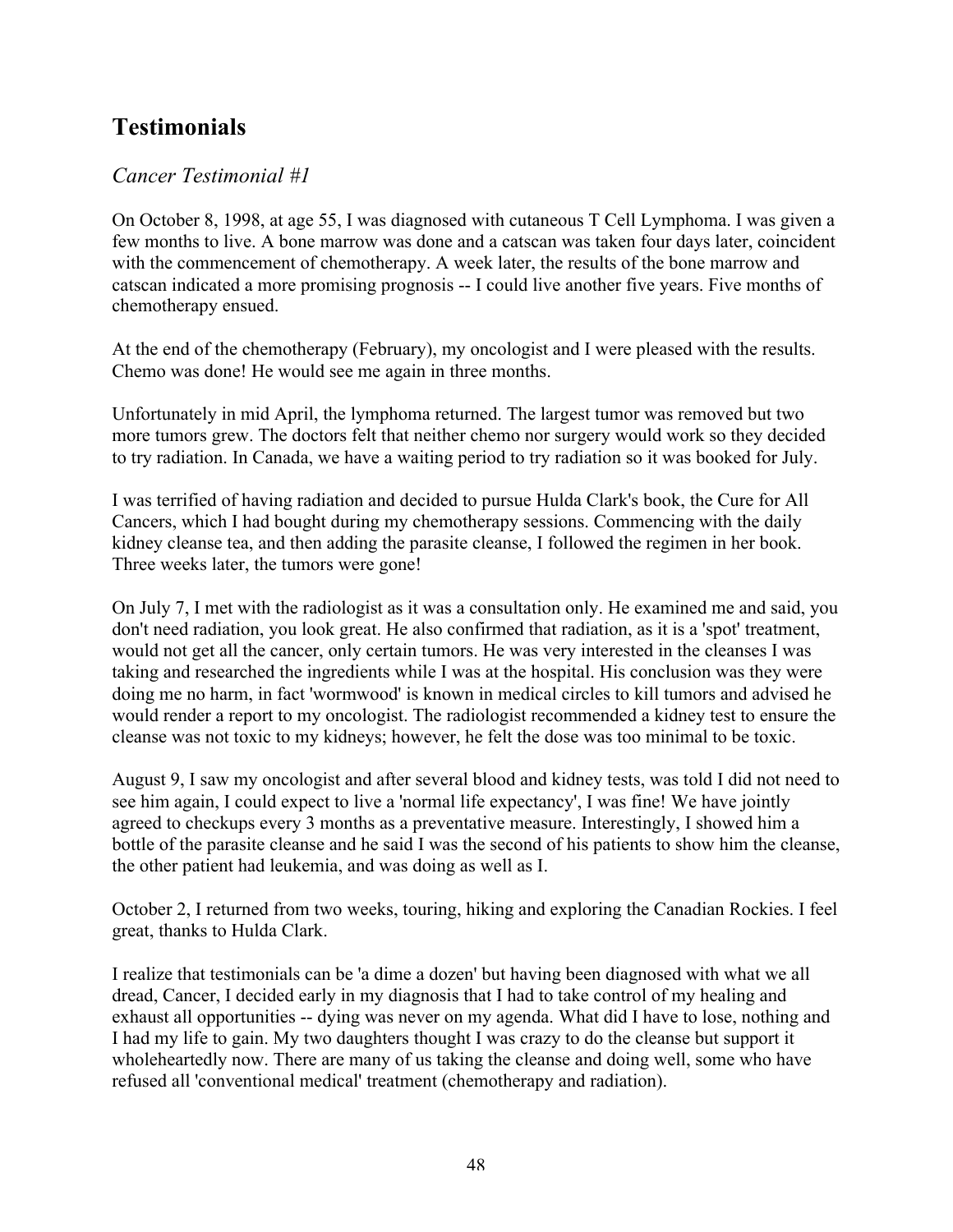I think I owe my life to Hulda Clark's parasite cleanse.

Sincerely, CT

## Cancer Testimonial #2

We just received the great news that JL is cured of cancer! You might remember her -- she is 30 years of age and was suffering from Stage 3 brain cancer. Chemo was failing her since there was new growth after the chemo treatments. She has written you and was closely following the parasite cleanse and using the zapper. She went to a local clinic for a body scan and she was told that he couldn't pick up any evidence that she had cancer. Therefore, she had her M.D. schedule a special test in Phoenix in hopes that the medical community would agree with the alternative therapist. Sure enough, results just came back that the growth of her tumor was not only retarded but she showed no evidence of any tumor at all! Needless to say, she and her family have received the best Christmas present ever.

Please send our thanks to Dr. Clark. She has touched another desperately ill person.

JG

## Cancer Testimonial #3

I am writing to tell our my story, which is not as dramatic as some, but VERY important to me. I had just begun reading Dr. Clark's "A Cure for All Diseases" because a friend had been diagnosed with cancer. At about that same time, my mammogram showed a highly suspicious growth. My doctor recommended an immediate biopsy, but I decided to give Dr. Clark's protocol a try first. Within 3 weeks, the lump was completely gone, and there has been no trace for 2 yrs. All of this is documented in my medical records.

Just as importantly, by reading Dr. Clark's book, I became aware of things I was using and consuming that contributed to my body's workload. I am a health conscious health care provider, but there were many things I learned about even "health store products"... As a result, I have changed my life, and my health. I continue with Dr. Clark's maintenance protocol, and will do so for the rest of my life. We now make our own soaps, lotions, and shampoos. We use many of Dr. Clark's recipes since she had supplied alternatives to everyday products. I try to look at everything we use and consume through Dr. Clark's eyes.

C.C.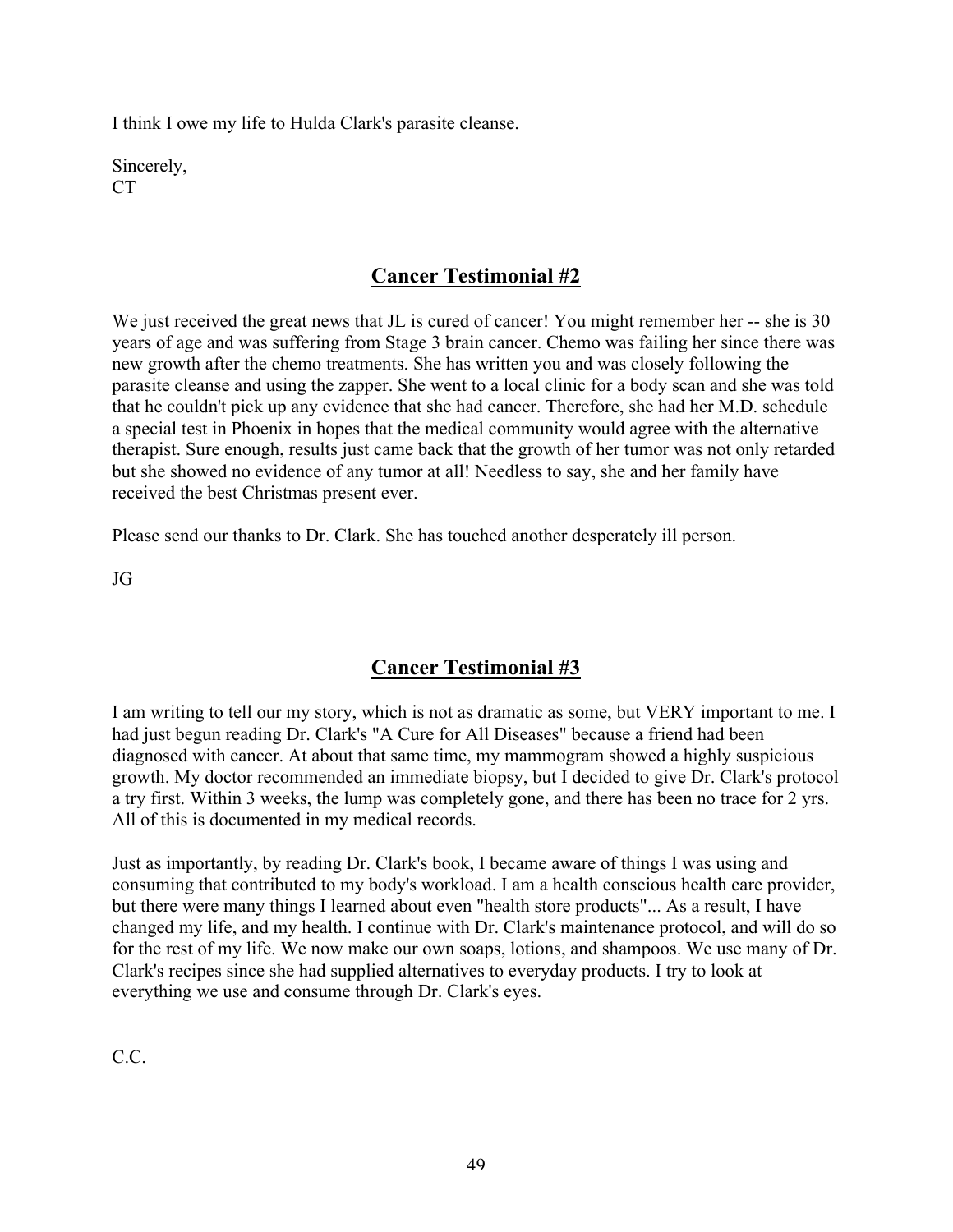# Chapter 7. MGN-3

The development of the product known as MGN-3 is relatively new in the field of alternative medicine. But it has exciting promise as a cancer fighter.

There are more than 130 subtypes of white blood cells that make up the immune system. The most important are the T, B, and NK cells. T and B cells are responsible for producing antibodies and chemical messengers (cytokines) that mobilize the immune system for action, while NK cells make up the body's first line of defense. The key to optimum immune system function appears to be not the raw number of NK cells (most people have them in adequate numbers), but the number and activity of the microscopic granules within each NK cell.

By encouraging the development of large numbers of highly active granules within the NK cells, MGN-3 works to "tune up" the immune system while optimizing T, B, and NK cell function. MGN-3 is manufactured using a patented process that hydrolyzes rice bran with the enzymatic extract of shiitake mushrooms. In published studies, MGN-3 was shown to increase NK cell activity by more than 300%, B cell activity by 250% or greater, and T cell activity by 200% . This is better results than are obtained with any other vitamin, herbal or medicinal mushroom therapies.

Stimulating these immune system cells with MGN-3 gives the immune system the ammunition it needs to keep the entire body in good health.

# Sources of MGN-3

- 1. Better Health International, 2025 Oakland Ave., Indiana PA 15701, Toll Free Tel: 800-772-5568. \$39.95 for 50 capsules, 250 mg. each.
- 2. American Nutrition, 5092 Buttercup Dr., Castle Rock CO 80104, Toll Free Tel: 800-454-3724. \$43.50 for 50 capsules, 250 mg. each.
- 3. Brower Enterprises, 102 S Main St., Canton SD 57013, Toll Free Tel" 800-373-6076. \$49.00 for 50 capsules, 250 mg. each.

# Research Information About MGN-3

Following is excerpted information from several prominent research reports about MGN-3. Although a bit technical in nature, these reports are worth reviewing. Basically, they confirm that MGN-3 works!



MGN-3 is now widely available to the public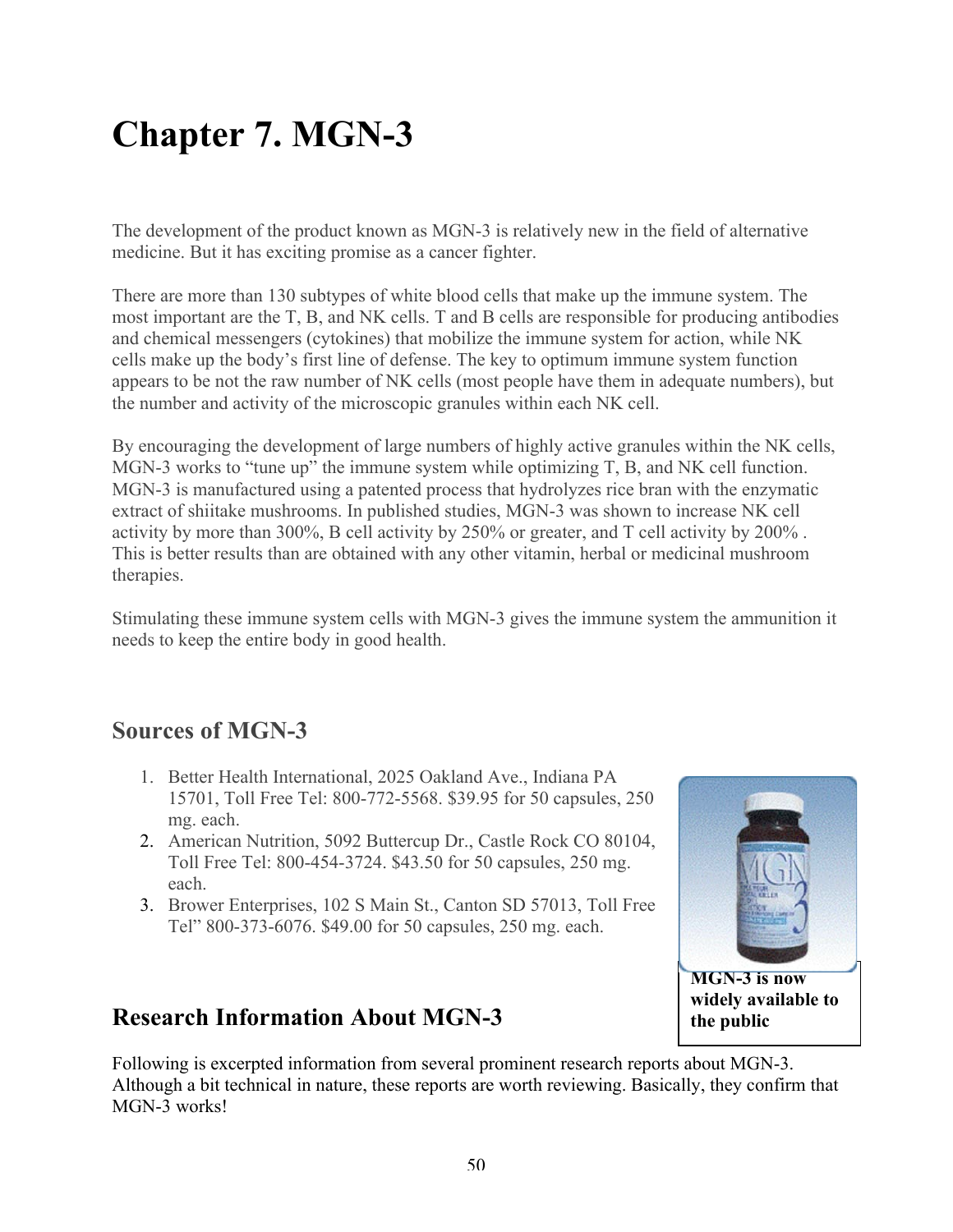#### Research Report #1

*Report by: Uyemura, Koichi; Tarchiki, Ken; Ghoneurn, Mamdooh; Makinodan, Takashi; Makhijani Nalini; Yamaguchi, Dean of UCLA Medical School/Greater Los Angeles VA Healthcare System, Los Angeles CA; Drew University of Medicine and Science, Los Angeles CA and UCLA School of Medicine/Greater Los Angeles VA Healthcare System, Los Angeles CA* 

There is great interest among health care professionals to explore the value of naturally derived biological response modifiers to enhance immune function. MGN-3 is a biological response modifier that is an arabinoxylan compound which is a polysaccharide containing hemicellulose-b extract of rice bran, modified by enzymes from Shiitake mushrooms reported previously to be a potent immunomodulator. We have previously shown that treatment with MGN-3 had an augmentory effect on natural killer [NK] cell activity in healthy control subjects, in patients with breast cancer, and in patients infected with HIV-1. In these studies, an effect on NK cell activity was noted as early as 4 weeks and did not show hyporesponsiveness with continued treatment for over 12 months, with absence of notable side effects. In the present study, we demonstrate a direct effect of MGN-3 on tumor cell growth and cytokine production. Preliminary results showed that incubation of a breast cancer cell line (MCF-7) with MGN-3 arrested tumor cell growth, whereas control MCF-12A cells grown in a media in the absence of added MGN-3 continued to increase in cell number. Employing flow cytometry procedures, results showed that after 16 hours of treatment of MCF-7 cells with MGN-3 showed a marked stimulation in production of interleukin 10 {IL- 10}. ELISA analyses of the culture media bathing the cells 16 hours after treatment with MGN-3 also showed an increase in IL-10 production, little change in INF-g concentration. However, a marked elevation in Interlukin-12 was also observed at 16 hours. In conclusion, our findings indicate that MGN-3 acts by not only enhancing the activity of NK cells as previously reported, but also through a direct action on tumor cell production of cytokines. The production of cytokines such as IL-10 by cancer cells to alter the activity of the immune system is well known. Our findings indicate that the biological response modifier MGN-3 can alter the production and secretion of cytokines such as IL-10 and IL-12 by cancer cells such as MCF-7; and thereby the activity of the immune system. Findings that treatment of cultures of MCF-7 cells with MGN-3 also can arrest cell growth directly may reflect an alternate mechanism of control of tumor cell growth. MGN-3, commercially known as Biobran, was provided by Daiwa Pharmaceuticals Company, Ltd. Tokyo, Japan. Work in this direction is in progress. Supported in part by VA Medical Research Funds and by funds provided by Daiwa Pharmaceuticals Company, Ltd, Tokyo, Japan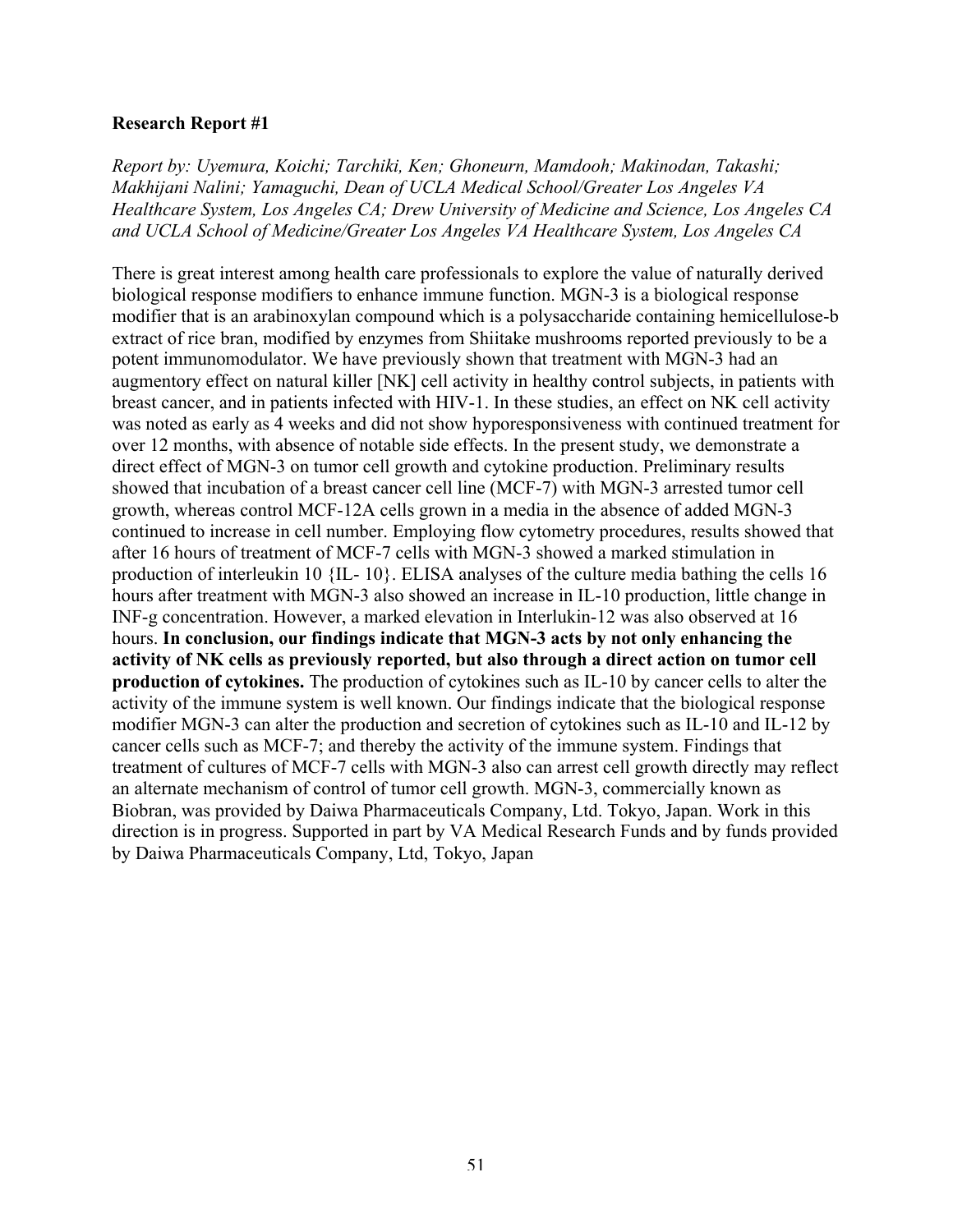#### MUSHROOM AMMUNITION © ALTERNATIVE MEDICINE DIGEST, MAY 1999

Dr. Mamdooh Ghoneum of Charles Drew University of Medicine and Science in Los Angeles compares current cancer treatment to battling terrorists. By bombing a city, you can kill most terrorists, although innocent civilians will also be killed. "Chemotherapy, radiation or surgery are the cancer-equivalents of bombing," he says, "and the beneficial white blood cells in the area are non-terrorist victims." Even after bombing, however, some terrorists may survive, as do those cancer cells that are resistant to the usual therapies. Rather than bombing the city again, however, Dr. Ghoneum advocates sending in Special Forces to locate and eliminate the remaining terrorists one by one.

Dr. Ghoneum's development of a natural supplement called MGN-3 is meant to arm the body's Natural Killer cells to seek and destroy dangerous invaders one by one. The human immune system is comprised of more than 130 subsets of white blood cells. About 15% of them are called Natural Killer (NK) cells. These provide the first line of defense for dealing with any form of invasion to the body. Each cell contains several small granules which act as 'ammunition.' When an NK cell recognizes a cancer cell, for instance, it attaches itself to the cell's outer membrane and injects these granules directly into the interior of the cell. The granules then 'explode,' destroying the cancer cell within five minutes. The killer cell then moves on to other cancer cells and repeats the process. As long as NK cells remain active, the body is able to keep disease under control.

The supplement developed by Dr. Ghoneum, called MGN-3, increases the efficacy of the NK cells. Additionally, it has other immune-boosting effects as well: it increases levels of interferon, a compound produced by the body that inhibits the replication of viruses; it increases the formation of Tumor Necrosis Factors, a group of proteins that help destroy cancer cells; and it increases the activity of T-cells and B-cells. This potent immune system booster is made of the outer shell of rice bran which has been enzymatically treated with extracts from the medicinal Shiitake mushroom. In Japan, mushroom extracts have become the leading prescription treatments for cancer. Dr. Ghoneum's findings have been demonstrated in test-tube experiments as well as seven published studies involving 72 patients. In a study presented to the American Association for Cancer Research, he reported on five patients with breast cancer. Each patient was treated with the same dosage of three grams a day of MGN-3 from a Japanese manufacturer. NK cell activity increased within two weeks and continued to do so as the study progressed. At the end of the six- to eight-month study, two of the patients were in complete remission. In a study reported the following year, 27 patients with various types of cancers including breast, cervical, prostate, leukemia and multiple myeloma were tested for NK cell activity by 51 Chromium release assay before and after only two weeks treatment with MGN-3. NK cell activity increased 154-332% for breast carcinoma, 100-275% in cervical cancer, 174-385% in prostatic cancer, 100-240% in leukemia and 100-537% in multiple myeloma.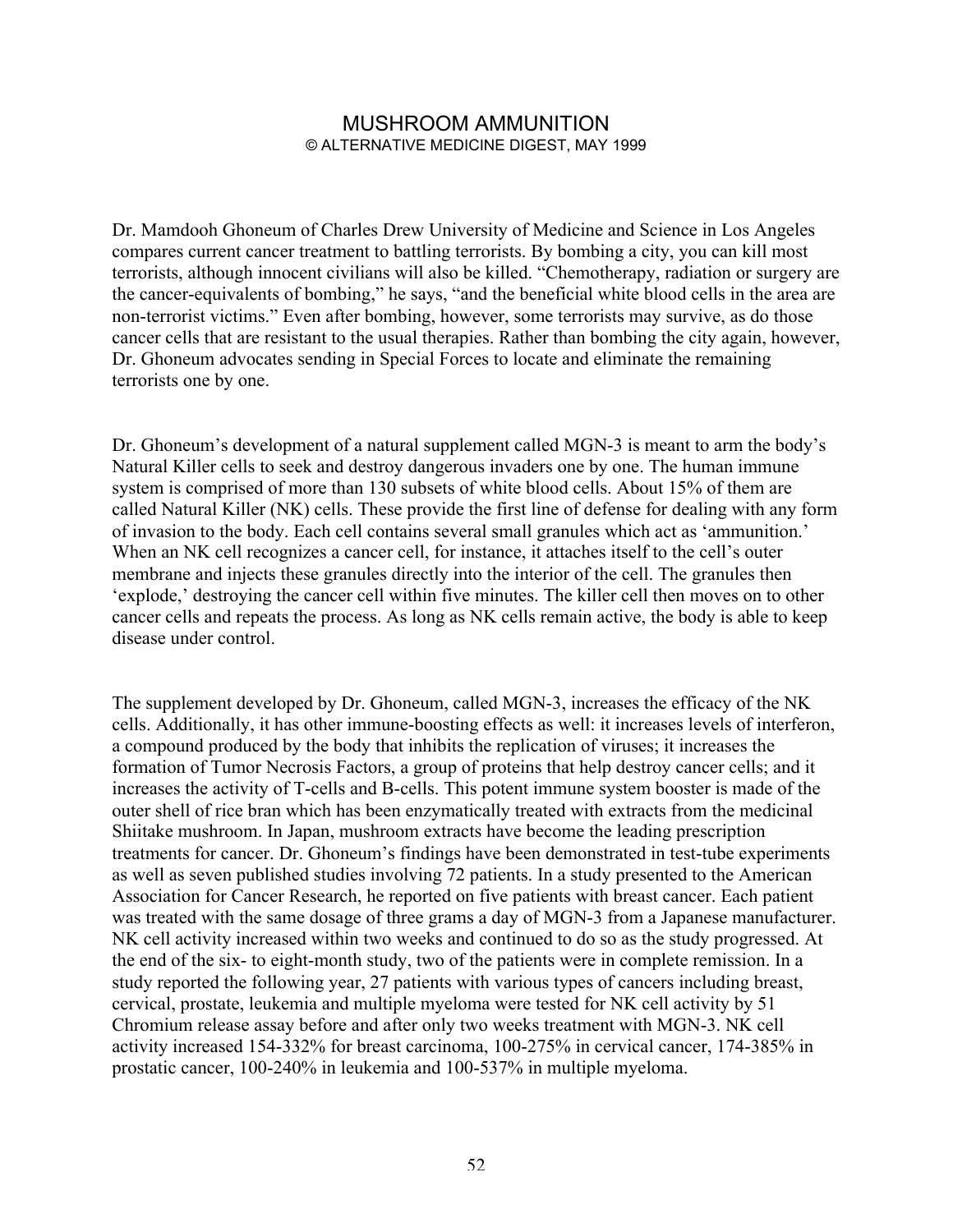One multiple myeloma patient was a 58-year-old man diagnosed in 1990. He underwent several months of chemotherapy following his diagnosis. Although his condition seemed to stabilize, his blood still showed markers for multiple myeloma eight months after chemotherapy. He then began taking MGN-3 and in less than 6 months, follow-up lab work showed no indication of cancer. Today eight years after his initial diagnosis, he is the first patient known to have survived multiple myeloma, according to Dr. Ghoneum.

Dr. Warren Levin, 66, a holistic physician practicing in New York City and Ridgefield, Connecticut, had suffered from an immune deficiency with an abnormal ratio of helper cells to suppressor cells since the early '80s. "I tried herbs, healers, intravenous treatments, all sorts of stuff. Several years ago, I learned about glyconutrients — carbohydrate molecules that play a critically important role in cell-to-cell communication. I began looking for glyconutrient sources. All over the world, native populations were using substances with high glyconutrient content including Aloe Vera, astralagus, echinacea and various mushrooms. At that point, I read an article about MGN-3. I was already taking Coats Aloe Vera Concentrate together with Beta 1-3, D-glucan (Macroforce), Ambrotose, and a thymus preparation called Basic Thymic Protein A as well as the usual vitamins, minerals and antioxidants. I also did intensive mercury detoxification with DMPS. Last fall, I began taking six capsules a day of MGN-3. At the end of December, I sent my blood to the laboratory and when I returned from vacation I found that for the first time in 15 years, every one of my tests had improved well into the middle range of normalcy. That combination of supplements had finally reversed my helper-cell ratio. And normalized my mitogen/allergen responses and NK cell activity."

Dr. Ghoneum's latest study, reported in the International Journal of Immunotherapy, involved 24 patients. Doctors tested NK cell activity in each patient, administered the recommended cancer dosage of 3 grams per day, and tested NK cell activity again after 16 hours, one week, one month and two months. After 16 hours NK cell activity had increased 1.3 to 1.5 times. After one week, activity had increased eightfold. At the end of two months, NK cells were killing 27 times more cancer cells than prior to taking MGN-3.

Unlike other forms of cancer treatment, MGN-3 is a totally harmless substance and has no known side effects. In the terrorist analogy, it doesn't kill innocent civilians. David A. Pitts, 73, a real estate salesman in Santa Barbara, California, had undergone chemotherapy for lymphoma treatments with no apparent results. "I had been getting weaker and weaker," he said. After a report on MGN-3, he sent for the supplement and began taking it while he was also placed on a course of intravenous treatment with trioxine, a relatively new drug. "In about three to four weeks on the outside, gosh, I started feeling better," says Pitts. "What really intrigued me was the idea that this supplement could enhance your immune system. When I began, I did a crash program of 14 capsules a day. Now I'm on a preventative program of four a day." At his latest CAT-scan, Pitts was in remission. "The doctor had no explanation of how or why this happened, and there's nothing I can prove. But I'm going to continue taking this for the rest of my life. What's in it is harmless and doesn't interfere with anything else."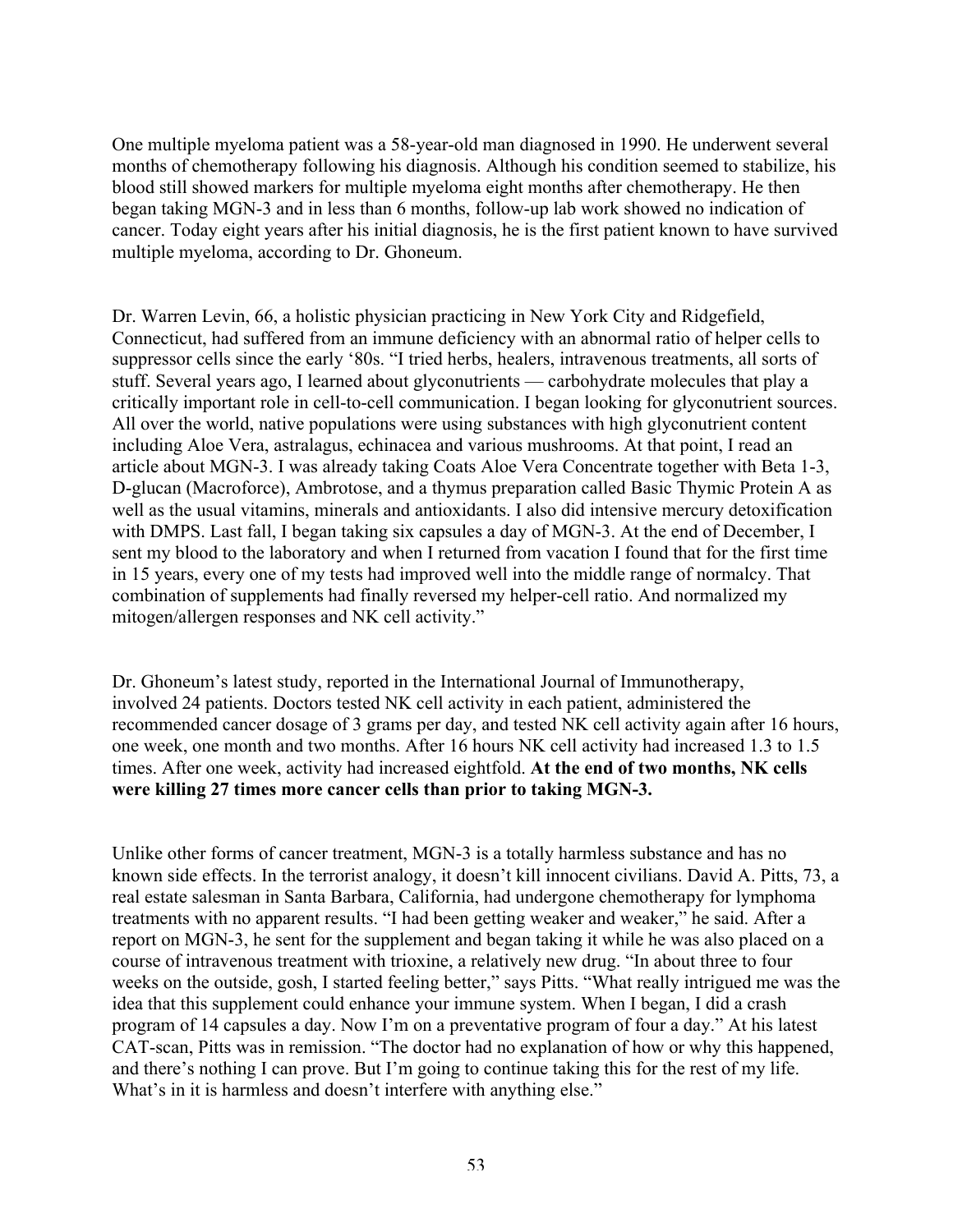Dr. Ghoneum has also used MGN-3 to treat hepatitis B and C and has done in vitro experiments demonstrating its action against HIV. He believes that individuals in "high risk" categories for disease can benefit from using MGN-3 preventively. These include:

- Heavy smokers
- Heavy drinkers
- Individuals, such as artists and house painters, who constantly work with paint
- Those born with immune deficiencies
- Families with a strong history of cancer
- Chemical and refinery workers

Research Report #3

#### Associate Professor and Chief of Research, Department of Otolaryngology, Charles D. Drew University; Research Associate, Department of Neurobiology, UCLA School of Medicine

Background:

Although cynicism and disillusionment with the failed "war against cancer" are widespread, I remain very optimistic that we will triumph over this seemingly invincible killer. Given the disappointing results and many drawbacks of cytotoxic therapies, it seems clear that our best hope for a decisive victory against cancer lies in immuno-augmentive therapies, those that enhance the body's innate immune response to cancer cells.

As a research immunologist, I have spent 18 years studying immunomodulating substances natural compounds derived from mushrooms, herbs, fungi, and bacteria, as well as synthetic drugs like Interleukin-2 and Interferon. Approximately six years ago, I stumbled across a natural substance that was so promising, so profoundly superior to everything else I had ever evaluated, that I abandoned all other projects, including NIH-funded research, in order to focus entirely on this substance. The product, MGN-3 (an arabinoxylane compound), is a polysaccharide composed of the hemicellose-ß extract of rice bran, modified by enzymes from Shiitake mushrooms. As we have detailed in 7 previously published studies, involving a total of 72 human subjects, the efficacy of MGN-3 equals or surpasses the very best immune-modulating drugs available but, in stark contrast to these, exhibits a complete lack of toxicity. (Copies of complete research papers and data on MGN-3 can be obtained from Lane Labs at 201-236- 9090.)

Much of the data regarding MGN-3 has been previously published in technical journals and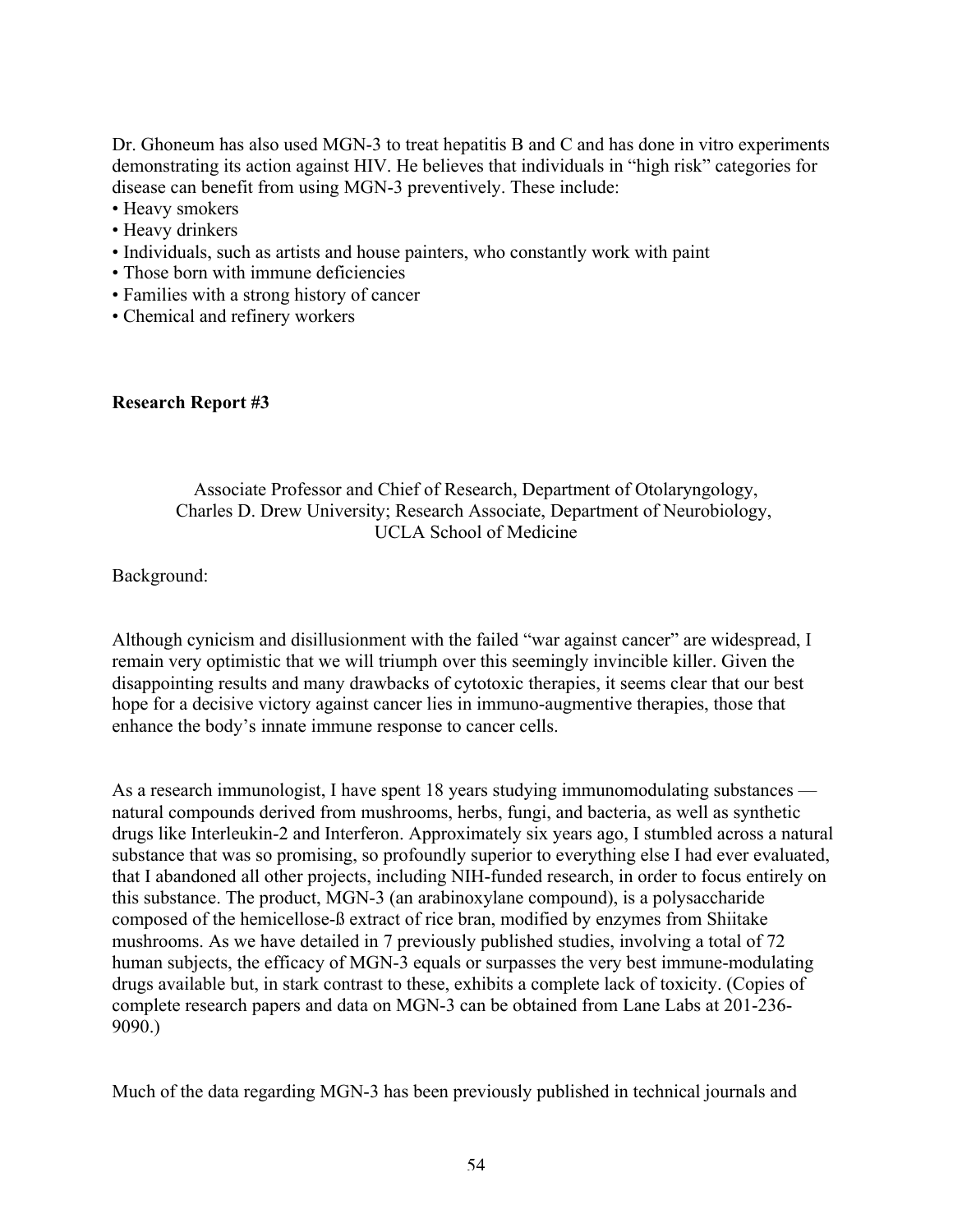presented at international research conferences, but the information remains largely unknown to oncologists and other health professionals dealing directly with the cancer patient. The aim of this article is to bring this research to the attention of the practicing clinician, to summarize what is known about the actions of MGN-3, and explore its present role in the treatment of cancer patients.

#### Anti-viral activity:

In addition to very encouraging results using MGN-3 in the treatment of malignancies, other research suggests a promising role for MGN-3 as a therapy for HIV, Hepatitis C, and other viral infections. MGN-3 has antiviral activity and also enhances the body's immune response against virally infected cells. In vitro research shows that MGN-3 inhibits replication of the HIV virus without cytotoxicity in a dose-dependent manner. Human studies suggest that MGN-3 may also be extremely useful in the treatment of Hepatitis C. In these patients liver enzymes return to normal levels within 1-8 weeks of treatment with MGN-3. The results of our ongoing clinical research into the antiviral applications of MGN-3 will be the subject of future reports.

#### The role of NK cells in the treatment of cancer:

Over 150 different types of white blood cells have been identified and, of these, NK cells are one of the most common, representing up to 15% of total white blood cells. They are important because, unlike other white blood cells, they are able to work more or less independently, not requiring special instructions from the immune system in order to recognize or attack a foreign cell. For this reason, they are often considered to be the body's first line of defense against cancer and viral-infected cells. Circulating through the body by way of the blood and lymph systems, the majority of NK cells present in the body are in a resting state. NK cells become more active in response to immunoregulatory proteins called cytokines. Once activated, the NK cells become quite rapacious in their search-and-destroy activities. Upon encountering a tumor cell, the activated NK cell attaches to the membrane of the cancer cell and injects cytoplasmic granules that quickly dissolve (lyse) the target cell. In less than five minutes, the cancer cell is dead and the NK moves on to its next victim. A single NK cell can destroy up to 27 cancer cells before it dies. Although quite small in comparison to tumor or virus cells, a single NK cell can often bind to two or more cancer cells at once.

The absolute number of NK cells present in the blood gives little indication of the efficiency of immune function. Instead, it is the activity of the NK cells — the avidity with which they recognize and bind to tumor cells — that is important. Most immunomodulators, including MGN-3, do not increase the number or percentage of NK cells, but instead increase their level of activation. NK cell activity can be tested by means of a 4-hour radioactive-Chromium release assay. NK cells are isolated from a blood sample and are incubated in vitro with a fixed number of chromium-labeled tumor cells. After 4 hours, the percentage of tumor cells that have been killed by the NK cells is determined, and this percentage can be used to describe NK cell activity.